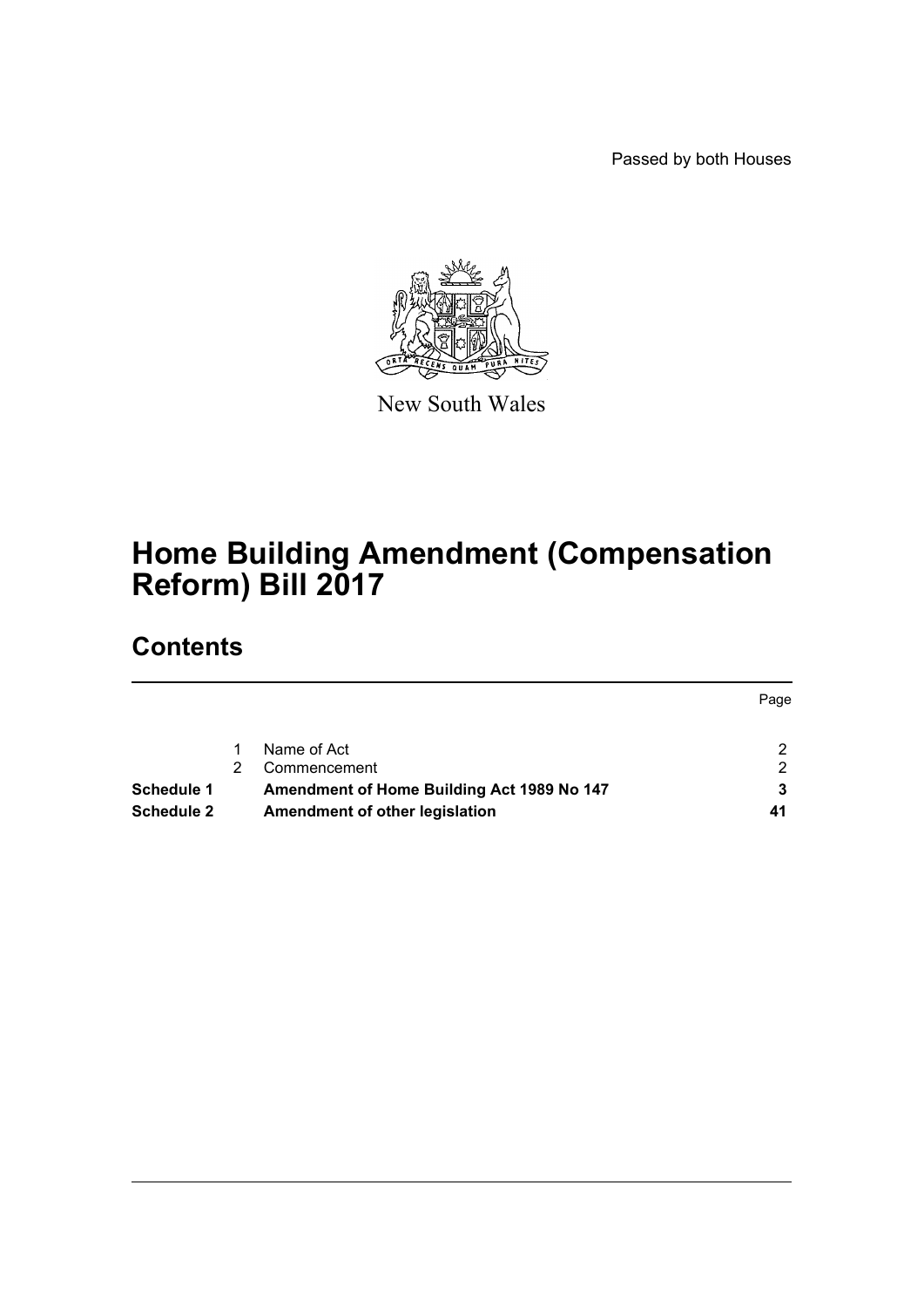*I certify that this public bill, which originated in the Legislative Assembly, has finally passed the Legislative Council and the Legislative Assembly of New South Wales.*

> *Clerk of the Legislative Assembly. Legislative Assembly, Sydney,* , 2017



New South Wales

# **Home Building Amendment (Compensation Reform) Bill 2017**

Act No , 2017

An Act to amend the *Home Building Act 1989* with respect to insurance and alternative indemnity cover in relation to residential building work and the licensing of insurers and alternative indemnity cover providers; and for other purposes.

*I have examined this bill and find it to correspond in all respects with the bill as finally passed by both Houses.*

*Assistant Speaker of the Legislative Assembly.*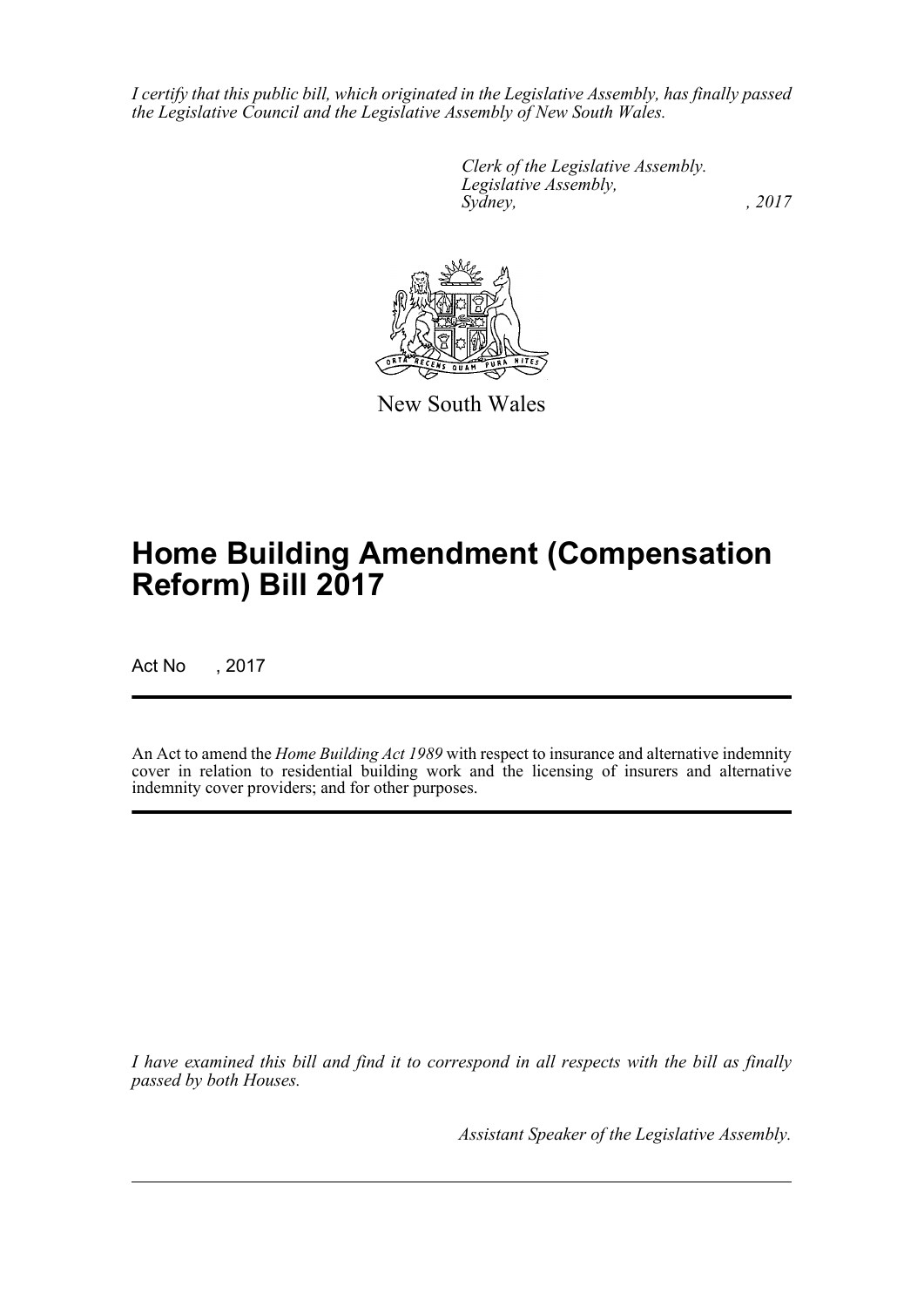# <span id="page-2-0"></span>**The Legislature of New South Wales enacts:**

## **1 Name of Act**

This Act is the *Home Building Amendment (Compensation Reform) Act 2017*.

#### <span id="page-2-1"></span>**2 Commencement**

This Act commences on a day or days to be appointed by proclamation.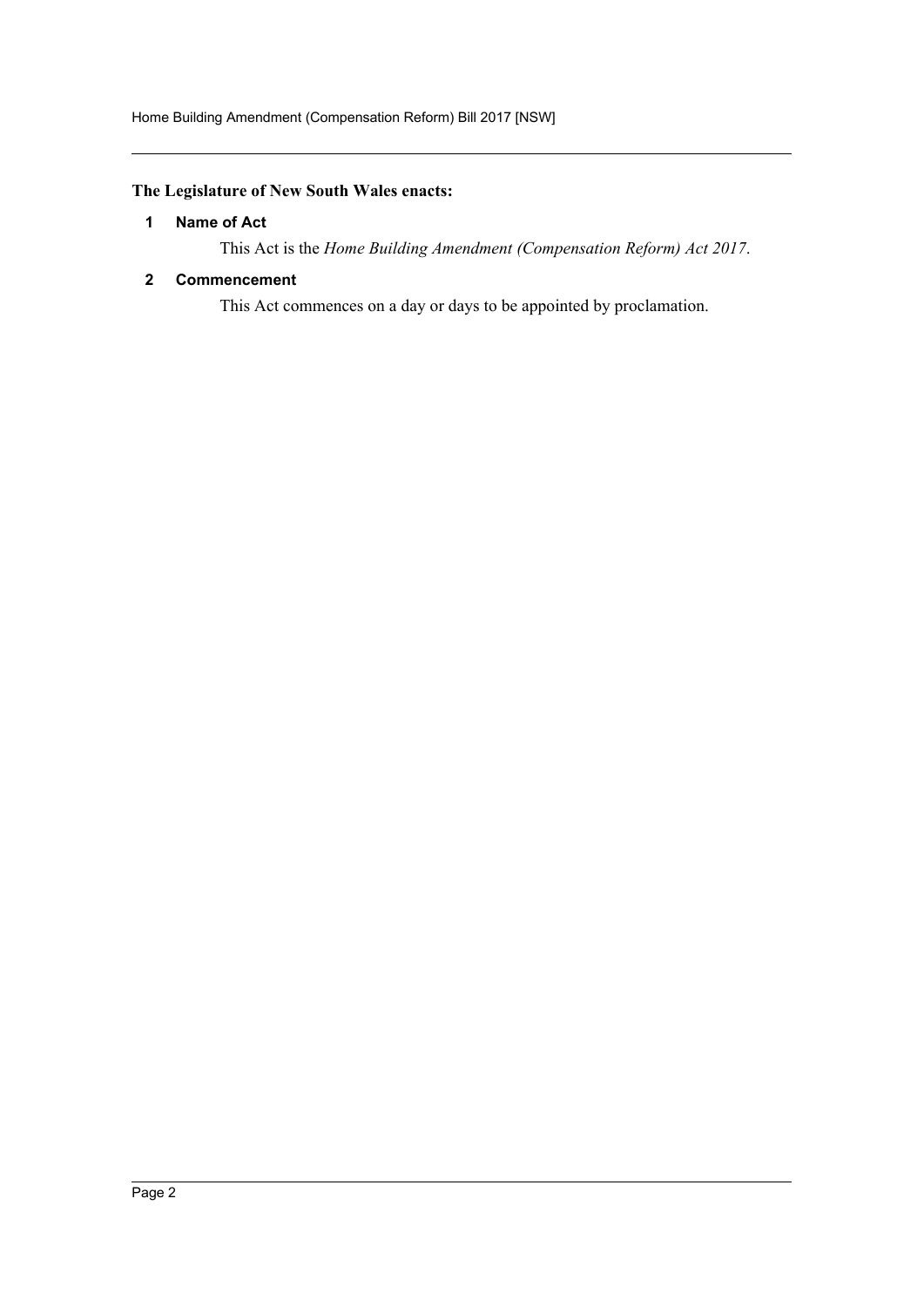# <span id="page-3-0"></span>**Schedule 1 Amendment of Home Building Act 1989 No 147**

## **[1] Section 3B Date of completion of residential building work**

Omit "the Home Building Compensation Fund" from section 3B (5). Insert instead "Part 6".

## **[2] Sections 3C (4) and 103BA (4)**

Omit "the Home Building Compensation Fund" wherever occurring. Insert instead "Part 6".

## **[3] Section 7 Form of contracts (other than small jobs)**

Insert after section 7 (2) (f):

(f1) the cost of cover under Part 6 or 6B (if insurance is required under Part 6), and

## **[4] Section 33B General requirements for issue of certain authorities**

Omit "or the Administration Corporation" from section 33B (1) (a) (ii).

## **[5] Section 33B (1) (a) (iii)**

Omit "an insurer in relation to a claim relating to insurance under the Home Building Compensation Fund".

Insert instead "an insurer or provider in relation to a claim relating to cover under Part 6 or Part 6B".

## **[6] Sections 48A (2) (a), 48K (6) and 48P**

Omit "contract of insurance" wherever occurring. Insert instead "building cover contract".

## **[7] Section 69 Protection if complaint lodged**

Omit "under a contract of insurance entered into for the purposes of Part 6". Insert instead "or provider under a building cover contract".

## **[8] Section 69**

Omit "contractor insured under such a contract".

Insert instead "person covered by the contract".

## **[9] Section 69**

Omit "insured" where secondly occurring. Insert instead "person covered by the contract".

# **[10] Part 6, heading**

Omit "**under Home Building Compensation Fund**".

# **[11] Part 6, Division 1, heading**

Insert before Division 2:

# **Division 1 Preliminary**

# **[12] Part 6, Division 2, heading**

Insert "**requirements**" after "**Insurance**".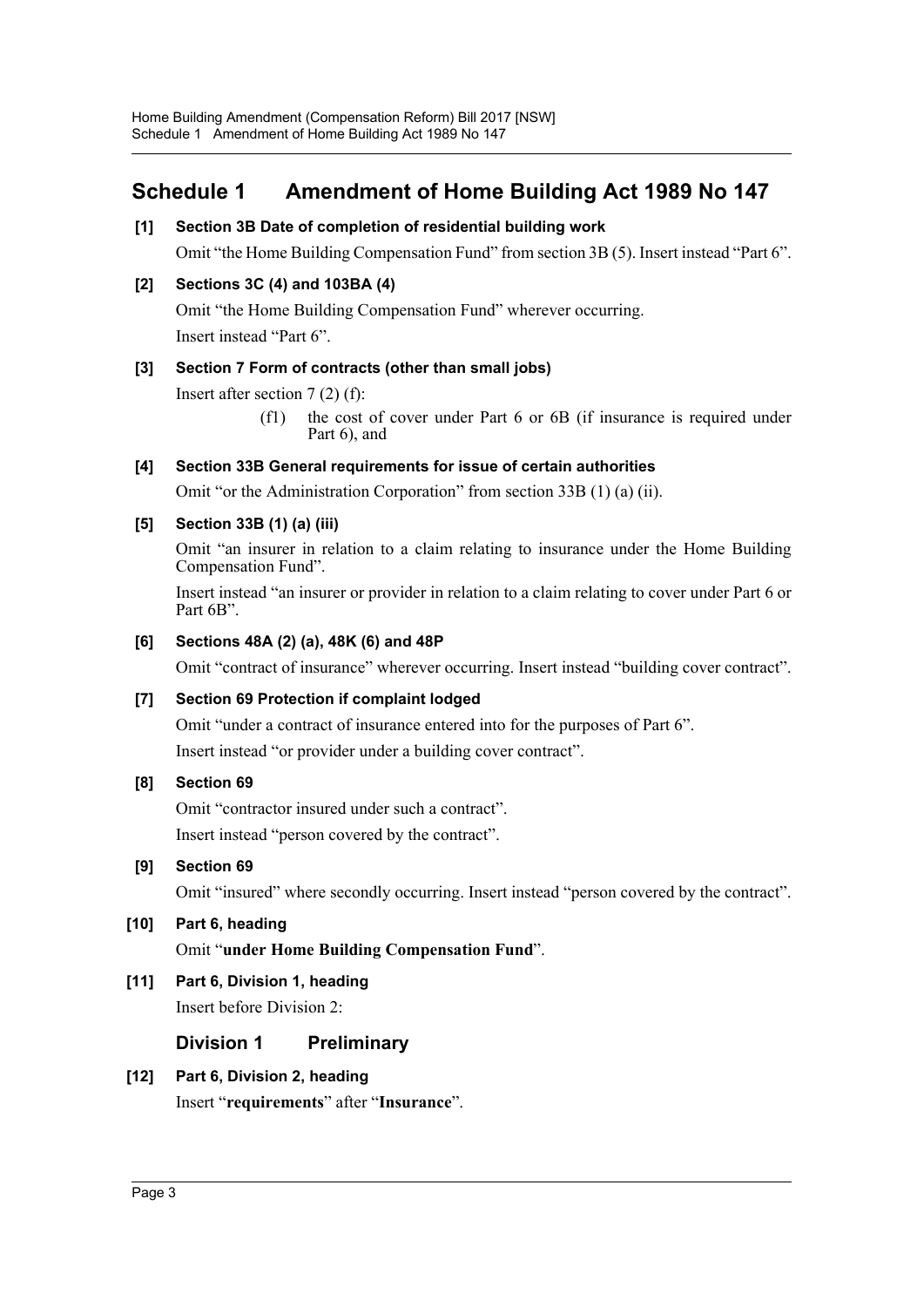#### **[13] Sections 90 and 91**

Move the sections to Division 1 of Part 6.

#### **[14] Section 91A Market practice and claims handling guidelines**

Omit the section.

#### **[15] Sections 92 and 96**

Insert at the end of sections 92 (1) and 96 (2B), respectively:

**Note.** Part 6B (see section 104B) provides that the requirement to obtain insurance under this section may be met by obtaining coverage through an alternative indemnity product.

#### **[16] Section 95 No insurance for owner-builder work**

Omit "the Home Building Compensation Fund" from the note to section 95 (1). Insert instead "this Part".

#### **[17] Section 96 Insurance in relation to residential building work not carried out under contract**

Omit "Secretary" from section 96 (2B). Insert instead "Authority".

#### **[18] Section 96A Obligations of developers in relation to insurance**

Omit "Secretary" from section 96A (1A). Insert instead "Authority".

## **[19] Section 97 Exemptions from insurance requirements**

Omit "Secretary" wherever occurring. Insert instead "Authority".

**[20] Part 6, Division 3, heading**

Insert after section 98:

# **Division 3 Insurance contracts and premiums**

#### **[21] Section 99 Requirements for insurance for residential building work done under contract**

Insert after section 99 (3):

- Despite any other provision of this section, a contract of insurance in relation to residential building work required by section 92 may consist of 2 separate contracts of insurance if:
	- (a) one contract (a *construction period insurance contract*) insures against:
		- (i) the risk specified in subsection  $(1)$   $(a)$ , and
		- (ii) the risk specified in subsection (1) (b) in a case of non-completion of the residential building work, and
	- (b) the other contract (a *warranty period insurance contract*) insures against the risk specified in subsection (1) (b).
- (5) A warranty period insurance contract is not required to, but may, cover loss that arises from a breach of a statutory warranty in a case of non-completion of residential building work.
- (6) A licensed insurer is not required to, but may, provide both a construction period insurance contract and a warranty period insurance contract in relation to the same residential building work.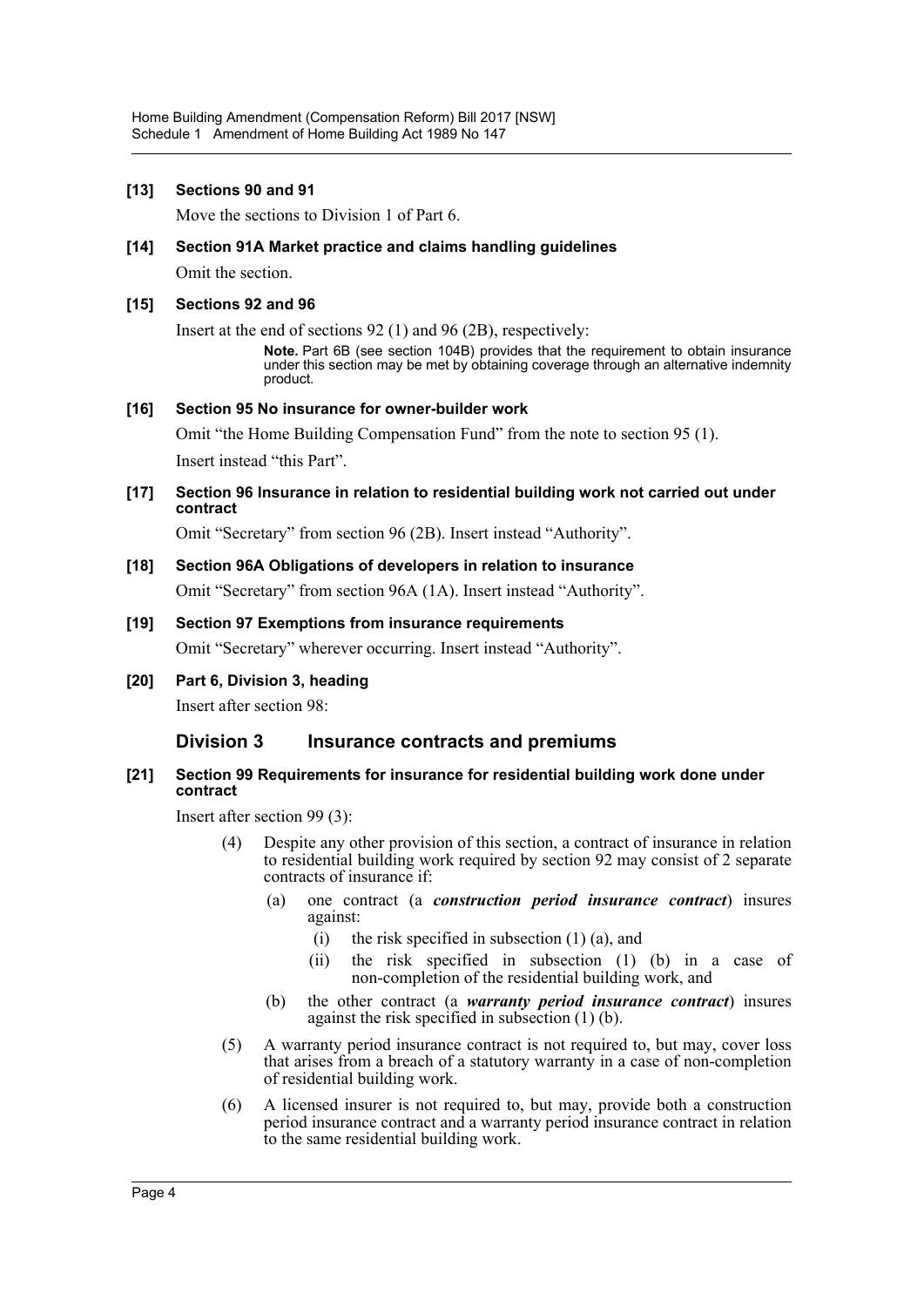(7) Nothing in this section requires a person obtaining insurance for the purposes of section 92, and who obtains insurance for that purpose by entering into 2 contracts of insurance as specified by this section, to enter into both the construction period insurance contract and the warranty period insurance contract with the same licensed insurer.

#### **[22] Section 100 Requirements for insurance of work not done under contract**

Omit "any such breach" from section 100 (1) (a).

Insert instead "a breach of a statutory warranty in respect of the work".

#### **[23] Section 101A Claim form**

Omit "Secretary" from section 101A (1). Insert instead "Authority".

#### **[24] Section 102 General requirements for insurance**

Omit "Minister" from section 102 (2). Insert instead "Authority".

#### **[25] Section 102 (2)**

Insert "or another licensed insurer" after "Self Insurance Corporation" where firstly occurring.

**[26] Section 102 (2)**

Omit the note to the subsection.

#### **[27] Section 102 (5A)**

Insert after section 102 (5):

(5A) A contract of insurance may provide for additional matters that are not inconsistent with this Act or any requirements of regulations made under this Act. Without limiting this subsection, the regulations may provide examples of additional matters that may be provided for.

#### **[28] Section 102 (8)**

Insert after section 102 (7):

- (8) Nothing in this Part prevents a contract of insurance entered into under this Part from also providing insurance cover for:
	- (a) loss arising in additional circumstances to those required under this Part, or
	- (b) risks, or loss, that is in addition to the risks, or loss, required to be covered under this Part.

#### **[29] Section 102A Register of insurance and other particulars**

Omit section 102A (1). Insert instead:

- (1) The Authority is to maintain or cause to be maintained a register of particulars relating to contracts of insurance, contracts or arrangements for alternative indemnity product cover and other matters relating to insurance or alternative indemnity product cover under this Act.
- (1A) Without limiting the matters that may be included in the register by the Authority, the register may include particulars of the following (whether relating to matters occurring before, on or after the commencement of this subsection):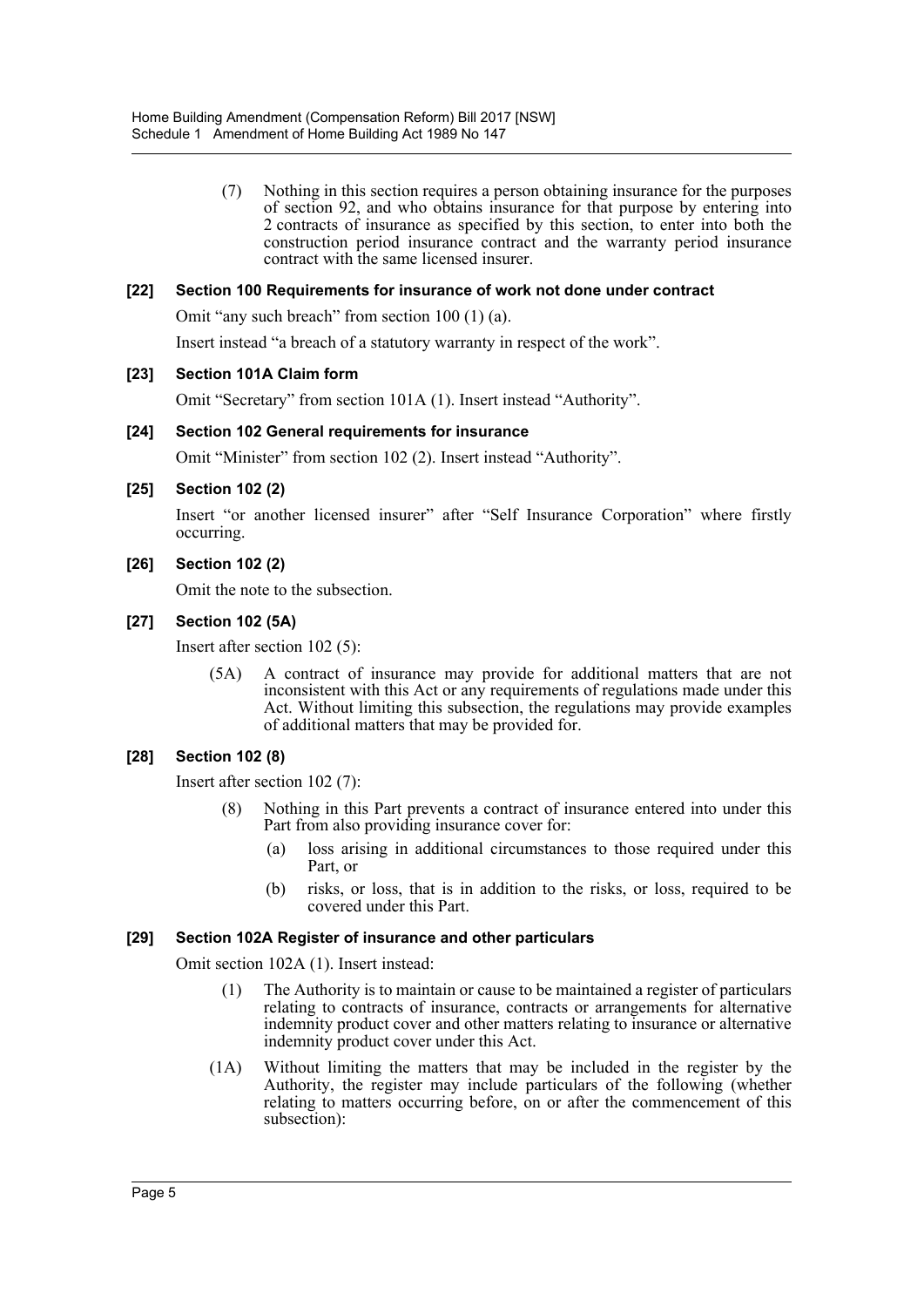- (a) certificates issued to evidence contracts or arrangements entered into under this Part or Part 6B,
- (b) claims made successfully under those contracts or arrangements.

#### **[30] Section 102A (2A)**

Insert after section 102A (2):

(2A) A licensed insurer or licensed provider is authorised to disclose particulars to the Authority for the purposes of the register despite the *Privacy and Personal Information Protection Act 1998*.

#### **[31] Section 102A (3)**

Omit "Self Insurance Corporation" wherever occurring. Insert instead "Authority".

#### **[32] Section 103B Period of cover**

Insert "(other than a construction period insurance contract)" after "contract of insurance" in section 103B (2).

#### **[33] Section 103B (2AA)**

Insert after section 103B (2):

(2AA) A construction period insurance contract must provide insurance cover for loss insured in accordance with this Act for a period of not less than 12 months after the failure to commence or cessation of the work the subject of the cover.

#### **[34] Section 103B (2A)**

Omit "Minister". Insert instead "Authority".

#### **[35] Section 103BB Time limits for policies issued from 1.7.2002**

Omit "the Home Building Compensation Fund" from section 103BB (1).

Insert instead "this Part".

#### **[36] Section 103BB (2)**

Omit "There is no extended claim period for a loss that arises from non-completion of work.".

#### **[37] Section 103BB (2A)**

Insert after section 103BB (2):

- (2A) Despite subsection (2), there is no extended claim period for loss that:
	- (a) arises from non-completion of work, or
	- (b) arises from a breach of a statutory warranty that is insured by a construction period insurance contract.

#### **[38] Section 103BC Limits on claims**

Omit "under the Home Building Compensation Fund entered into before 1 July 2010" from section 103BC (1).

Insert instead "entered into under this Part before, on or after 1 July 2010".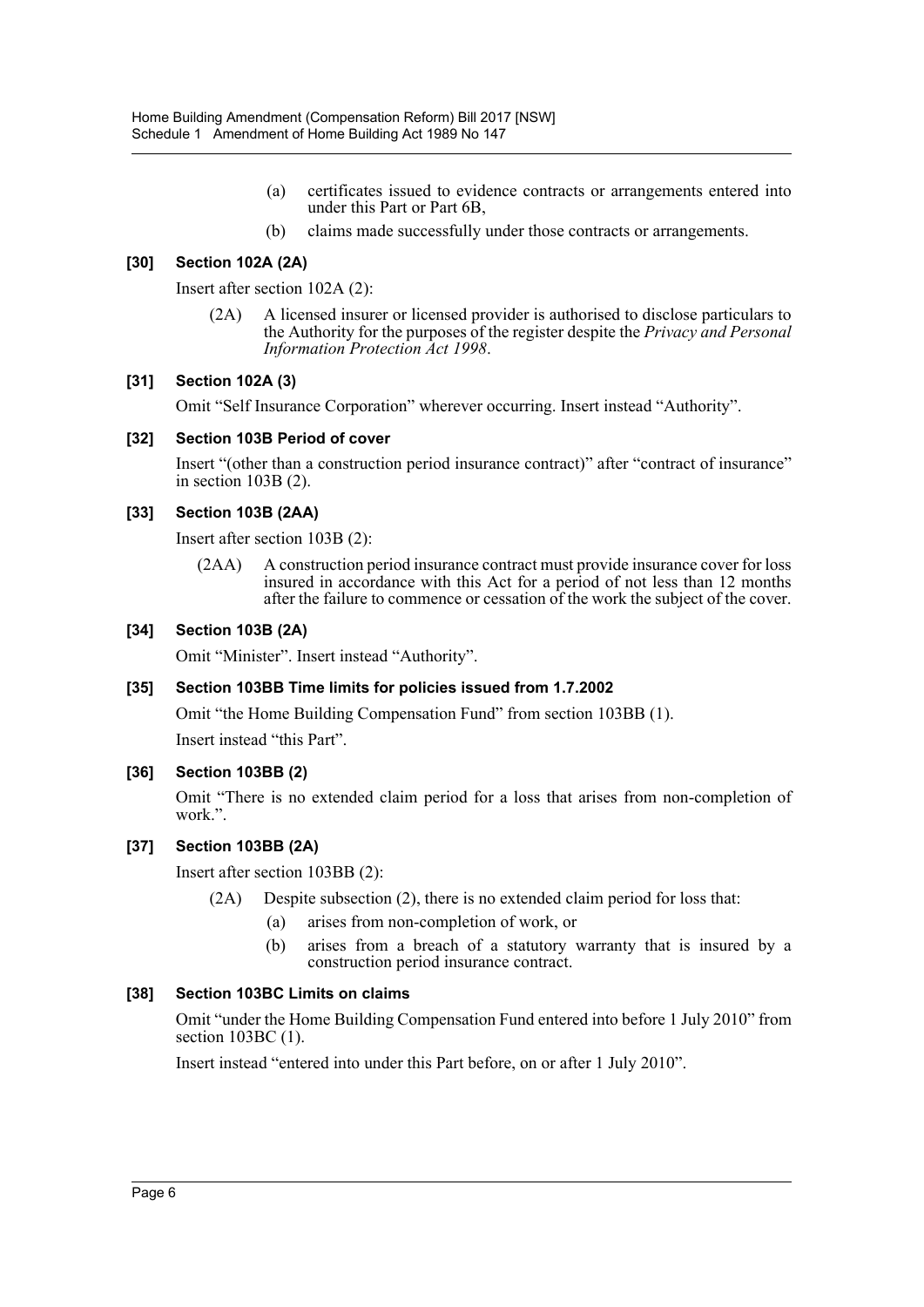Home Building Amendment (Compensation Reform) Bill 2017 [NSW] Schedule 1 Amendment of Home Building Act 1989 No 147

#### **[39] Section 103BC (3)–(5)**

Insert after section 103BC (2):

- (3) Except as provided by subsection (5), a contract of insurance under this Part does not in any circumstances provide cover in respect of a loss arising from a breach of statutory warranty if a claim has already been made to and paid by the insurer or another insurer (whether under the same or a different contract of insurance) or a provider of cover under Part 6B in respect of that breach to the person or a predecessor in title of the person making the claim.
- (4) Except as provided by subsection (5), a mortgagee in possession of a lot on which there is building work that is subject to a contract of insurance under this Part is not entitled to the benefit of that contract.
- (5) A contract of insurance may provide cover in the circumstances specified in subsection (3) or (4) if the contract expressly provides for cover in the circumstances specified in the subsection.

#### **[40] Sections 103BD–103BG**

Insert after section 103BC:

#### **103BD Insurance Guidelines for the determination of premiums**

- (1) The Insurance Guidelines may provide for the determination of insurance premiums for contracts of insurance required to be entered into by or under this Part.
- (2) Insurance Guidelines may (without limiting the generality of subsection (1)):
	- (a) specify the manner in which premiums are to be determined and the factors to be taken into account in determining premiums, and
	- (b) require licensed insurers to specify how they have determined premiums, and
	- (c) specify the nature of the additional information and reports that the Authority may require the licensed insurers to furnish with the premiums they file or to justify premiums they have filed (including with respect to estimated investment earnings, the verification of assumptions, estimated profit, capital allocation to insurance business under this Act and other relevant matters), and
	- (d) specify the maximum fee payable to the agents of the licensed insurers and the maximum other acquisition or policy administration expenses that licensed insurers may include in the determination of premiums (including a specified maximum amount or a specified maximum percentage of premium income).

#### **103BE Premiums**

- (1) A licensed insurer must not charge an insurance premium for a contract of insurance required to be entered into by or under this Part, except in accordance with this Part.
- (2) The licensed insurer must file with the Authority a premium or set of premiums it proposes to charge.
- (3) The licensed insurer may, on and from the proposed commencement date for the premium, charge a premium that has not been rejected by the Authority within the period allowed under this section for rejecting a premium. Except as provided by section 103BG, the insurer must not charge any other premium on and from that proposed commencement date.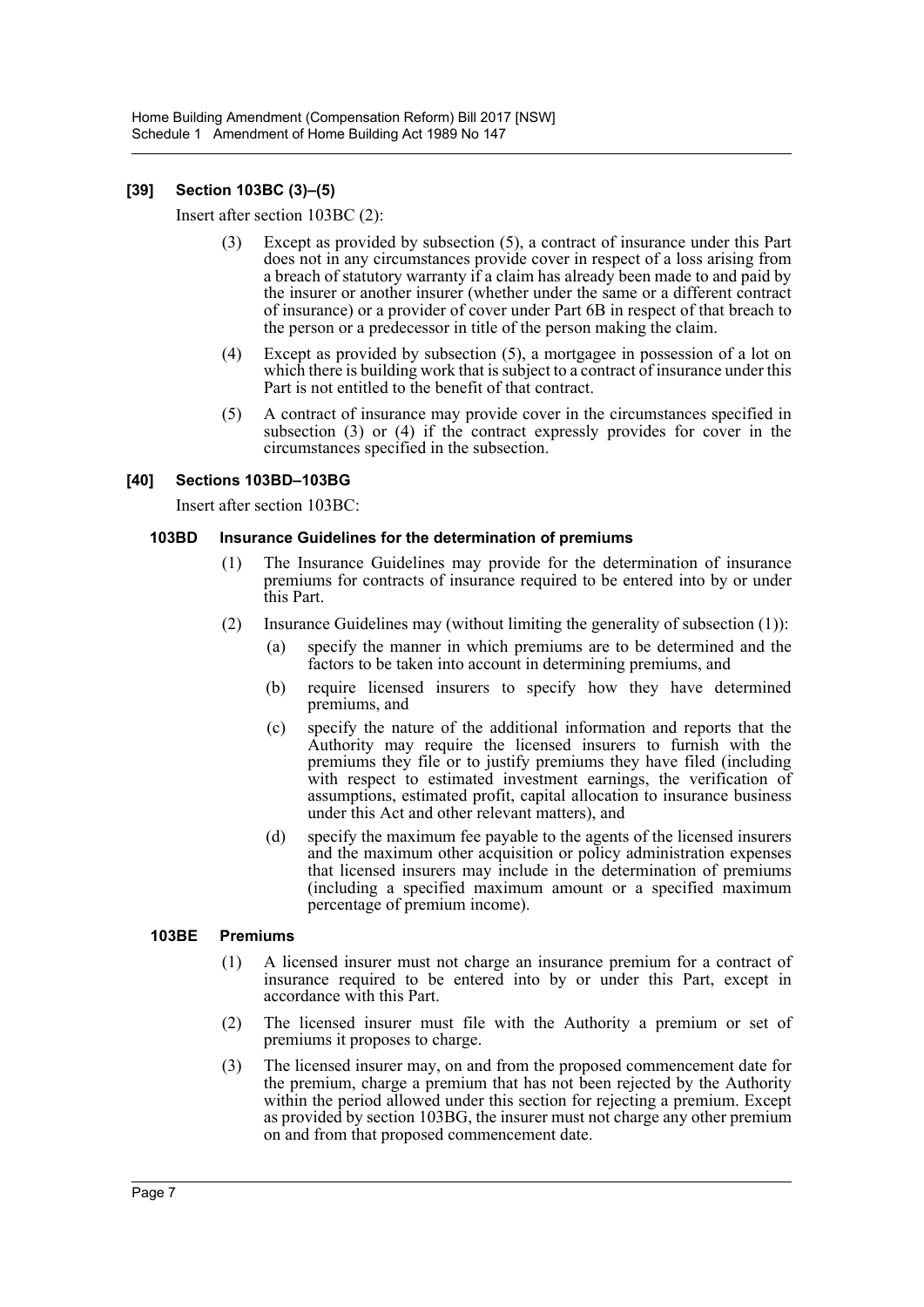- (4) The proposed commencement date for a premium is the date specified in a filed premium as the date on and from which the proposed premium will be charged. The proposed commencement date cannot be earlier than the end of the period allowed for rejecting a premium but can be changed (with notice to the Authority) to accommodate a change in the period allowed for rejecting a premium.
- (5) The period allowed for rejecting a premium is the period specified in the Insurance Guidelines.
- (6) A premium may only be rejected as provided by this section or section 103BG.

#### **103BF Filing of premiums**

- (1) A licensed insurer must file its premiums with the Authority on the occasions or with the frequency that is required by the Insurance Guidelines and may (subject to any limitations specified in those Guidelines as to the frequency with which premiums may be filed) file its premiums with the Authority at any other times that the insurer considers appropriate.
- (2) A licensed insurer must also file its premiums with the Authority whenever required to do so by the Authority by notice in writing to the insurer. The notice must allow a period of at least 8 weeks after the notice is served for premiums to be filed.
- (3) An insurer files its premiums by filing with the Authority a full set of the insurance premiums it proposes to charge for the contracts of insurance together with any additional information, including actuarial reports, that the Authority may reasonably require.
- (4) A licensed insurer must pay to the Authority any fees that are required by the Insurance Guidelines to be paid by insurers in connection with the filing of premiums by insurers.
- (5) It is a condition of a licence granted to a licensed insurer under this Act that the insurer must comply with this section.

#### **103BG Rejection of premiums by Authority**

- (1) The Authority may reject an insurance premium filed with it under this Division if it is of the opinion that:
	- (a) the premium is, having regard to actuarial advice and to other relevant financial information available to the Authority, excessive or inadequate, or
	- (b) the premium does not conform to the relevant provisions of the Insurance Guidelines.
- (2) Written notice of the Authority's rejection of a premium, and the reasons for the rejection, must be given to the licensed insurer.
- (3) If the Authority rejects a premium of a licensed insurer, the insurer may request the Authority to reconsider the rejection.
- (4) Pending its reconsideration, the Authority may request an actuary to determine a provisional premium.
- (5) A provisional premium so determined has effect, pending the Authority's reconsideration, as if it were an insurance premium that may lawfully be charged by the insurer concerned.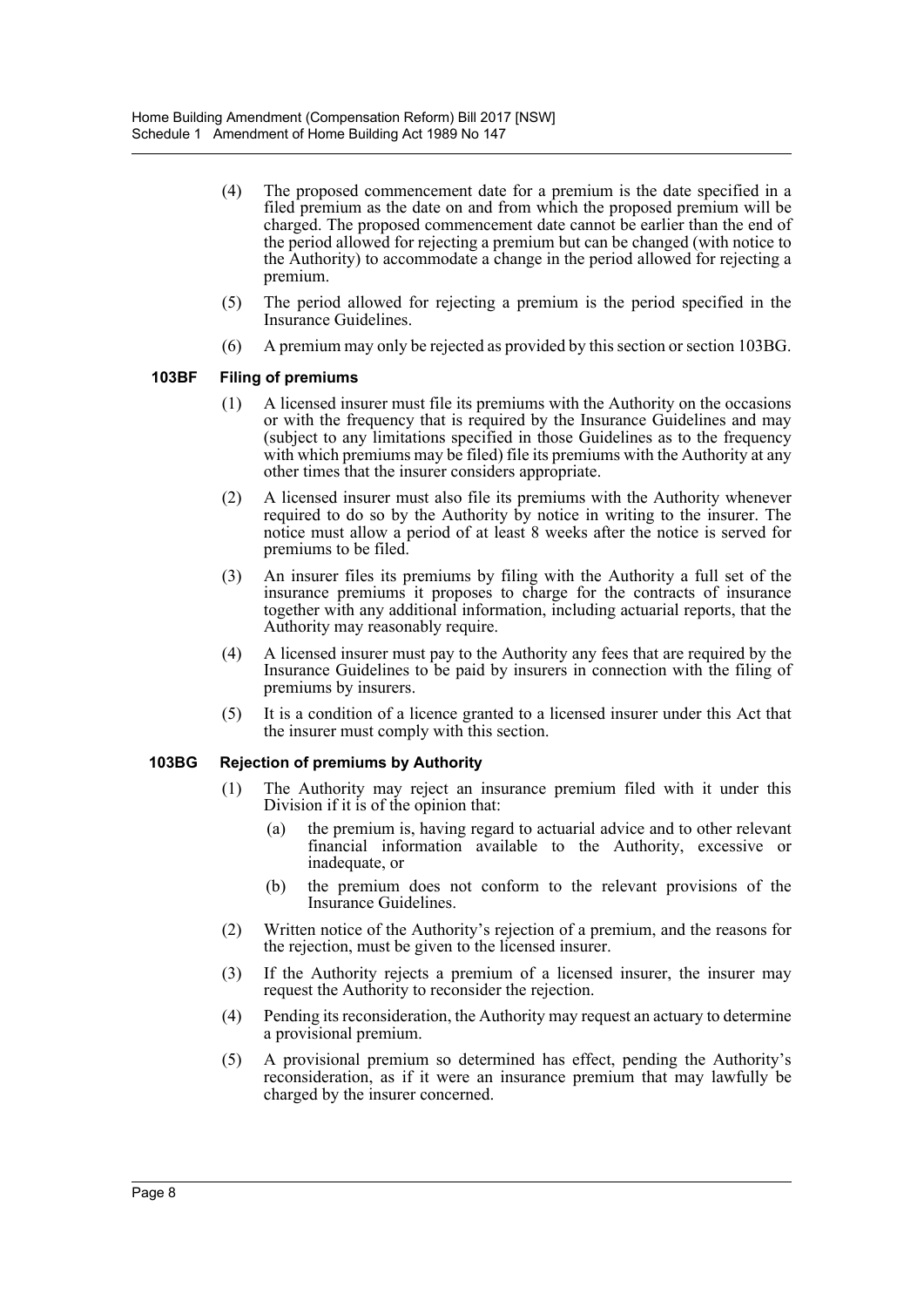- (6) If the Authority has not withdrawn its rejection of a premium within 4 weeks after a request to reconsider the rejection, the matter is to be arbitrated under this section. The following provisions have effect:
	- (a) The *Commercial Arbitration Act 2010* applies to an arbitration under this section, subject to this Act and the regulations. The Authority and the insurer concerned may by agreement appoint a person to act as arbitrator in connection with the matter. Failing agreement within 7 days, paragraphs (b) and (c) apply.
	- (b) The Independent Pricing and Regulatory Tribunal (established by the *Independent Pricing and Regulatory Tribunal Act 1992*) may act as arbitrator to hear and determine the matter.
	- (c) Alternatively, that Tribunal may appoint a person to act as arbitrator in connection with the matter. The person is to be appointed from a panel constituted by the Minister and consisting of persons who have appropriate knowledge and understanding of economics, general insurance and the interests of consumers.
	- (d) The regulations may make provision for or with respect to the arbitration of matters under this section.
- (7) The arbitrator may determine the premium that may be charged by the licensed insurer.
- (8) The Insurance Guidelines may:
	- (a) specify the factors to be taken into account in determining for the purposes of this section the reasonable cost of claims and reasonable claim settlement expenses, and
	- (b) specify the factors to be taken into account in determining for the purposes of this section whether a premium is excessive, and
	- (c) exclude specified costs and expenses from being taken into account as costs and expenses of the insurer for the purposes of this section, and
	- (d) limit the extent to which specified costs and expenses can be taken into account as costs and expenses of the insurer for the purposes of this section.

## **[41] Section 103C Regulations**

Insert "or (d)" after "subsection  $(2)$  (b)" in section 103C  $(3)$ .

## **[42] Section 103C (4)**

Insert after section 103C (3):

The regulations may make provision for or with respect to the circumstances that constitute cessation of work for the purposes of this Part.

#### **[43] Section 103E**

Omit the section. Insert instead:

#### **103E Exemption for work done for public sector agencies**

- (1) This Part does not apply to or in respect of residential building work done by or on behalf of the Crown or a State owned corporation.
- (2) If the residential building work is being done under a contract, the exemption from this Part will not apply unless the contract under which the work is carried out specifies that the person is relying on the exemption under this section.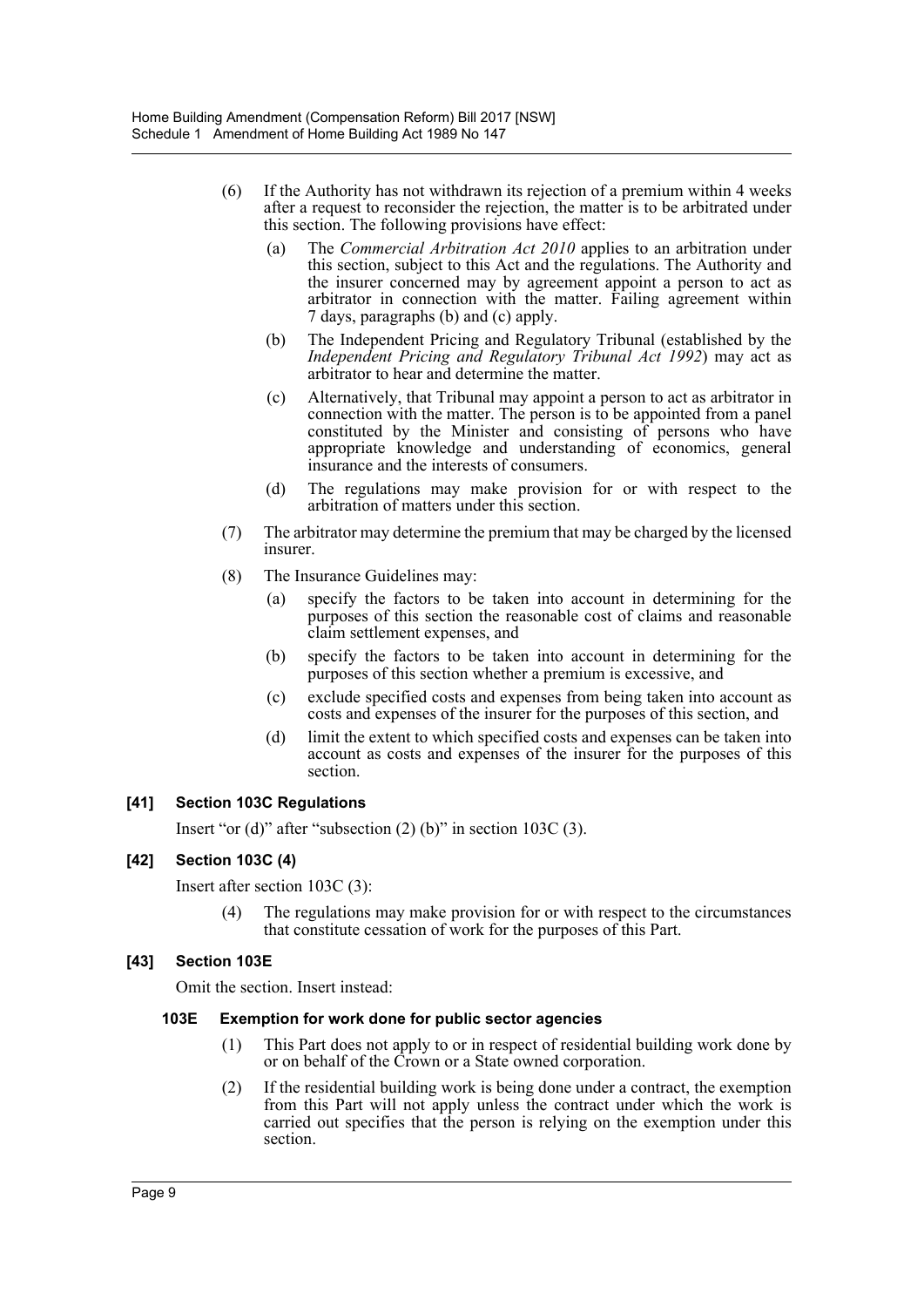- (3) The regulations may specify that the exemption does not apply in the circumstances specified by the regulations and may impose conditions on the exemption.
- (4) Regulations may be made for or with respect to the inclusion of consumer warnings in contracts for the sale of land on which residential building work was carried out by a person who was subject to the exemption.
- (5) In this section:

*Crown* has the same meaning as in the *Crown Proceedings Act 1988*.

#### **[44] Section 103EA False or misleading applications for insurance**

Omit "an insurer for insurance under the Home Building Compensation Fund" from section 103EA (1).

Insert instead "a licensed insurer for insurance under this Part".

#### **[45] Section 103EB**

Insert after section 103EA:

#### **103EB False or misleading conduct by insurers and insurance intermediaries**

- (1) In this section:
	- *insurance intermediary* means:
	- (a) a person who arranges contracts of insurance in New South Wales:
		- (i) for reward, or
		- (ii) as an agent for a person carrying on a business of insurance, or
	- (b) a financial services licensee (as defined in section 761A of the *Corporations Act 2001* of the Commonwealth) whose licence covers arranging contracts of insurance as an agent for a person carrying on a business of insurance, or
	- (c) a regulated principal (as defined in section 1430 of the *Corporations Act 2001* of the Commonwealth) when carrying on business as an insurance broker as authorised by Subdivision D of Division 1 of Part 10.2 of that Act.

*insurer* means a person who carries on insurance business as defined in the *Insurance Act 1973* of the Commonwealth.

- (2) An insurer or insurance intermediary must not make a representation with respect to any insurance (whether by means of an advertisement or otherwise) that could reasonably be expected to cause a person to believe that the insurance meets the requirements of this Act, unless the insurance meets those requirements.
- (3) An insurer or insurance intermediary who contravenes this section is guilty of an offence.

Maximum penalty: 200 penalty units.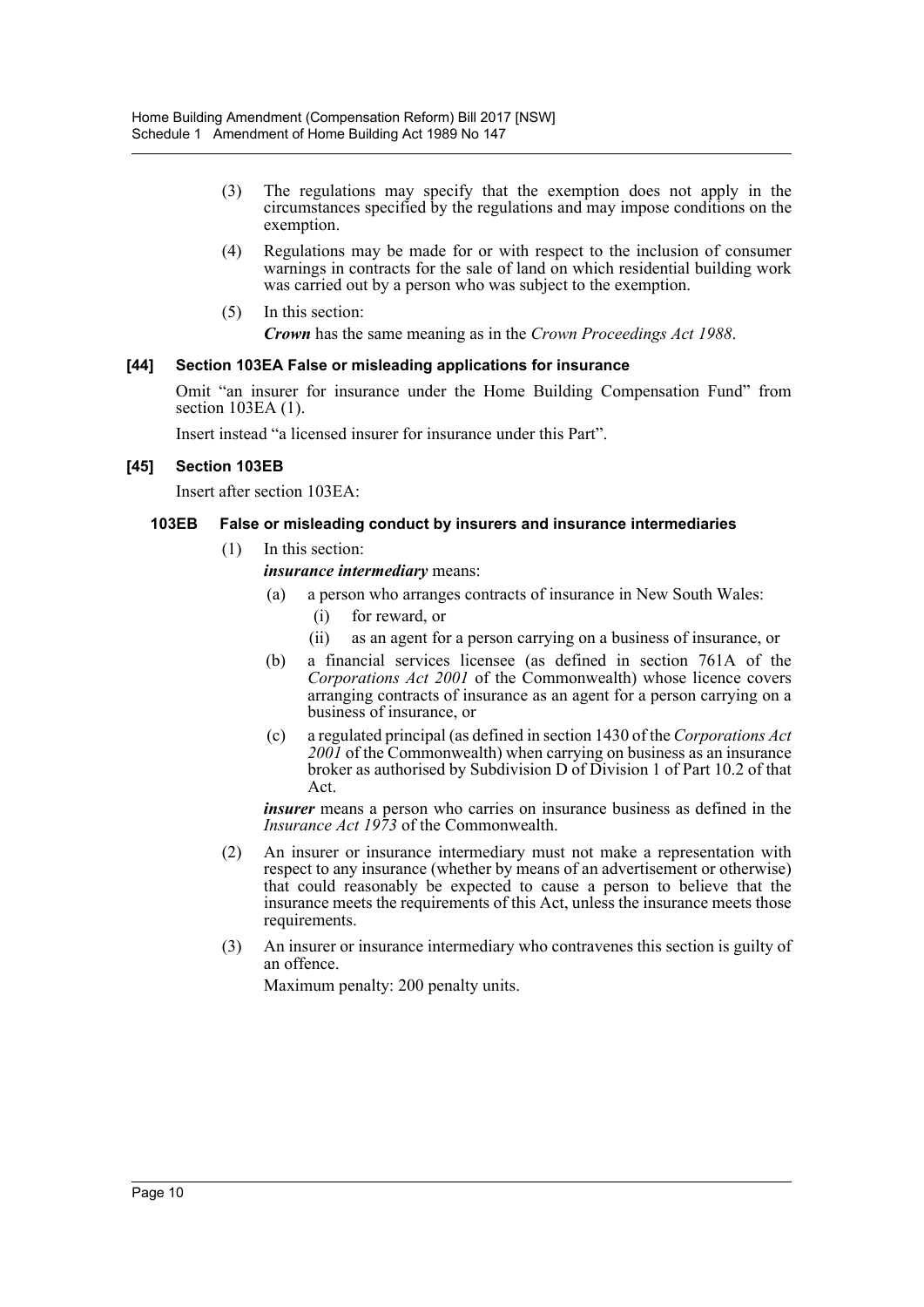#### **[46] Part 6, Divisions 4 and 5**

Insert before Part 6A:

## **Division 4 Insurance Guidelines**

#### **103EC State Insurance Regulatory Authority may issue guidelines**

The Authority may issue Insurance Guidelines with respect to the following matters:

- (a) appropriate market practices or claims handling procedures (or both) in connection with the provision of insurance under this Part by a licensed insurer,
- (b) prudential standards and the application of those standards to licensed insurers,
- (c) contracts of insurance, including eligibility requirements for obtaining insurance and underwriting of contracts of insurance,
- (d) review of compliance with any such eligibility requirements.

#### **103ED Insurance Guidelines—general provisions**

- (1) The Authority may issue Insurance Guidelines with respect to any matter that is authorised or required by or under this Act to be provided for by Insurance Guidelines.
- (2) The Authority may amend, revoke or replace Insurance Guidelines.
- (3) The Authority is:
	- (a) to consult with the licensed insurers or providers before it issues, amends, revokes or replaces Insurance Guidelines relating to premiums or market practices, and
	- (b) to provide reasonable notice of any amendment to, or replacement of, Guidelines before it takes effect.
- (4) Insurance Guidelines may adopt the provisions of other publications, whether with or without modification or addition and whether in force at a particular time or from time to time.
- (5) Insurance Guidelines must not be inconsistent with this Act or the regulations.
- (6) Insurance Guidelines are to be published on the NSW legislation website and take effect on the day of that publication or, if a later day is specified in the Guidelines for that purpose, on the day so specified.
- (7) It is a condition of a licence under Part 6C that the licence holder comply with relevant provisions of the Insurance Guidelines. **Note.** The Self Insurance Corporation is required, by section 8A of the *NSW Self Insurance Corporation Act 2004*, to comply with the Insurance Guidelines.

#### **103EE Regulations relating to Guidelines**

- (1) The regulations may make provision with respect to the issue of Insurance Guidelines.
- (2) The regulations may make provision with respect to any matter for which Insurance Guidelines may be issued. In that case, the regulations prevail to the extent of any inconsistency with the Insurance Guidelines and a reference in this Act to those Guidelines includes a reference to those regulations. **Note.** Insurance Guidelines may be made about matters relating to alternative indemnity products (see section 104E).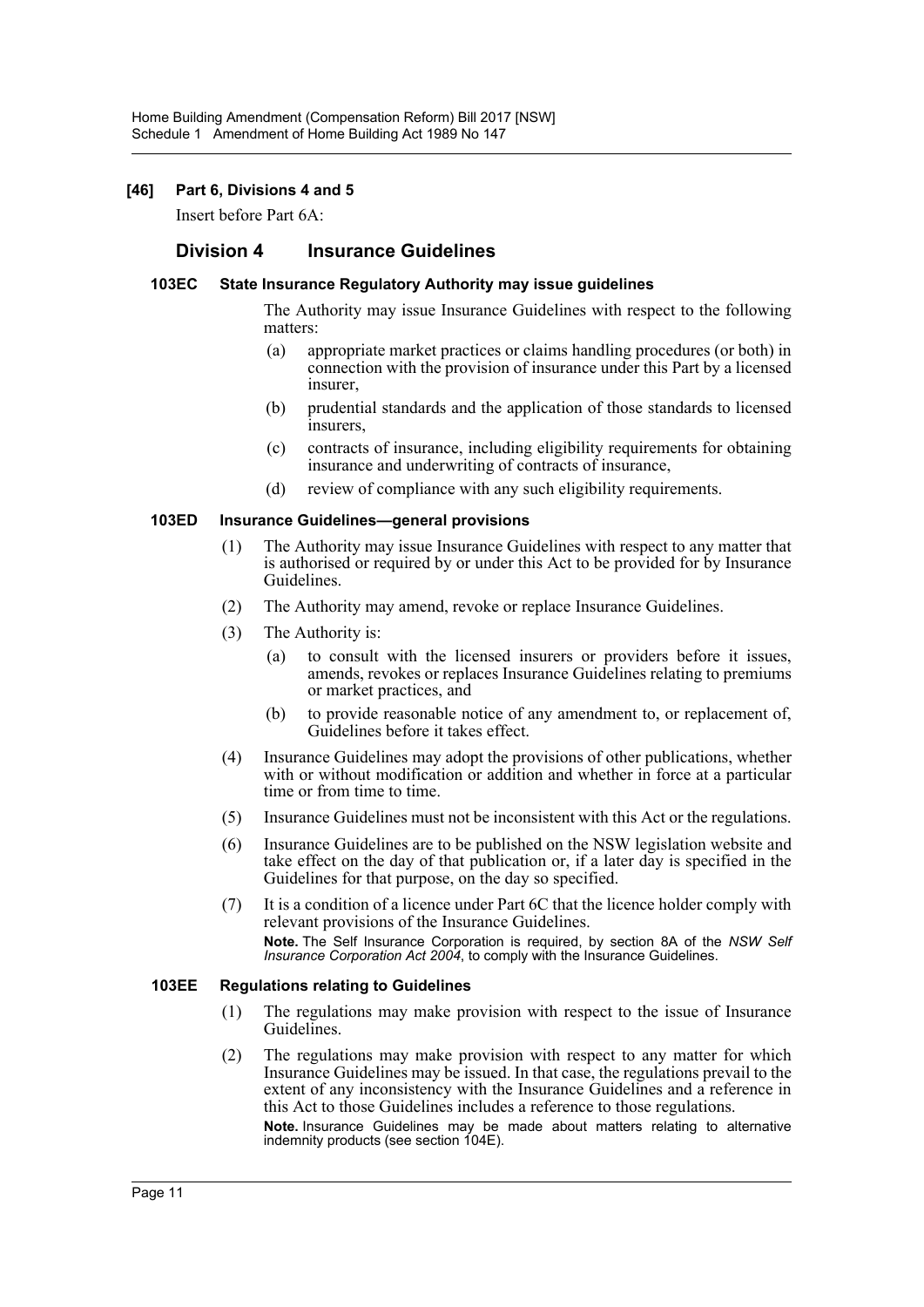# **Division 5 Home Building Operational Fund**

#### **103EF Home Building Operational Fund**

- (1) There is established a fund, to be known as the Home Building Operational Fund, belonging to and vested in the Authority.
- (2) The following is to be paid into the Fund:
	- (a) money required to be contributed to or otherwise paid into the Fund by or under this or any other Act,
	- (b) the interest from time to time accruing from the investment of the Fund.
- (3) The following is to be paid from the Fund:
	- (a) the remuneration, allowances, office accommodation and other associated costs of the Board of the Authority and the members of staff of the Authority to the extent that those costs relate to the administration of this Act,
	- (b) all payments required to meet expenditure incurred in relation to the functions of the Authority under this Act, where money is not otherwise provided for that purpose,
	- (c) all other money required by or under this or any other Act to be paid from the Fund.
- (4) The Authority may invest money in the Fund which is not immediately required for the purposes of the Fund:
	- (a) in any manner authorised by the *Public Authorities (Financial Arrangements) Act 1987*, or
	- (b) if that Act does not confer power on the Authority to invest money in the Fund—in any other manner approved by the Minister with the concurrence of the Treasurer.

#### **103EG Payment of contributions by licensed insurers**

- (1) Licensed insurers are to pay contributions to the Home Building Operational Fund in respect of a relevant period, and of an amount, determined by the Authority. Contributions are to be made in accordance with the arrangements prescribed by the regulations.
- (2) The Authority is to take the following steps for determining the contribution payable to the Fund by licensed insurers for a relevant period:
	- (a) estimate the total of the amounts to be paid from the Fund during that relevant period,
	- (b) determine what amounts, if any, are to be set aside as provisions to meet expenditure from the Fund in future periods, and specify for what purpose each amount is being set aside,
	- (c) estimate the total amounts (including the amounts already received) to be received into the Fund during that relevant period otherwise than by way of contributions in respect of that relevant period under this Division from licensed insurers,
	- (d) determine the total amount to be contributed to the Fund under this Division in respect of that relevant period by licensed insurers after having regard to the amounts likely to be standing to the credit of the Fund at the beginning of the period (including any amounts set aside in earlier periods as provisions to meet expenditure in later periods) and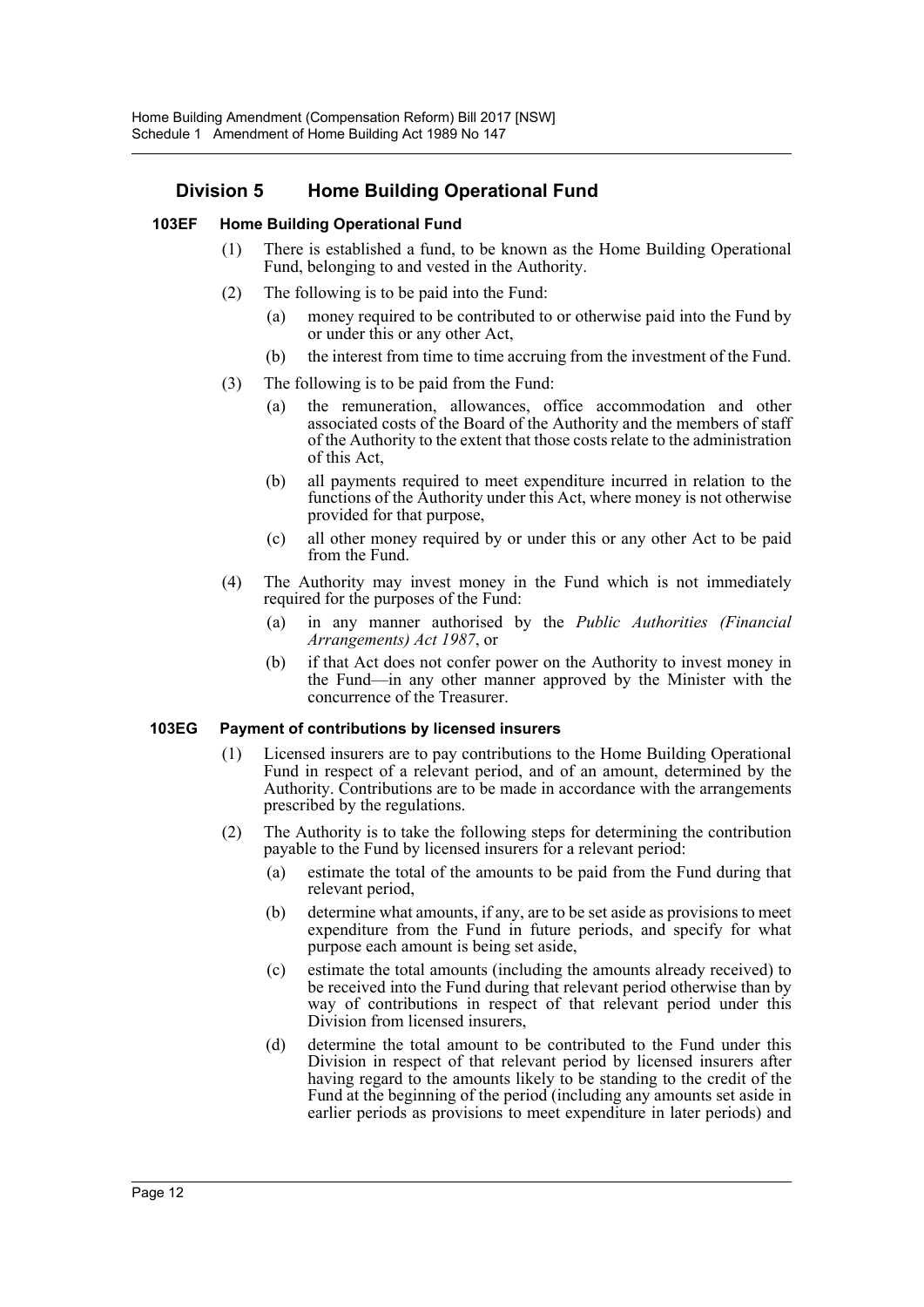the amounts estimated under paragraph (c) to be received into the Fund during the relevant period,

- (e) specify in writing the estimates, provisions and amounts to be contributed to the Fund by licensed insurers.
- (3) It is a condition of the licence of a licensed insurer that the insurer pay contributions in accordance with this section.
- (4) A *relevant period* is a financial year or any other period that the Authority determines from time to time to be a relevant period for the purposes of this section. Relevant periods can be determined so as to overlap but there must be no gap between successive relevant periods and each relevant period must not be longer than 12 months.
- (5) The Authority may determine different contributions for different classes of licensed insurers and may determine that a licensed insurer or class of licensed insurers is not liable to pay a contribution in respect of a financial year.
- (6) A contribution that is payable under this section may be recovered by the Authority in a court of competent jurisdiction as a debt due to the Authority.
- (7) In this section: *financial year* means a year commencing on 1 July.

## **[47] Section 103F Interpretation**

Omit the definition of *insurer* from section 103F (1). Insert in alphabetical order:

#### *claims administrator* means:

- (a) in relation to a matter involving a contract of insurance entered into under Part 6 by a former approved insurer as such an insurer—the Guarantee Corporation, or
- (b) in relation to any other matter involving a contract of insurance entered into under Part 6—the Authority.

*former approved insurer* means an insurer that was formerly approved by the Minister under section 103A as in force before its repeal by the *NSW Self Insurance Corporation Amendment (Home Warranty Insurance) Act 2010*.

#### *guarantee fund* means:

- (a) in relation to a matter involving a contract of insurance entered into under Part 6 by a former approved insurer as such an insurer—the Building Insurers' Guarantee Fund, or
- (b) in relation to any other matter involving a contract of insurance entered into under Part 6—the Home Building Insurers Guarantee Fund.

#### *insurer* means:

- (a) a former approved insurer, or
- (b) a licensed insurer (other than the Self Insurance Corporation),
- but does not include an insolvent insurer.

#### **[48] Sections 103J, 103K (1), 103L (where firstly occurring), 103M (1) (where firstly occurring), 103S (1A), 103V (where firstly occurring) and 103X (2) (where firstly occurring)**

Omit "the Guarantee Corporation" wherever occurring.

Insert instead "a claims administrator".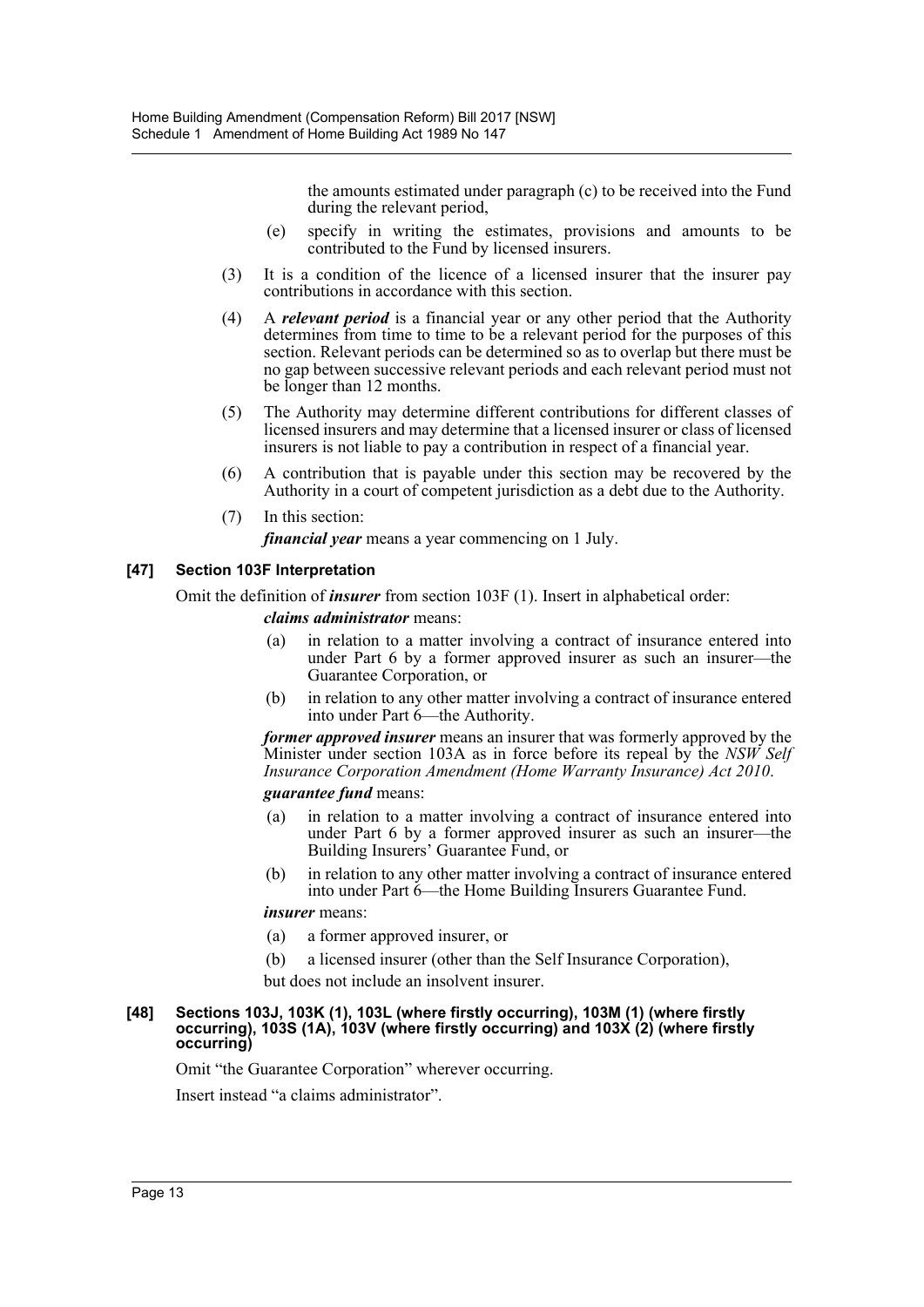#### **[49] Sections 103K (3) and (4), 103L (where secondly and thirdly occurring), 103M (1) (where secondly occurring), (2) and (3), 103N, 103V (where secondly occurring), 103W, 103X (2) (a) and (b), 103Z and 103ZB**

Omit "Guarantee Corporation" wherever occurring. Insert instead "claims administrator".

#### **[50] Sections 103L, 103N (1) (b) and (2) and 103ZB (where secondly occurring)**

Omit "Building Insurers' Guarantee Fund" wherever occurring.

Insert instead "guarantee fund".

#### **[51] Section 103N Claims administrator may require builder to make payments or rectification**

Omit "Fund" where secondly occurring in section 103N (2).

Insert instead "guarantee fund".

#### **[52] Sections 103OA and 103OB**

Insert after section 103O:

#### **103OA Home Building Insurers Guarantee Fund**

- (1) There is established a Fund, to be known as the Home Building Insurers Guarantee Fund.
- (2) The Fund is, subject to this Act, under the direction, control and management of the Authority.
- (3) The following is to be paid into the Fund:
	- (a) money contributed under section 103OB,
	- (b) the interest and any other amounts accruing from the investment of the Fund,
	- (c) money recovered by the Authority under this Part, including money recovered by the Authority by the exercise of a beneficiary's rights assigned to the Authority under this Part,
	- (d) money borrowed for the purposes of the Fund,
	- (e) money required to be paid into the Fund by or under this or any other Act.
- (4) The following is to be paid from the Fund:
	- (a) money required to be paid from the Fund by this Part,
	- (b) payments relating to the costs and expenses of the Authority incurred in or in connection with the exercise of its functions under this Part,
	- (c) repayments of money borrowed for the purposes of the Fund.
- (5) The Authority may invest money in the Fund which is not immediately required for the purposes of the Fund:
	- (a) in any manner authorised by the *Public Authorities (Financial Arrangements) Act 1987*, or
	- (b) if that Act does not confer power on the Authority to invest money in the Fund—in any other manner approved by the Minister with the concurrence of the Treasurer.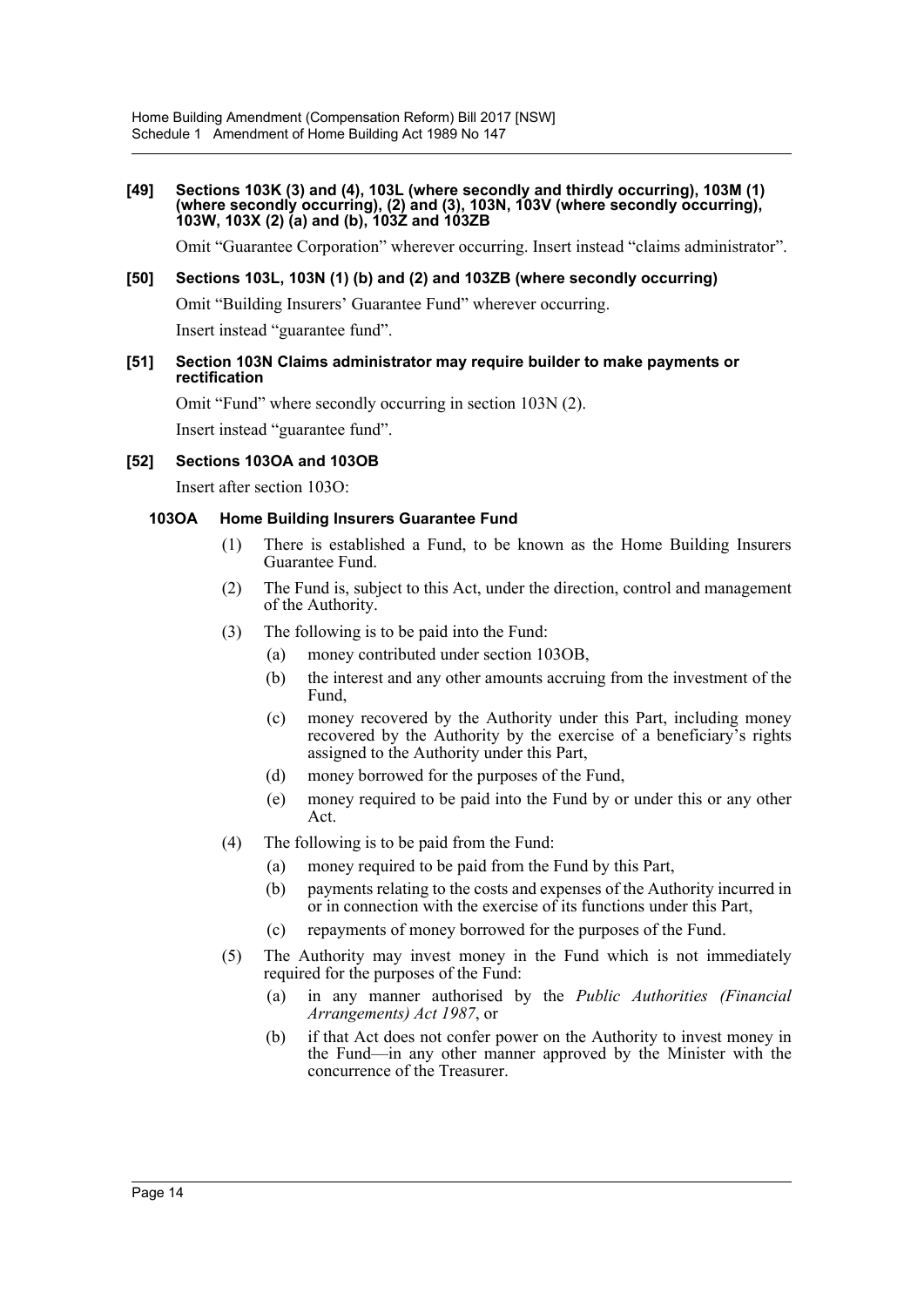#### **103OB Contributions to Home Building Insurers Guarantee Fund**

- (1) Licensed insurers are to pay contributions to the Home Building Insurers Guarantee Fund in respect of a relevant period, and of an amount, determined by the Authority. Contributions are to be made in accordance with the arrangements prescribed by the regulations.
- (2) The Authority is to have regard to the sufficiency of the Fund to manage the risk of insurers becoming insolvent when determining the contribution payable to the Fund by licensed insurers for a relevant period.
- (3) It is a condition of the licence of a licensed insurer that the insurer pay contributions in accordance with this section.
- (4) A *relevant period* is a financial year or any other period that the Authority determines from time to time to be a relevant period for the purposes of this section. Relevant periods can be determined so as to overlap but there must be no gap between successive relevant periods and each relevant period must not be longer than 12 months.
- (5) The Authority may determine different contributions for different classes of licensed insurers and may determine that a licensed insurer or class of licensed insurers is not liable to pay a contribution in respect of a relevant period.
- (6) A contribution that is payable under this section may be recovered by the Authority in a court of competent jurisdiction as a debt due to the Authority.
- (7) In this section: *financial year* means a year commencing on 1 July.

### **[53] Part 6A, Division 3, heading**

Omit "**Miscellaneous**".

Insert instead "**Administrative and financial matters relating to former approved insurers**".

#### **[54] Part 6A, Division 4, heading**

Insert before section 103S:

## **Division 4 Miscellaneous**

## **[55] Section 103S Functions of claims administrators**

Insert after section 103S (1):

- (1AA) The Authority has the following functions:
	- (a) to deal with and finalise claims under this Part (other than claims relating to insolvent former approved insurers),
	- (b) to hold and manage the Home Building Insurers Guarantee Fund in accordance with this Act.

## **[56] Sections 103S (2) and (3) and 103U**

Omit "The Guarantee Corporation" wherever occurring. Insert instead "A claims administrator".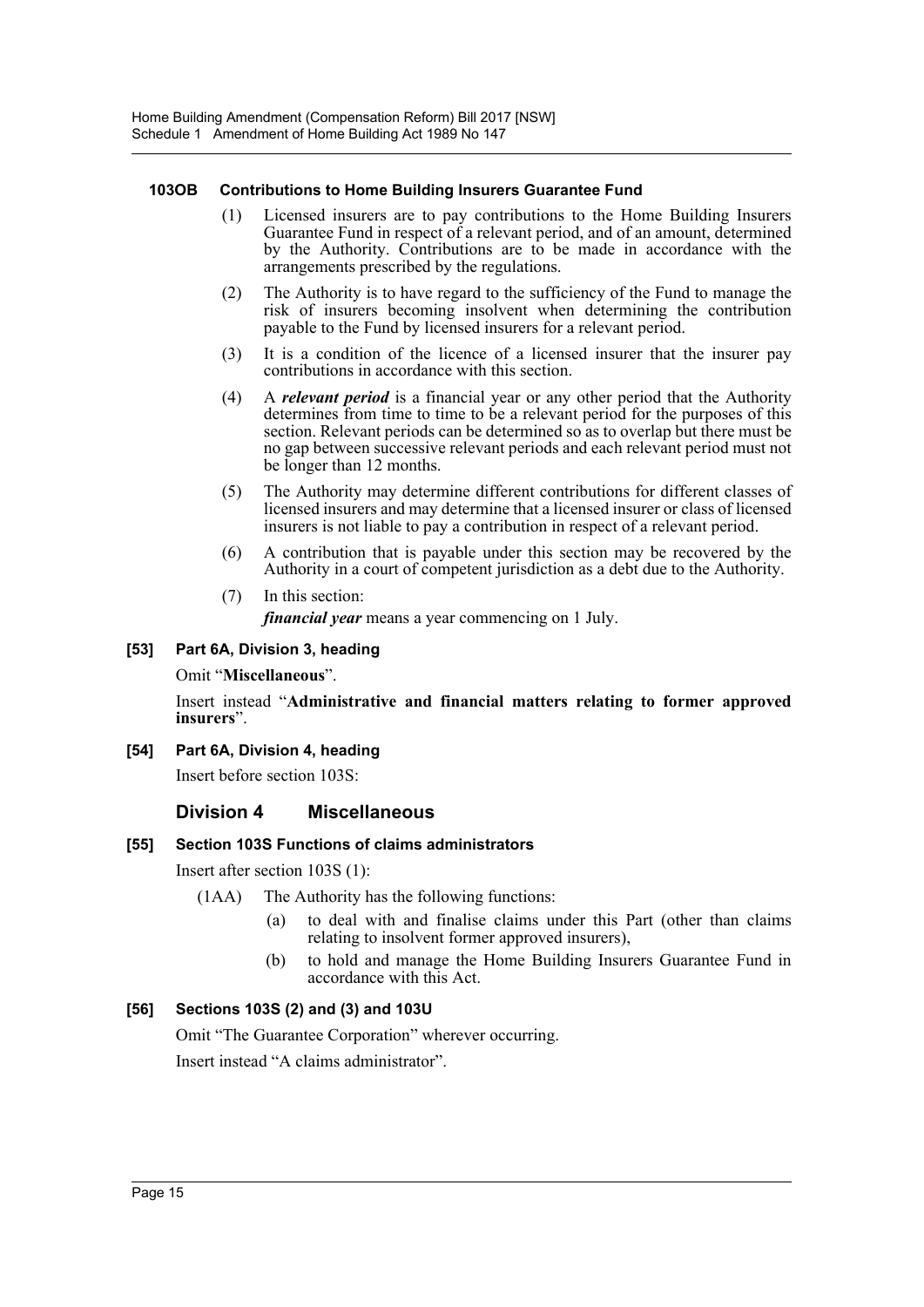#### **[57] Section 103V Recovery of amounts under contracts or arrangements for re-insurance or co-insurance**

Omit "the Building Insurers' Guarantee Fund" where firstly occurring. Insert instead "a guarantee fund".

## **[58] Section 103V**

Omit "the Building Insurers' Guarantee Fund" where secondly occurring. Insert instead "the guarantee fund".

#### **[59] Section 103ZB Recovery of amounts under guarantees or indemnities**

Omit "the Building Insurers' Guarantee Fund" where firstly occurring.

Insert instead "a guarantee fund managed by a claims administrator".

**[60] Part 6B**

Insert after Part 6A:

# **Part 6B Alternative indemnity products**

#### **104 Alternative indemnity products**

In this Act:

#### *alternative indemnity product* means:

- (a) a fidelity fund scheme, or
- (b) a specialised insurance arrangement, or
- (c) any other insurance product or arrangement prescribed by the regulations for the purposes of this Part.

*provider* of an alternative indemnity product means a person who provides an alternative indemnity product and includes the trustee of any fidelity fund under a fidelity fund scheme.

#### **104A Approval of alternative indemnity products**

- (1) The Authority may approve the use of an alternative indemnity product to provide cover for loss of a kind that is required to be covered by an insurance contract under Part 6 for at least the period for which any such cover is required to be provided.
- (2) The Authority must not approve an alternative indemnity product unless it is satisfied that the product will provide cover for loss of that kind.
- (3) An approval may be unconditional or subject to conditions.

#### **104B Alternative indemnity product may be used instead of insurance**

- (1) A person who does residential building work and who obtains cover by means of an alternative indemnity product that complies with an approval of the Authority, this Part and regulations made under this Part is taken to have complied with any applicable requirement that a contract of insurance under Part 6 must be in force in relation to the building work.
- (2) Evidence of cover by means of an alternative indemnity product, in the form prescribed by the regulations, is taken to be evidence of a contract of insurance (including a certificate of insurance) for the purposes of this Act or the regulations.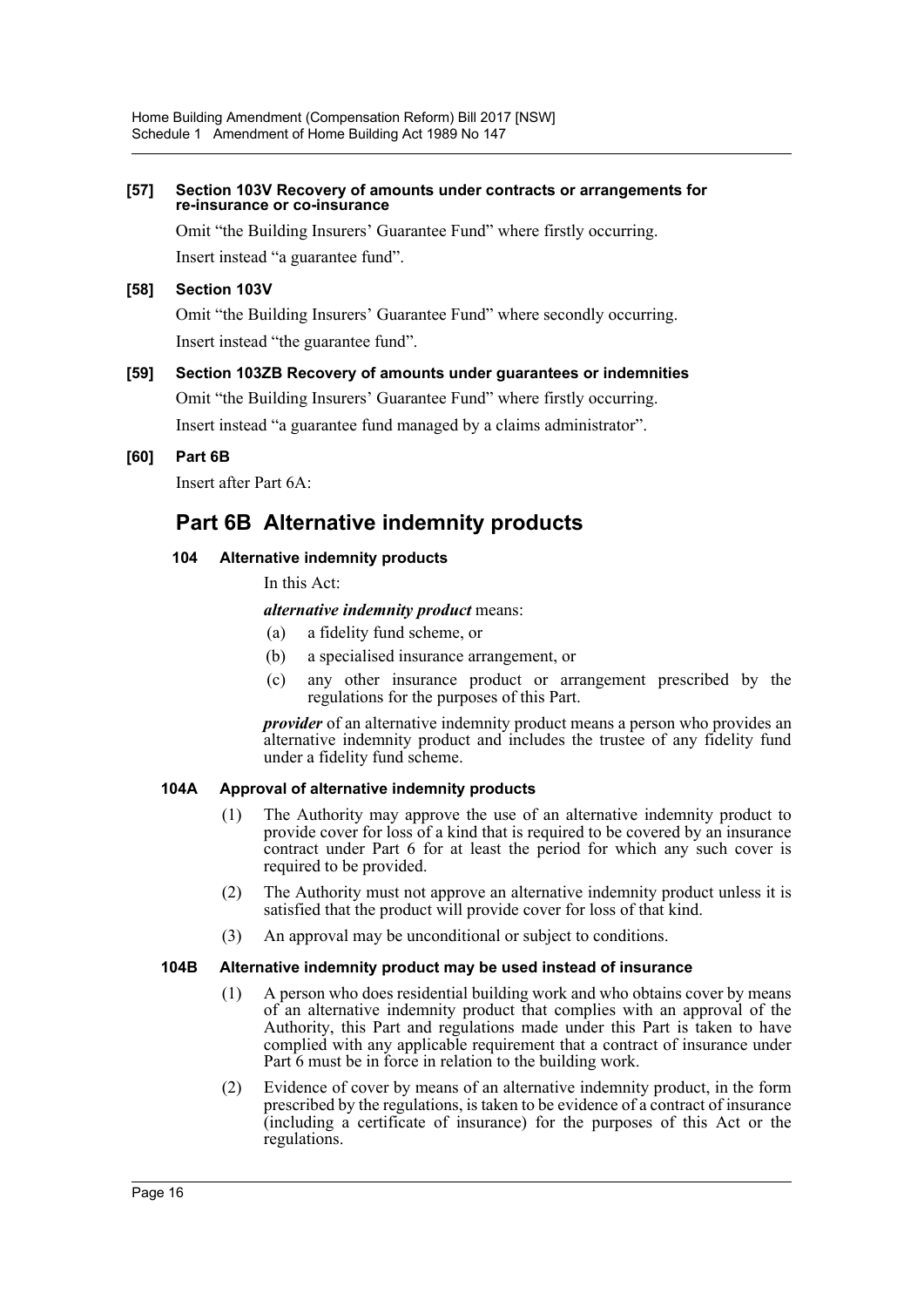- (3) Sections 90, 92 (5), 92A, 92C, 94, 95, 96 (4), 96A (1A), 99 (2A)–(3), 100 (2), 101, 101A, 102 (other than subsection (1)), 102A, 103C–103E and 103EA apply to or in respect of an alternative indemnity product in the same way as they apply to or in respect of a contract of insurance, subject to any necessary modifications.
- (4) The regulations may modify the application of the provisions referred to in subsection (3) to an alternative indemnity product. **Note.** Providers are required to be licensed under Part 6C.

#### **104C Regulation of alternative indemnity cover**

- (1) Regulations may be made for or with respect to the following:
	- (a) the information required to be provided to the provider of an alternative indemnity product by the person to whom the cover is provided,
	- (b) the loss to be covered by alternative indemnity products,
	- (c) the period of cover to be provided by an alternative indemnity product,
	- (d) limits on claims generally,
	- (e) the determination of and rejection of premiums or equivalent charges payable for cover by an alternative indemnity product,
	- (f) actuarial or auditing requirements for providers of alternative indemnity products,
	- (g) the disclosure of data and other information by or to, or about, providers or former providers of alternative indemnity products,
	- (h) prohibiting false or misleading conduct by providers of alternative indemnity products and persons who arrange cover under any such products,
	- (i) provision for dealing with arrangements made for alternative indemnity product cover if the provider's licence is cancelled,
	- (j) contributions to the Home Building Operational Fund by licensed providers of alternative indemnity products.
- (2) For the purposes of providing for a matter for which regulations may be made under this Part, the regulations may:
	- (a) apply provisions of this Act (including relevant offences) that apply to or in respect of contracts of insurance or insurance under Part 6, with necessary modifications, to or in respect of alternative indemnity products, and
	- (b) apply provisions of this Act (including relevant offences) that apply to or in respect of insurers or former insurers, with necessary modifications, to or in respect of providers or former providers of alternative indemnity products.

#### **104D Insolvent providers**

- (1) Part 6A applies to or in respect of a provider of an alternative indemnity product in the same way that it applies to or in respect of an insurer.
- (2) The regulations may provide for circumstances in which the provider of a fidelity fund scheme is taken to be insolvent for the purposes of that Part.
- (3) The regulations may provide for additional circumstances in which the provider of an alternative indemnity product is taken to be insolvent for the purposes of that Part.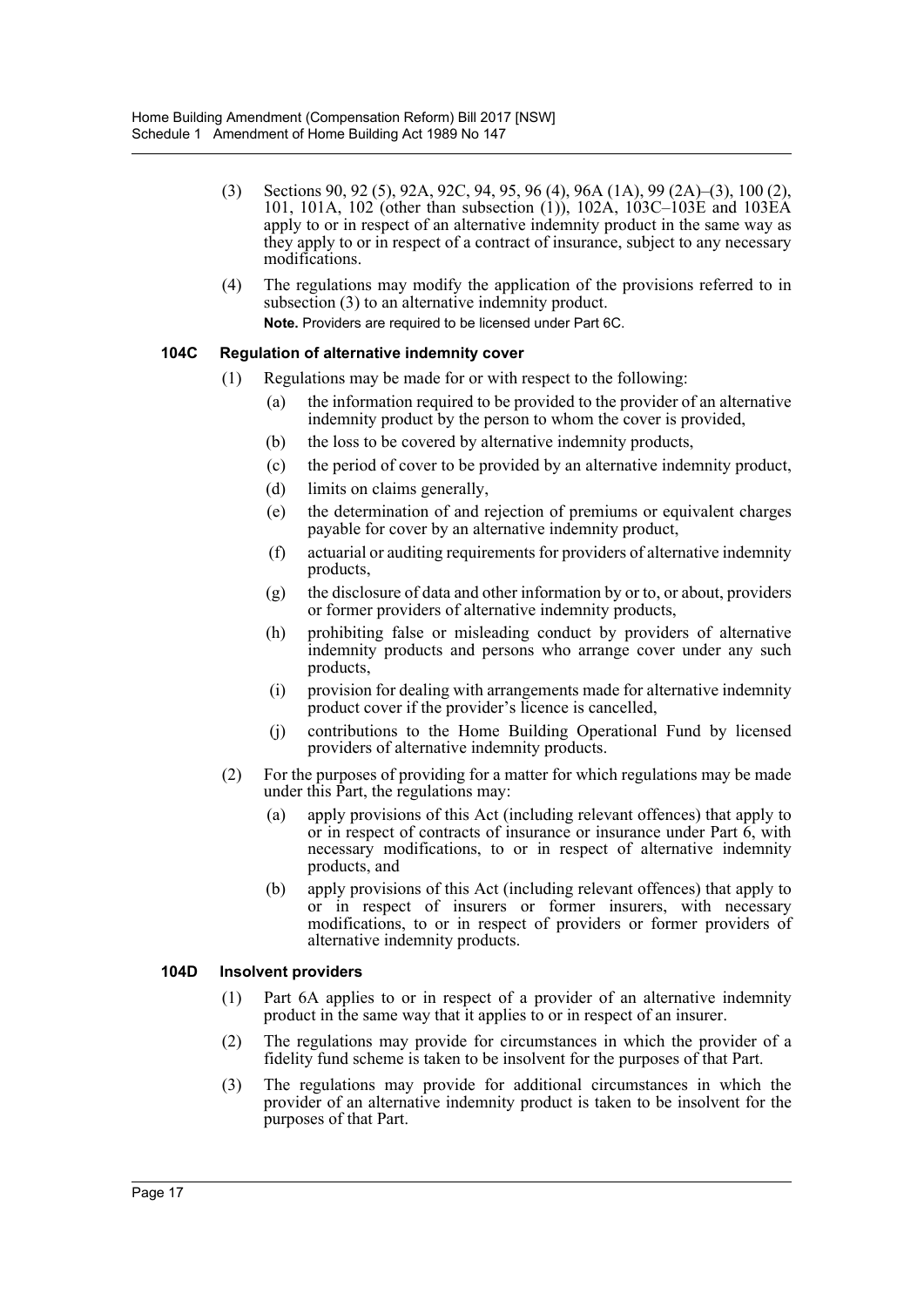#### **104E Insurance Guidelines relating to alternative indemnity products**

- (1) The Authority may issue Insurance Guidelines with respect to the following matters:
	- (a) the requirements for approval of an alternative indemnity product,
	- (b) the determination of premiums or other charges for provision of cover by means of alternative indemnity products, including any matter of a kind specified in section 103BD (2),
	- (c) appropriate market practices or claims handling procedures (or both) in connection with the provision of alternative indemnity products by a licensed provider,
	- (d) prudential standards and the application of those standards to licensed providers,
	- (e) alternative indemnity products, including eligibility requirements for obtaining cover and underwriting of products,
	- (f) the review of compliance with any such eligibility requirements.
- (2) An Insurance Guideline issued for the purposes of this Act in relation to a provider or an alternative indemnity product may be referred to as an *AIP Guideline*.

## **[61] Part 6C**

Insert before Part 7:

# **Part 6C Insurers and providers**

# **Division 1 Licences**

## **105 Definition**

In this Part:

*licence holder* means a licensed insurer or a licensed provider.

#### **105A Offence—unlicensed insurers and providers**

- (1) A person must not enter into a contract of insurance to provide insurance under Part 6 unless the person is a licensed insurer. Maximum penalty: 1,000 penalty units.
- (2) A person must not enter into a contract or arrangement to provide cover by means of an alternative indemnity product unless the person is a licensed provider.

Maximum penalty: 1,000 penalty units.

(3) If a person contravenes this section, or any condition to which a licence under this Part is subject, the building cover contract remains a valid contract or arrangement and the contravention does not annul or affect the building cover contract or affect the liability of the insurer or provider to the person covered under the building cover contract.

#### **105B Self Insurance Corporation taken to be licensed insurer**

(1) The Self Insurance Corporation is taken to be a licensed insurer for the purposes of this Act.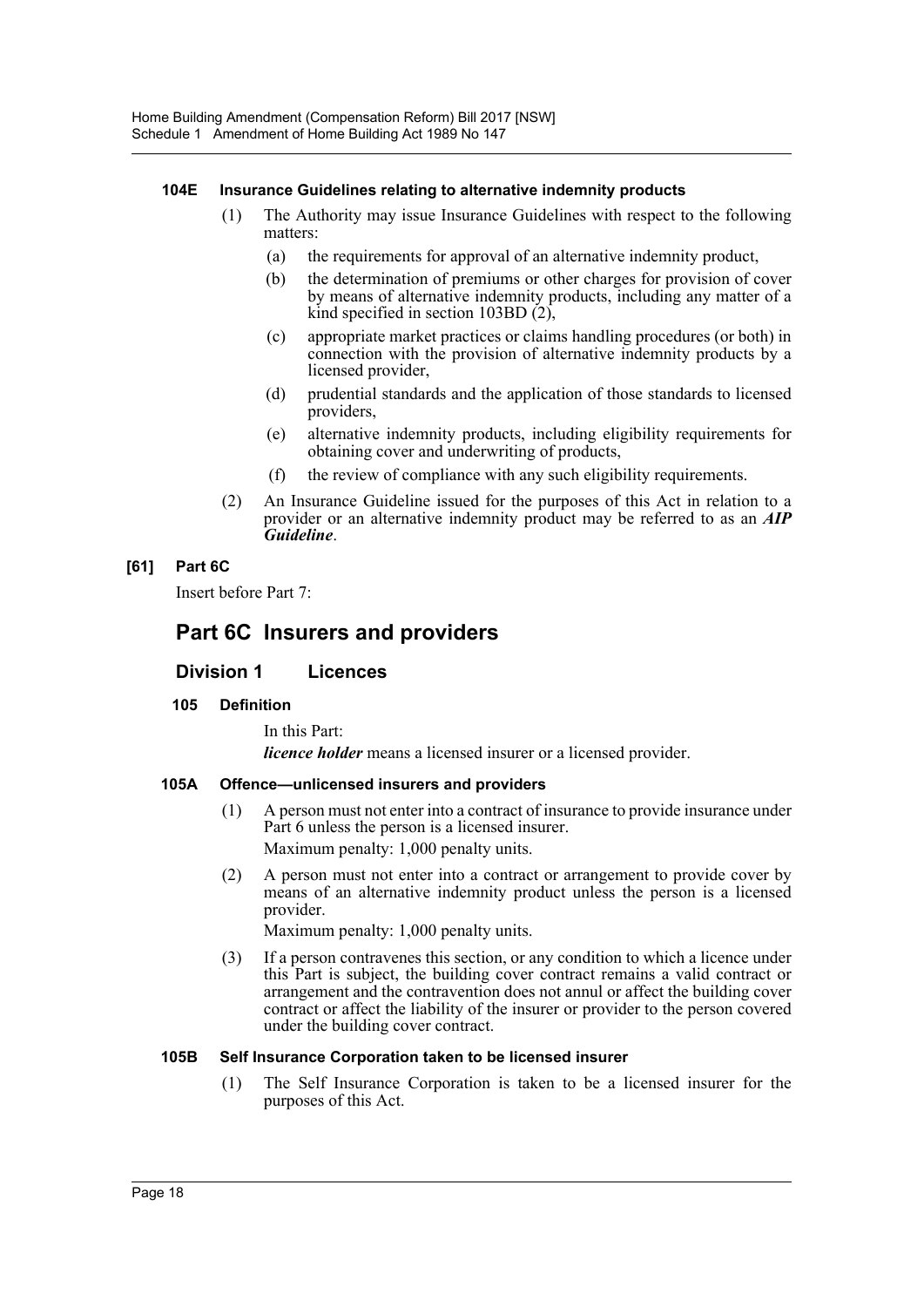- (2) The Authority may, by written notice served on the Corporation, impose conditions on the exercise by the Corporation of functions as a licensed insurer under this Act and vary or revoke any such condition. **Note.** Section 105I sets out some of the matters about which conditions may be imposed.
- (3) The Corporation must comply with a condition imposed by the Authority.
- (4) A condition cannot be imposed, revoked or varied except with the approval of the Board of the Authority.

#### **105C Applications for insurer licences**

- (1) An application for a licence as a licensed insurer under this Part may be made to the Authority by any corporation that carries on insurance business within the meaning of the *Insurance Act 1973* of the Commonwealth.
- (2) An application cannot be made by a corporation that is required to be authorised to carry on that business under that Act unless the corporation is so authorised.

#### **105D Applications for provider licences**

- (1) An application for a licence as a licensed provider under this Part may be made by the provider of an alternative indemnity product, subject to any qualifications for applicants prescribed by the regulations.
- (2) An application for a licence as a licensed provider to provide cover under a fidelity fund scheme must be made to the Authority jointly by all of the trustees of the fund.

#### **105E Application requirements**

- (1) An application for a licence is to be made in the manner and accompanied by the documents (if any) determined by the Authority.
- (2) An application for a joint licence may be made by 2 or more persons.
- (3) Without affecting the generality of subsection (1), an applicant for a licence may be required to furnish the following particulars and documents:
	- (a) particulars of the shareholders, directors and other managers of the applicant,
	- (b) previous returns and accounts under the *Corporations Law*, the *Corporations Act 2001* of the Commonwealth and the *Insurance Act 1973* of the Commonwealth,
	- (c) particulars of re-insurance arrangements to which the applicant is a party,
	- (d) a draft business plan under section 105S.
- (4) In addition to the matter specified in subsection (3), an applicant for a licence as a licensed provider to provide cover under a fidelity fund scheme must furnish the following:
	- (a) particulars of all of the trustees of the fund,
	- (b) a copy of the trust deed for the fund certified in accordance with the requirements of the regulations (if any),
	- (c) particulars of any insurance arrangements to underwrite the liabilities of the Fund.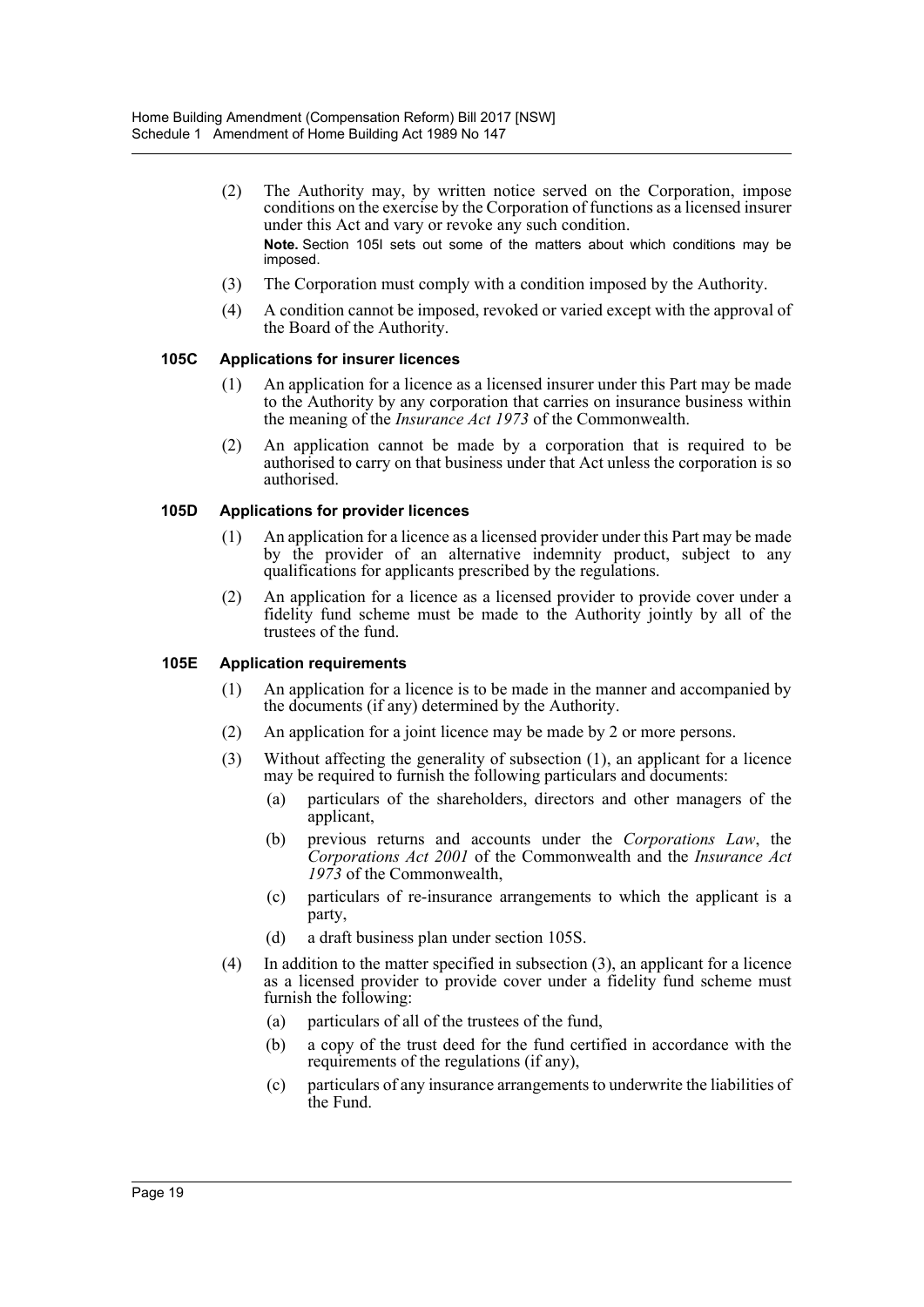(5) A person who, in or in connection with an application for a licence, makes a statement knowing that it is false or misleading in a material particular is guilty of an offence.

Maximum penalty: 500 penalty units or imprisonment for 2 years, or both.

#### **105F Determination of application for licence**

- (1) The Authority is to consider each application for a licence under this Part and may:
	- (a) grant a licence to the applicant, or
	- (b) refuse the application.
- (2) The Authority may, in determining an application for a licence as a licensed insurer, take into consideration:
	- (a) the suitability of the applicant, and
	- (b) the paid-up share capital and reserves of the applicant, and
	- (c) the constitution of the applicant (if any), and
	- (d) the re-insurance arrangements of the applicant, and
	- (e) the efficiency of the insurance scheme (including any alternative arrangements under Part 6B) under this Act generally, and
	- (f) any applicable Insurance Guidelines, and
	- (g) any other matters that the Authority thinks fit.
- (3) The Authority may, in determining an application for a licence as a licensed provider, take into consideration:
	- (a) the suitability of the applicant, and
	- (b) the efficiency of the insurance scheme (including any alternative arrangements under Part 6B) under this Act generally, and
	- (c) any applicable Insurance Guidelines, and
	- (d) any other matters that the Authority thinks fit.
- (4) The Authority may request an applicant for a licence to provide further information before determining the application.
- (5) Despite subsection (1), the Authority must refuse an application for a licence from a corporation or other person who does not comply with any requirements that are prescribed by the regulations for the purposes of this section or set out in Insurance Guidelines made under this section.
- (6) The Insurance Guidelines may specify eligibility criteria for a licence under this Part.
- (7) A licence must not be granted under this Part unless the applicant has paid (or has made arrangements acceptable to the Authority for the payment of) the fee determined by the Authority for the grant of the licence.
- (8) When the Authority proposes to grant a licence, it must give 14 days notice of the proposal to all licence holders specifying the name of the proposed licence holder.

#### **105G Duration of licences**

(1) A licence granted under this Part is in force for the period specified in the licence, unless sooner cancelled under this Act.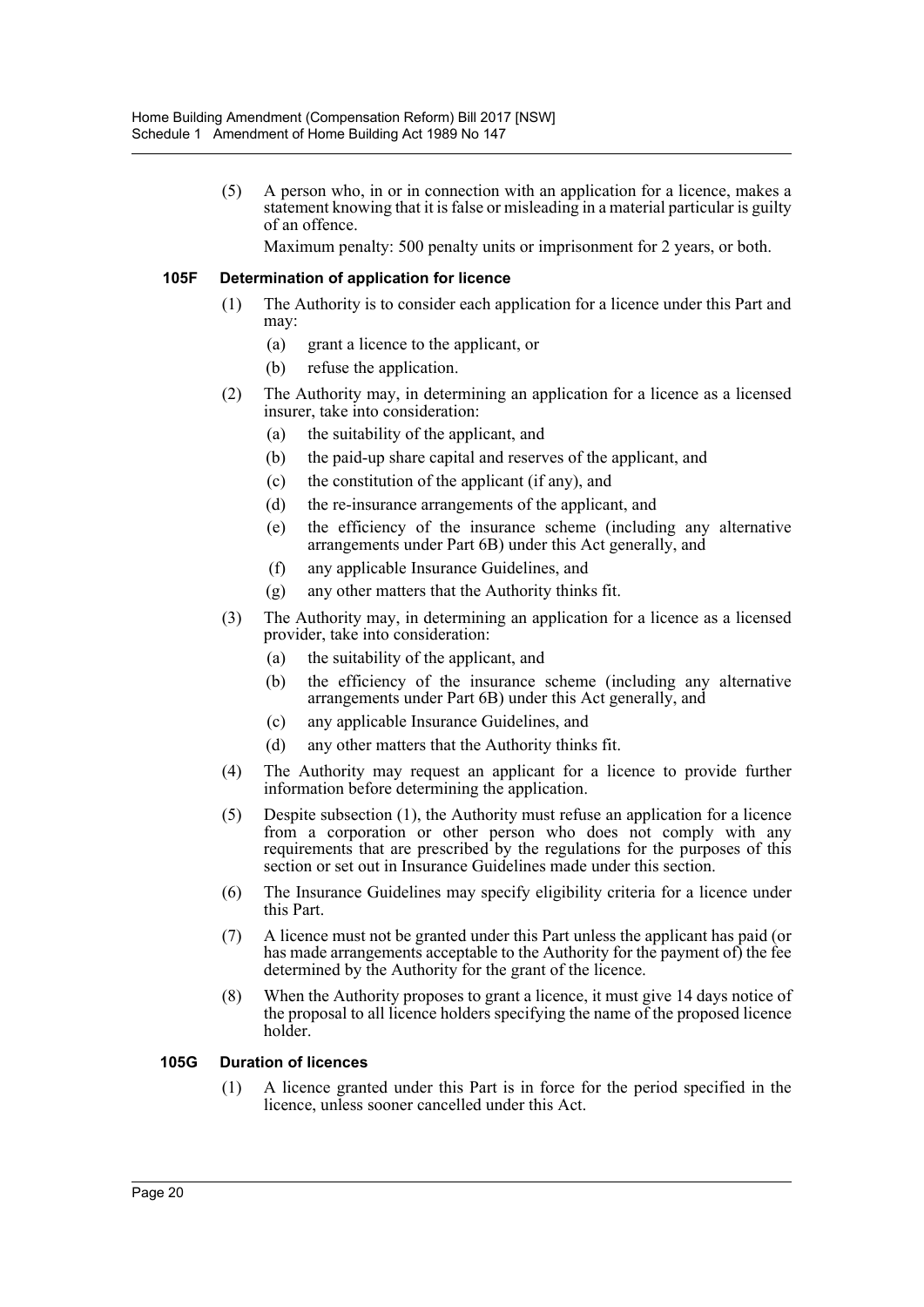- (2) If a licence is suspended under this Part:
	- (a) it has no effect during any period of suspension, and
	- (b) the suspension does not extend the period for which the licence is in force.

### **105H Conditions of licences**

- (1) A licence granted under this Part is subject to:
	- (a) any conditions that are prescribed by this Act or the regulations, and
	- (b) any conditions (not inconsistent with this Act or the regulations) that are imposed by the Authority:
		- (i) on the granting of the licence, or
		- (ii) at any time during the currency of the licence.
- (2) The Authority may, by written notice served on a licence holder, impose conditions (or further conditions) to which the licence is to be subject or revoke or vary any condition imposed on the licence by the Authority.
- (3) A condition cannot be imposed, revoked or varied except with the approval of the Board of the Authority.
- (4) A condition to which a licence is subject has effect whether or not it is endorsed on the licence.
- (5) A licence holder who contravenes, whether by act or omission, any condition to which the licence is subject is guilty of an offence. Maximum penalty: 1,000 penalty units.
- (6) An insurer or provider (not being a licence holder) who contravenes, whether by act or omission, any obligation imposed by this Act on the holder in connection with insurance or an alternative indemnity product, being an obligation that is declared by this Act to be a condition of a licence under this Part, is guilty of an offence.

Maximum penalty: 1,000 penalty units.

(7) A licence holder cannot be convicted of an offence under subsection (5) and required to pay a civil penalty under section 105M in respect of the same act or omission.

#### **105I Matters that may be regulated by conditions of licences**

Without limiting the generality of section 105H, the conditions to which a licence under this Part may be subject, or to which the Self Insurance Corporation may be subject, include conditions:

- (a) for the purpose of ensuring compliance with the obligations of the licence holder, or
- (b) requiring the licence holder to undertake a specified amount of insurance or alternative indemnity product cover, or insurance or alternative indemnity product cover of a specified kind, or
- (c) requiring a charge or other security to be taken by the Authority in respect of the assets of a licence holder, or otherwise requiring the licence holder to provide security, for the purpose of securing the payment of the licence holder's liabilities (including contingent liabilities) for the payment of compensation under this Act, or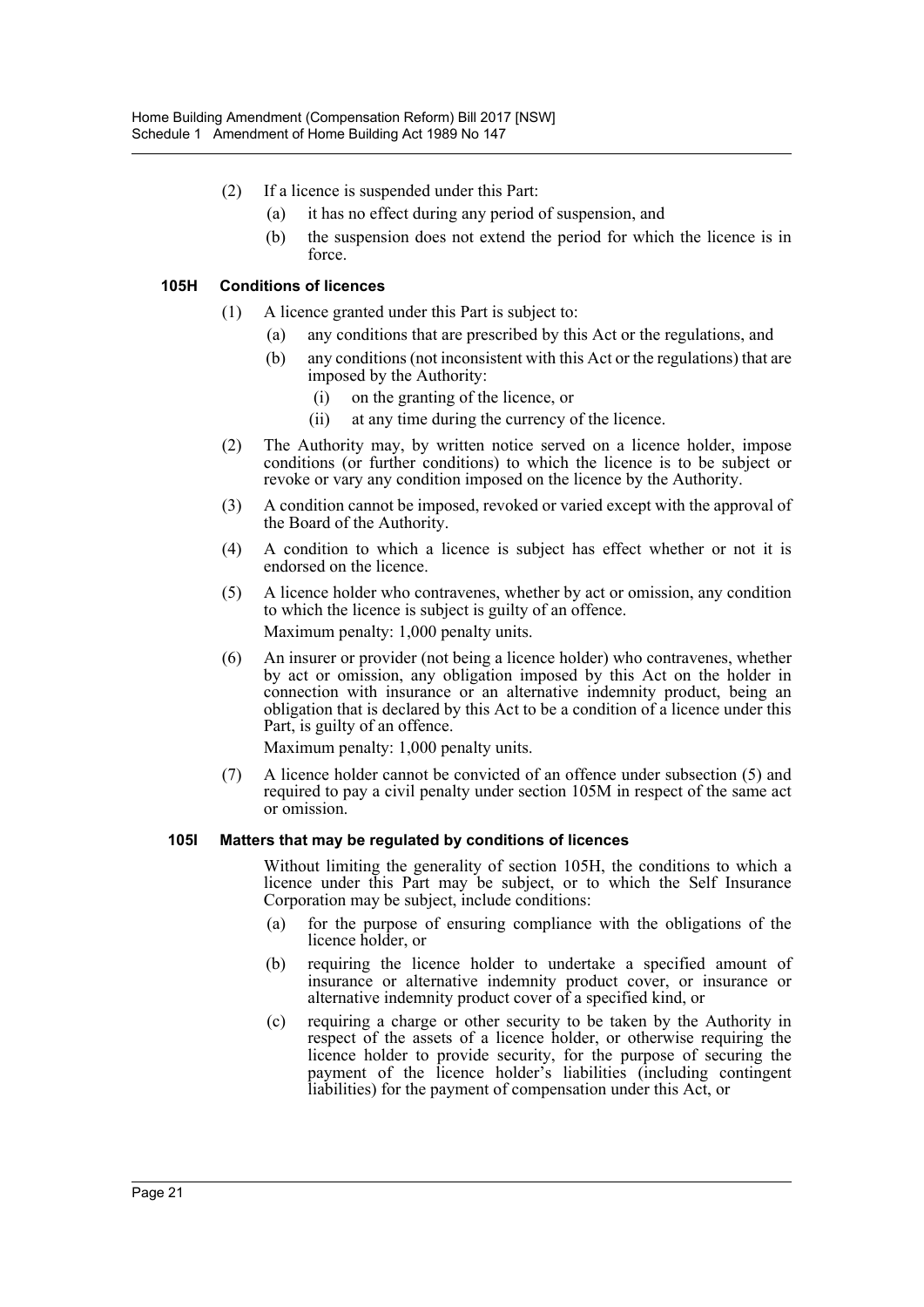- (d) specifying the persons, or classes of persons, to whom the licence holder may provide insurance or cover by means of alternative indemnity products, or
- (e) for the purpose of ensuring that premiums or charges are available to meet claims, or
- (f) for the purpose of the efficiency of the insurance scheme (including any alternative arrangements under Part 6B) under this Act generally, or
- (g) relating to the provision of information concerning claims and profits, or
- (h) if the licence relates to the provision of cover under a fidelity fund scheme, relating to:
	- (i) compliance with the scheme's trust deed, or
	- (ii) requirements for appointment as a trustee, or
	- (iii) the functions of trustees, or
	- (iv) the financial management of the scheme.

#### **105J Matters not subject to conditions of licences**

- (1) A condition of a licence under this Part must not be prescribed by the regulations or imposed, revoked or varied by the Authority if this would give or be likely to give a competitive advantage to the licence holder over other licence holders.
- (2) A condition of a licence under this Part that requires or has the effect of requiring a licence holder to obtain a share of the insurance market or the alternative indemnity product market specified in or determined in accordance with the terms of the condition is of no effect.
- (3) This section has effect despite anything to the contrary in sections 105H and 105I.
- (4) This section does not prevent the imposition as a condition of a licence under this Part of a condition that limits the kinds of building cover contracts that can be entered into by the licence holder under this Act, for example a condition that limits an insurer to contracts insuring for particular risks.
- (5) This section does not apply to the Self Insurance Corporation.

#### **105K Assignment of licences**

- (1) A licence holder may, with the approval of the Authority, assign its licence to another licence holder or to an insurer or provider to whom the Authority proposes to grant a licence.
- (2) The Authority must not approve the assignment of a licence unless the Authority is satisfied that the proposed assignee is able to meet the past, present and future liabilities of the assignor:
	- (a) under any building cover contract in respect of which the assignor is the insurer or provider, and
	- (b) to the Home Building Operational Fund or a guarantee fund under Part 6A, and
	- (c) to any other licence holder.
- (3) The Authority may approve the assignment subject to conditions and may, for that purpose, impose conditions on or revoke or vary conditions of the licence.
- (4) This section does not apply to the Self Insurance Corporation.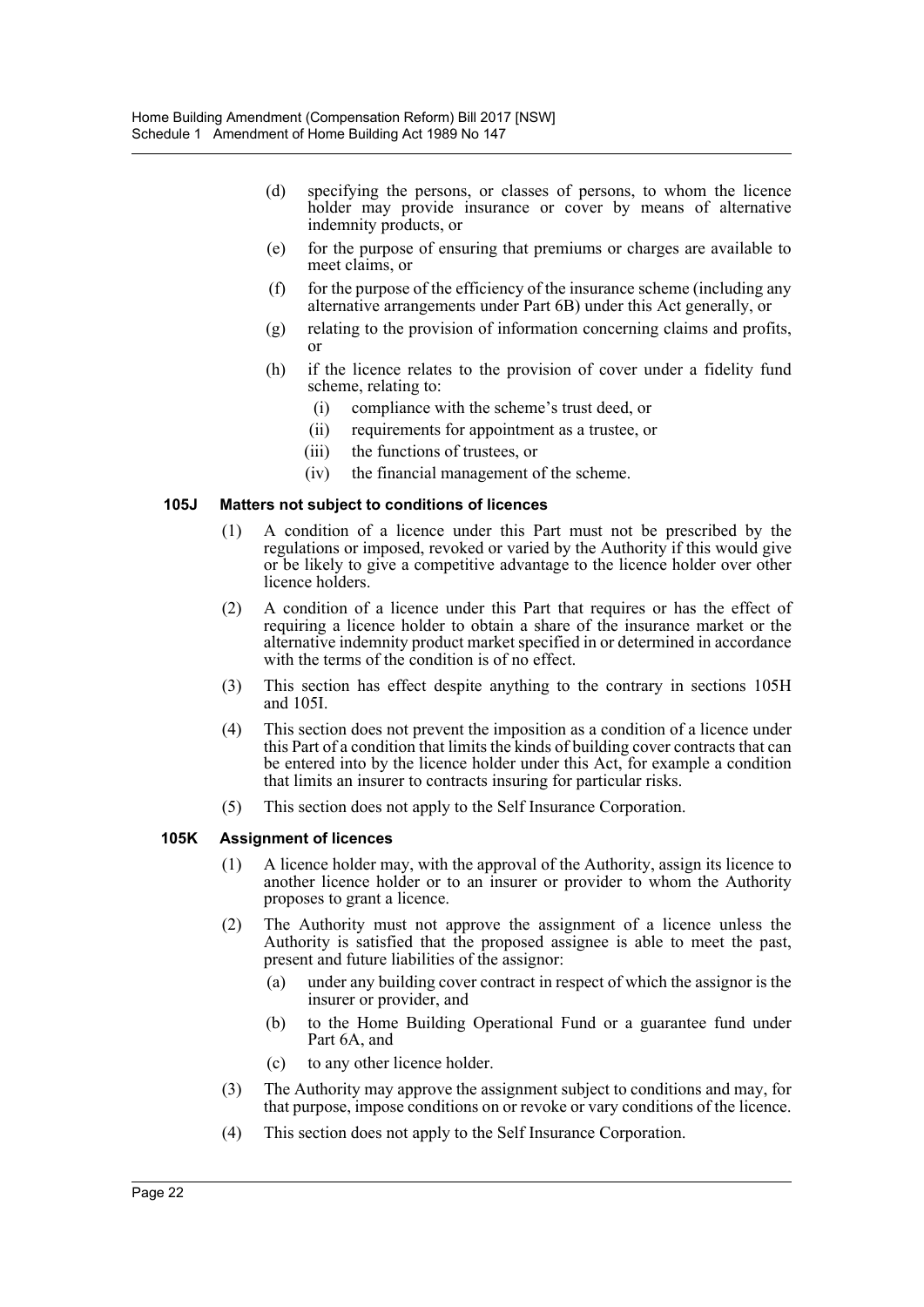#### **105L Suspension of licences**

- (1) The Authority may, by notice served on a licence holder, suspend the holder's licence and the holder is thereby prohibited from entering into any building cover contracts after the date that is specified in the notice for the purpose.
- (2) A licence holder who contravenes, whether by act or omission, the terms of any such notice is guilty of an offence. Maximum penalty: 1,000 penalty units.
- (3) A suspension of a licensed insurer's licence may be effected only if:
	- (a) subject to subsection (5), the insurer has contravened its licence or this Act or the regulations, or
	- (b) the insurer ceases to be a person who carries on insurance business within the meaning of the *Insurance Act 1973* of the Commonwealth or to hold any authorisation under that Act that the person is required to hold, or
	- (c) a provisional liquidator, liquidator or official liquidator, or a receiver, receiver and manager, official manager or trustee, is appointed over all or any part of the assets or undertaking of the insurer, or
	- (d) the insurer is given a direction under Part IX of the *Insurance Act 1973* of the Commonwealth or an inspector is appointed to investigate the affairs of the insurer under Part  $\hat{V}$  of that Act, or
	- (e) after receiving a report under section 105Y, the Authority is of the opinion that the insurer is, or is likely to become, unable to meet its liabilities under this Act or under contracts of insurance under Part 6, or
	- (f) there is any default by the insurer in the payment of principal or interest in excess of \$100,000 under any debenture, or series of debentures, issued by the insurer (except where the default occurs because the insurer genuinely disputes its liability to make the payment), or
	- (g) the insurer enters into, or resolves to enter into, any arrangement, composition or compromise with its creditors or any assignment for the benefit of its creditors, or proceedings are commenced to sanction any such arrangement, composition, compromise or assignment (except for the purposes of a reconstruction or amalgamation, on terms that have been approved by the Authority), or
	- (h) an application (other than a frivolous or vexatious application) or an order is made for the winding up or dissolution of the insurer or a resolution is passed for the winding up or dissolution of the insurer (except for the purposes of a reconstruction or amalgamation, on terms that have been approved by the Authority), or
	- (i) there is a change in the effective control of the insurer or the insurer becomes a subsidiary of a company of which it was not a subsidiary at the date of the issue of its licence, or
	- (j) the Authority is of the opinion that the insurer has failed to comply at any time with a condition imposed on its authority to carry on insurance business under the *Insurance Act 1973* of the Commonwealth, or
	- (k) a person claiming to be a creditor by assignment or otherwise of the insurer for a sum exceeding \$100,000 then due has served on the insurer, by leaving at its registered office, a demand requiring the insurer to pay the sum so claimed to be due, and the insurer has for 3 weeks thereafter failed to pay the sum or to secure or compound for it to the satisfaction of the person claiming to be a creditor, or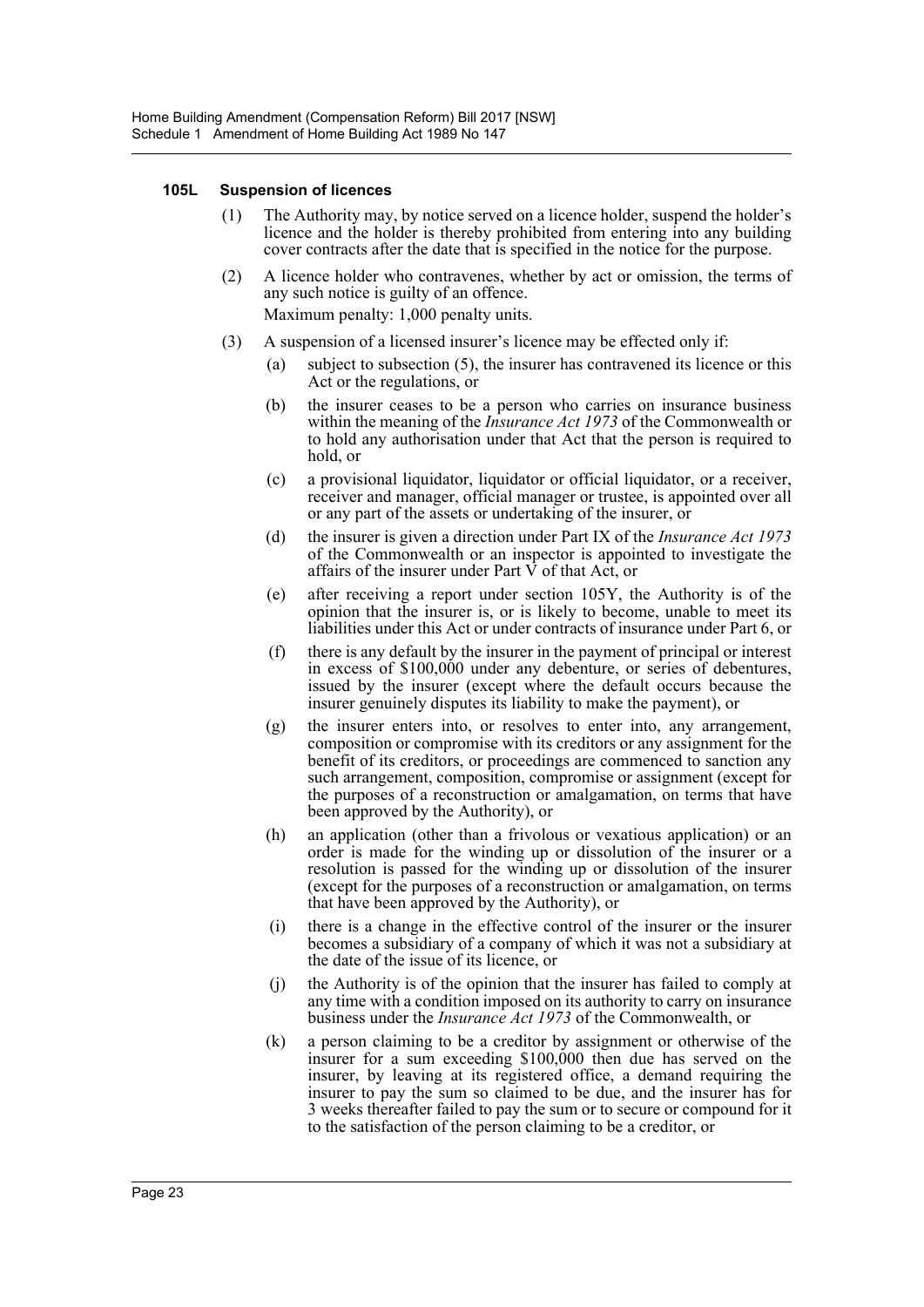- (l) there is returned unsatisfied, in whole or part, any execution or other process issued on a judgment, decree or order of any court in favour of a creditor of the insurer and the amount unsatisfied exceeds \$100,000, or
- (m) the insurer has agreed to the suspension.
- (4) A suspension of a licensed provider's licence may be effected only if:
	- (a) subject to subsection (5), the provider has contravened its licence or this Act or the regulations, or
	- (b) a provisional liquidator, liquidator or official liquidator, or a receiver, receiver and manager, official manager or trustee, is appointed over all or any part of the assets or undertaking of the provider, or
	- (c) after receiving a report under section 105Y, the Authority is of the opinion that the provider is, or is likely to become, unable to meet its liabilities under this Act or under contracts or arrangements under Part 6B, or
	- (d) there is any default by the provider in the payment of principal or interest in excess of \$100,000 under any debenture, or series of debentures, issued by the provider (except where the default occurs because the provider genuinely disputes its liability to make the payment), or
	- (e) the provider enters into, or resolves to enter into, any arrangement, composition or compromise with its creditors or any assignment for the benefit of its creditors, or proceedings are commenced to sanction any such arrangement, composition, compromise or assignment (except for the purposes of a reconstruction or amalgamation, on terms that have been approved by the Authority), or
	- (f) an application (other than a frivolous or vexatious application) or an order is made for the winding up or dissolution of the provider or a resolution is passed for the winding up or dissolution of the provider (except for the purposes of a reconstruction or amalgamation, on terms that have been approved by the Authority), or
	- (g) there is a change in the effective control of the provider or the provider becomes a subsidiary of a company of which it was not a subsidiary at the date of the issue of its licence, or
	- (h) a person claiming to be a creditor by assignment or otherwise of the provider for a sum exceeding \$100,000 then due has served on the provider, by leaving at its registered office, a demand requiring the provider to pay the sum so claimed to be due, and the provider has for 3 weeks thereafter failed to pay the sum or to secure or compound for it to the satisfaction of the person claiming to be a creditor, or
	- (i) there is returned unsatisfied, in whole or part, any execution or other process issued on a judgment, decree or order of any court in favour of a creditor of the provider and the amount unsatisfied exceeds \$100,000, or
	- (i) any of the circumstances set out in subsection  $(3)$  (b), (d) or (j) apply to the provider, or
	- (k) the provider has agreed to the suspension.
- (5) If a contravention by a licence holder of its licence or this Act or the regulations is capable, in the opinion of the Authority, of being remedied within 21 days after the contravention occurred (or any longer period that the Authority, having regard to the nature of the contravention and the need to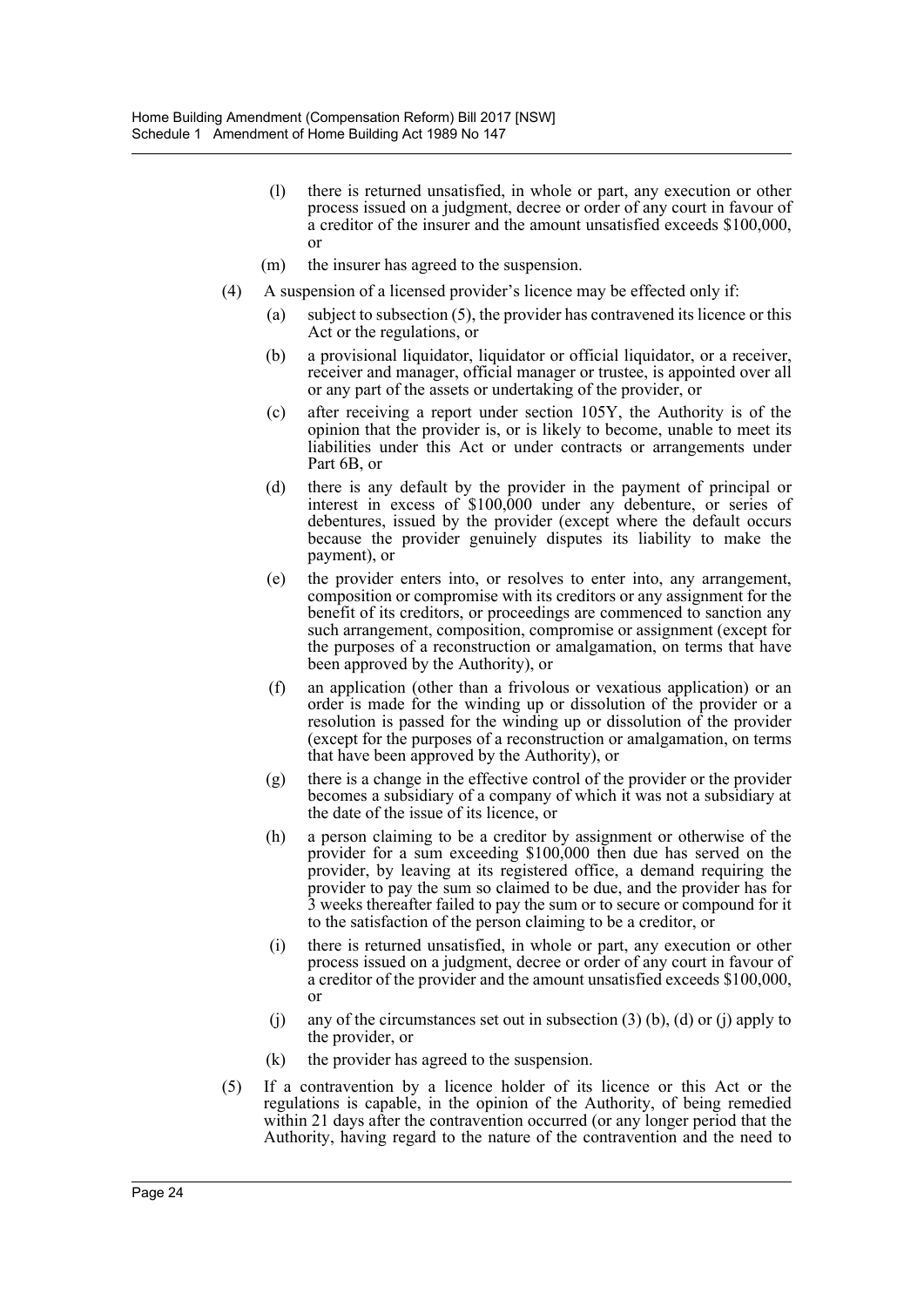protect the interests of insured persons and other persons, may reasonably allow), the Authority must not suspend the licence during that period.

- (6) The Authority may, by notice served on a licence holder, terminate the suspension of the holder's licence if the Authority is satisfied that the holder is able to comply with the requirements that would be imposed on the holder if it were then to be granted a licence for the first time.
- (7) This section does not apply to the Self Insurance Corporation.

#### **105M Imposition of civil penalty on or censure of licence holder**

- (1) If the Authority is satisfied that a licence holder has contravened its licence or this Act or the regulations, the Authority may:
	- (a) impose a civil penalty on the holder not exceeding \$110,000, or
	- (b) issue a letter of censure to the holder.
- (2) An action under subsection (1) may be taken against a licence holder instead of suspending the holder's licence.
- (3) Before imposing a civil penalty, the Authority is required to refer the matter to a special committee for advice and to consider any advice provided by the committee.
- (4) Any such special committee:
	- (a) is to comprise the Chairperson of the Board of the Authority, a nominee of the Insurance Council of Australia Limited and another member nominated jointly by the Authority and that Council, and
	- (b) is required to give the licence holder concerned an opportunity to make written submissions with respect to the alleged contravention, but is not required to conduct a hearing into the matter.

If that Council fails to make a nomination for the purposes of constituting any such special committee within the time required by the Authority, the Minister may make that nomination on its behalf.

- (5) A civil penalty that has been imposed under this section may be recovered by the Authority in a court of competent jurisdiction as a debt due to the Authority.
- (6) A civil penalty that is paid or recovered is payable into the Home Building Operational Fund.
- (7) Subsection (2) does not apply to the Self Insurance Corporation.

#### **105N Cancellation of licences**

- (1) The Authority may, by notice served on the licence holder, cancel a licence granted under this Part.
- (2) The Authority may cancel a licence for any reason it thinks fit, but must give the reasons for its decision.
- (3) Without affecting the generality of subsection (2), the Authority may cancel a licence for reasons that relate to the insurance scheme under Part 6 (including any alternative arrangements under Part 6B) generally, whether or not the reasons relate to the efficiency and conduct of the licence holder.
- (4) The Authority must, as far as practicable, give a licence holder whose licence it proposes to cancel an opportunity to make representations on the matter.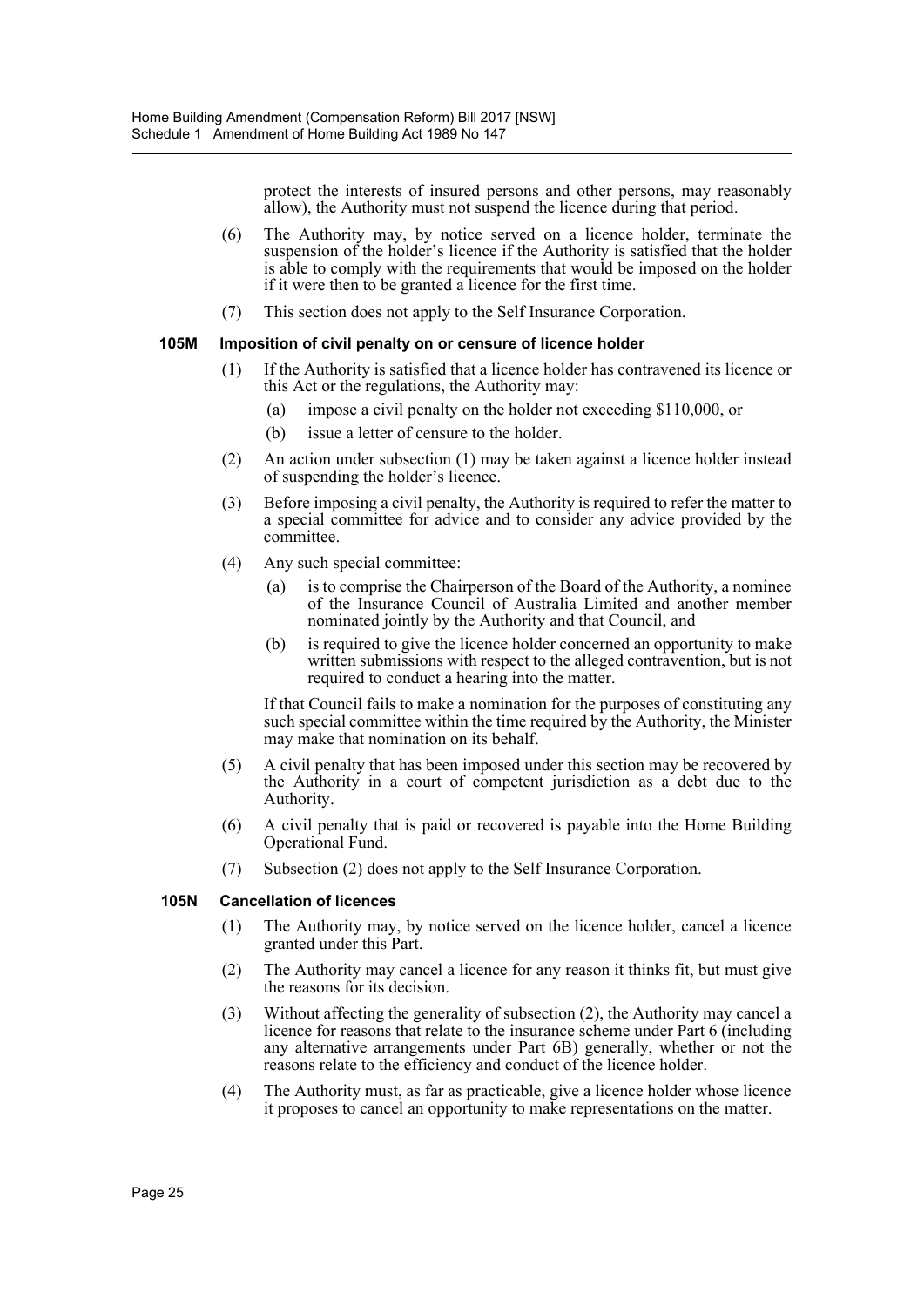- (5) A licence surrendered by a licence holder is not cancelled until the Authority approves of the surrender.
- (6) The Authority must not cancel a licence unless the Authority is satisfied that the licence holder has discharged all of its past, present and future liabilities:
	- (a) under any building cover contract in respect of which it is the insurer or provider, and
	- (b) to the Home Building Operational Fund or a guarantee fund under Part 6A, and
	- (c) to any other licence holder,

or that the holder has provided security or entered into other arrangements satisfactory to the Authority in respect of those liabilities.

- (7) If the Authority is unable to cancel a licence because of any such liabilities, the Authority may, instead, impose a condition on the licence that prohibits the licence holder from entering into any further building cover contracts.
- (8) This section does not apply to the Self Insurance Corporation.

#### **105O Assignment of contracts of insurance following cancellation of licence and in other cases**

- (1) In this section: *licensed insurer* includes an insurer whose licence has been cancelled or has otherwise ceased to be in force.
- (2) The Authority may assign the contracts of insurance of a licensed insurer to another licensed insurer with the agreement of that other insurer if:
	- (a) the licence of the licensed insurer is cancelled or otherwise ceases to be in force, or
	- (b) the Authority is satisfied that it is necessary to do so to ensure compliance with any conditions to which a licence is subject.
- (3) Contracts may be assigned under this section by notice served by the Authority on the insurers concerned.
- (4) On the service of any such notice:
	- (a) the contracts of insurance to which it relates are cancelled as from the date and time specified in the notice, and
	- (b) the licensed insurer to whom those contracts are assigned is taken (as from the time and date of cancellation) to have entered into contracts with those covered under the assigned contracts on the same terms as, and for the balance of the periods of, those contracts, and
	- (c) the licensed insurer whose contracts are assigned must provide the insurer's records relating to the assigned contracts to the insurer to whom the contracts are assigned.
- (5) On the cancellation of a contract under subsection (4) (a), the insurer whose contract is cancelled must pay to the insurer to whom the contract is assigned:
	- (a) the same proportion of the premium paid or to be paid in respect of the contract as the balance of the indemnity period of the contract bears to the whole indemnity period of the contract, and
	- (b) any additional amount that the Authority directs relating to the income from investment and the management fee with respect to the premium.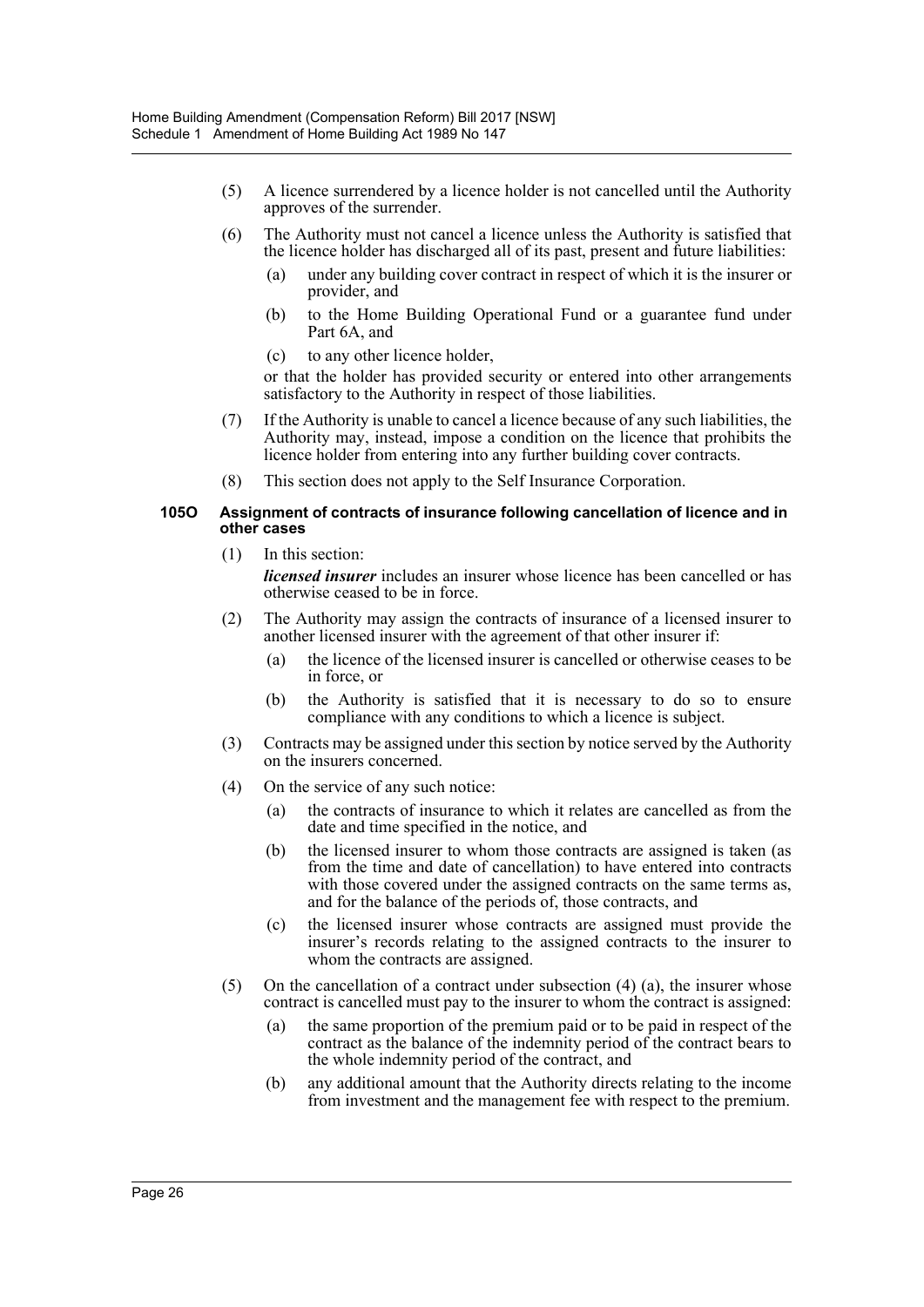- (6) Any amount payable under subsection (5) to a licensed insurer may be recovered by the insurer as a debt in a court of competent jurisdiction.
- (7) The effect of the cancellation of a contract under this section is to terminate the indemnity period of the contract but, subject to this section, without affecting any right, obligation or liability acquired, accrued or incurred under the contract in respect of that period before its termination.

#### **105P Records and evidence relating to licences**

- (1) The Authority must keep records in relation to all licences granted by the Authority under this Part, including particulars of:
	- (a) the granting, refusal, conditions, suspension and cancellation of licences, the assignment of licences and notices served under section 105L, and
	- (b) any other matters relating to licences as the Authority thinks fit.
- (2) A certificate purporting to be signed by the chief executive of the Authority and certifying that on any date or during any period specified in the certificate the particulars set forth in the certificate as to any of the matters referred to in subsection (1) did or did not appear on or from the records is (without the production of any record or document on which the certificate is founded) admissible in any proceedings and is evidence of the particulars certified in and by the certificate.

#### **105Q Administrative reviews of licensing decisions by Civil and Administrative Tribunal**

- (1) A person may apply to the Civil and Administrative Tribunal for an administrative review under the *Administrative Decisions Review Act 1997* of any of the following decisions of the Authority under this Part:
	- (a) a decision to refuse the person's application for a licence,
	- (b) a decision to impose a condition on the person's licence,
	- (c) a decision to vary any condition imposed on the person's licence,
	- (d) a decision to refuse to grant approval to the person to assign a licence,
	- (e) a decision to suspend the person's licence,
	- (f) a decision to impose a fine on the person,
	- (g) a decision to cancel the person's licence.
- (2) Despite the provisions of Division 2 of Part 3 of Chapter 3 of the *Administrative Decisions Review Act 1997*, the Tribunal may not order that a decision referred to in subsection (1) be stayed pending the determination of an application for its administrative review.

#### **105R Publication of information about licence holders**

- (1) The Authority may from time to time publish any of the following information about licence holders under this Act:
	- (a) information about the level of compliance by licence holders with the requirements of and duties imposed under this Act and the regulations, the Insurance Guidelines and the conditions of licences under this Act,
	- (b) information about the pricing by licence holders of premiums or charges for building cover contracts,
	- (c) information about the profitability of the insurance or alternative indemnity products operations of licence holders,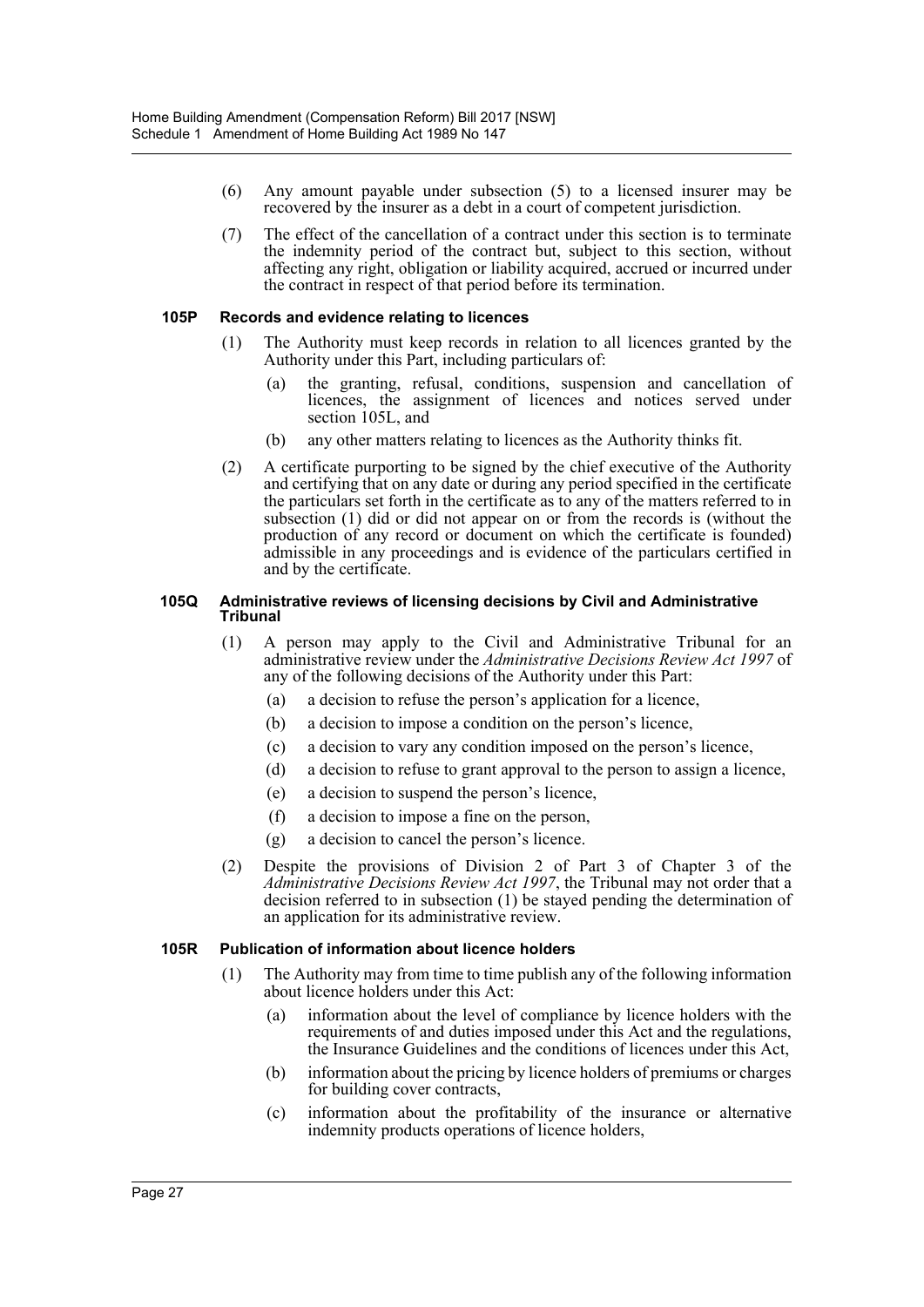- (d) information that compares the performance of licence holders in connection with claims under this Act (for example, by reference to timeliness, outcomes, customer service or complaints),
- (e) any other information about licence holders that the Authority considers should be made public in the public interest.
- (2) The form and type of information published under this section is required to be approved by the Board of the Authority.
- (3) Information published under this section can identify individual insurers or providers.
- (4) No liability (including liability in defamation) is incurred for publishing in good faith information under this section or a fair report or summary of such a publication.
- (5) The Authority cannot publish information under this section that is protected information within the meaning of section 121A unless it is satisfied that it is necessary in the public interest to do so.

# **Division 2 Supervision of licence holders**

#### **105S Business plans of licence holders**

- (1) A licence holder must prepare and deliver to the Authority a business plan for its insurance business under Part 6 or its alternative indemnity product business for cover under Part 6B as soon as practicable after it is requested to do so by the Authority.
- (2) The licence holder must revise its business plan:
	- (a) whenever it departs significantly from its business plan, and
	- (b) at intervals of not less than 12 months as the Authority directs.
- (3) The licence holder must, as far as practicable, conduct its insurance business under Part 6 or its alternative indemnity product business for cover under Part 6B in accordance with its current business plan, but if the holder departs significantly from that plan the holder must notify the Authority accordingly.
- (4) A business plan must be prepared in accordance with the Insurance Guidelines.
- (5) A business plan must describe the manner in which the licence holder's business for insurance under Part 6 or its alternative indemnity product business for cover under Part 6B is to be conducted (including claims handling, management, expenses and systems).
- (6) It is a condition of a licence granted under this Act that a licence holder must comply with this section.

#### **105T Re-insurance arrangements of licensed insurers**

- (1) It is a condition of a licence as a licensed insurer granted under this Act that the insurer must notify the Authority of:
	- (a) particulars of arrangements made or proposed to be made for re-insurance in respect of liabilities under contracts of insurance entered into under Part 6 by the licensed insurer, and
	- (b) the terms of any approval of the Australian Prudential Regulation Authority under the *Insurance Act 1973* of the Commonwealth in respect of any such re-insurance.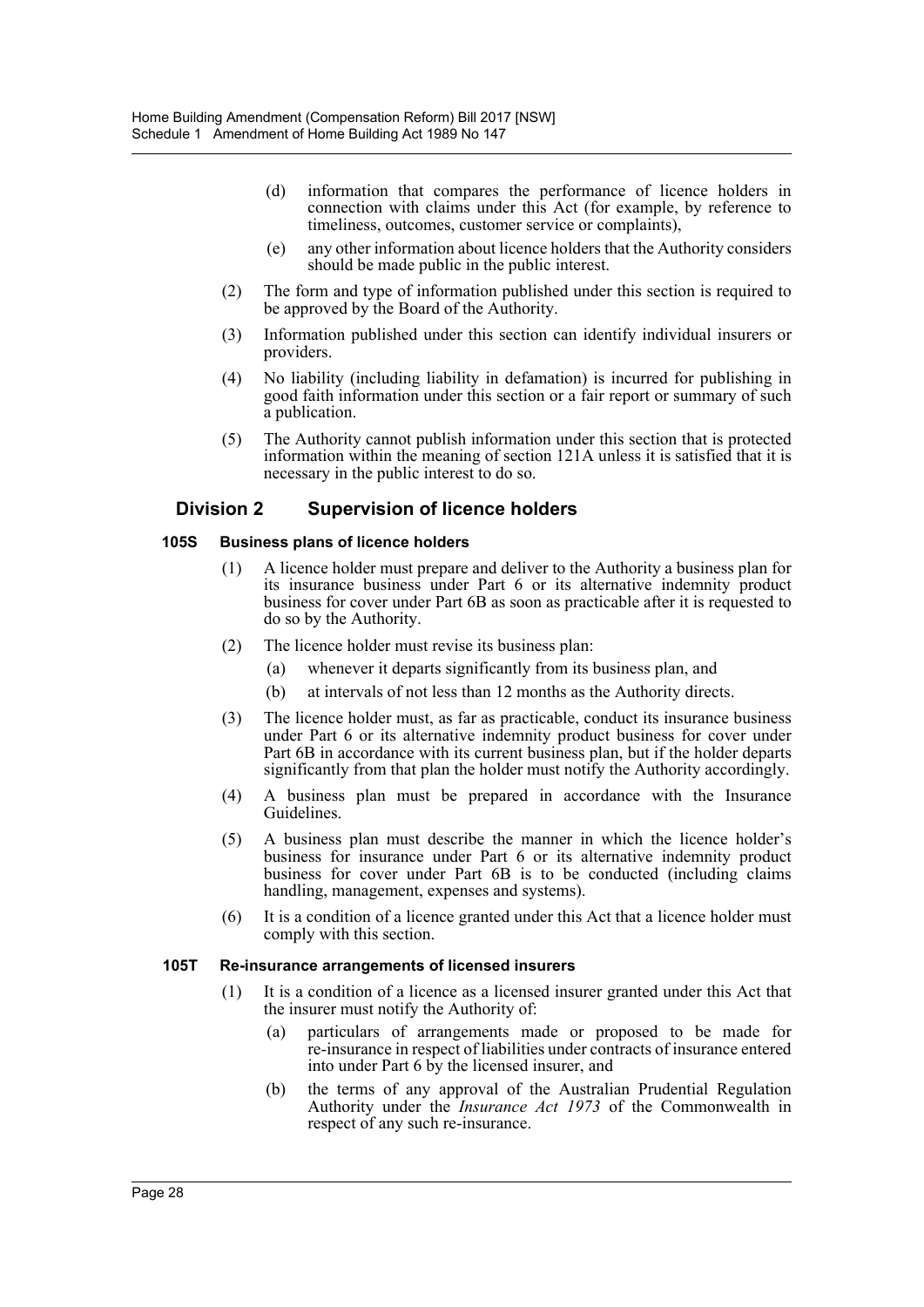(2) This section does not apply to the Self Insurance Corporation.

#### **105U Investment of funds of licence holder**

- (1) A licence holder, if required to do so by the Authority, must provide the Authority with details of the way in which its funds relating to insurance under Part 6 or cover under Part 6B and other funds are invested.
- (2) It is a condition of the licence of a licence holder that the holder comply with subsection  $(1)$ .
- (3) The funds of a licensed insurer relating to insurance under Part 6 are the funds of the insurer derived from the payment of insurance premiums for insurance under that Part and from their investment.
- (4) The funds of a licensed provider relating to cover under Part 6B are the funds of the provider derived from the payment of premiums or charges for the cover and from their investment.

#### **105V Accounts, returns and other records of licence holder**

- (1) A licence holder must keep any accounting and other records in relation to the business or financial position of the holder:
	- (a) that are prescribed by the regulations, and
	- (b) subject to the regulations, that it is directed by the Authority to keep by notice served on the holder.
- (2) The regulations may prescribe the manner in which financial transactions are to be accounted for in any such records.
- (3) A licence holder must lodge with the Authority returns in relation to the business or financial position of the holder in the form, containing the particulars and accompanied by any documents:
	- (a) that may be prescribed by the regulations, and
	- (b) subject to the regulations, that may be directed by the Authority by notice served on the holder.
- (4) Returns must be lodged:
	- (a) subject to paragraph (b), within 6 weeks after each 31 March, 30 June, 30 September and 31 December, or
	- (b) at any other times as the Authority, by notice served on the licence holder, directs.
- (5) The regulations may require returns, and documents accompanying returns, to be certified by an auditor or by an actuary.
- (6) A licence holder who contravenes any requirement imposed on the holder by or under this section is guilty of an offence. Maximum penalty: 500 penalty units.
- (7) The Authority may make publicly available a copy of any return, and any documents accompanying a return, under this section.
- (8) In this section and section 105W:

*accounting records* includes invoices, receipts, orders for the payment of money, bills of exchange, cheques, promissory notes, vouchers and other documents of prime entry, and also includes any working papers and other documents that are necessary to explain the methods and calculations by which accounts are made up.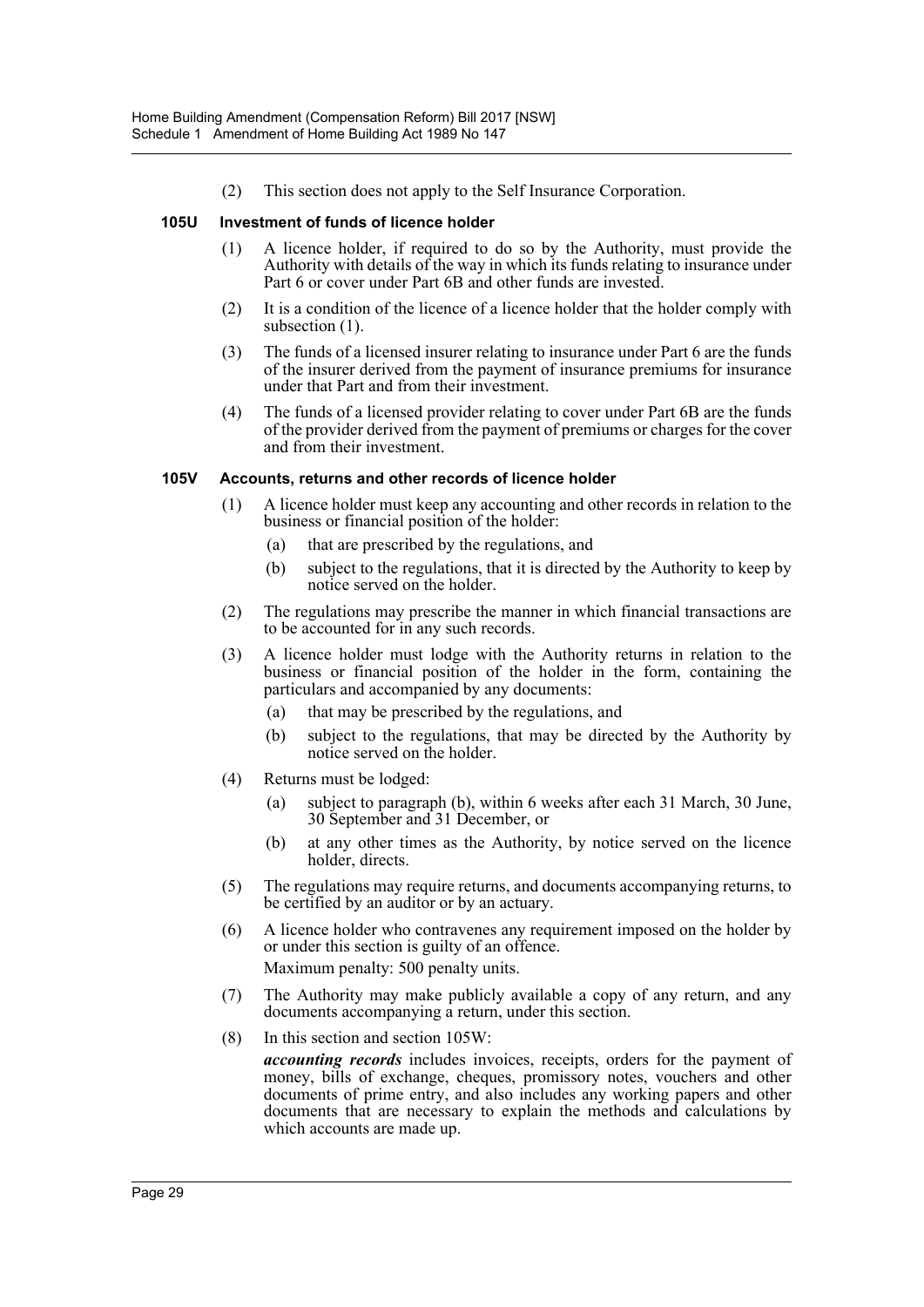#### **105W Audit of accounting and other records and performance audit**

- (1) The Authority may appoint an appropriately qualified person to audit or inspect, and report to the Authority on, the accounting and other records relating to the business or financial position of a licence holder, including accounting and other records relating to:
	- (a) the manner in which its funds are invested, or
	- (b) compliance with this Act and the regulations (including any Insurance Guidelines).
- (2) A person so appointed is (if directed to do so by the Authority) to report to the Authority on whether the licence holder is carrying out its business for insurance contracts entered into under Part 6 or cover provided under Part 6B effectively, economically and efficiently.
- (3) A person so appointed is, for the purpose of exercising any functions under this section, entitled to inspect the accounting and other records of the licence holder.
- (4) A licence holder must provide all reasonable assistance to enable the exercise of those functions.
- (5) A person must not intentionally obstruct or delay a person exercising a function under this section.
- (6) A person exercising functions under this section has qualified privilege in proceedings for defamation in respect of any statement that the person makes orally or in writing in the course of the exercise of those functions.
- (7) A licence holder or another person who contravenes any requirement imposed on the holder or other person by or under this section is guilty of an offence. Maximum penalty: 500 penalty units.
- (8) The Authority may from time to time carry out an audit to determine the profitability of a licence holder and for that purpose may exercise the functions of a person appointed under subsection (1). The Authority is to report on any such audit to the Board of the Authority and to the Minister, on a confidential basis.

#### **105X Information and documents to be supplied to Authority by licence holders and former holders**

(1) In this section:

*documents* includes returns and accounts furnished under the *Corporations Law*, the *Corporations Act 2001* of the Commonwealth and the *Insurance Act 1973* of the Commonwealth.

*licence holder* includes a former licence holder.

- (2) The Authority may require a licence holder:
	- (a) to disclose to the Authority specified information relating to the business and financial position of the holder or of any corporation which is a related body corporate (within the meaning of the *Corporations Act 2001* of the Commonwealth) or of any fund managed by the holder, or
	- (b) to forward to the Authority, or make available for inspection, specified documents, or copies of or extracts from specified documents, kept by the licence holder or by any corporation which is such a related body corporate.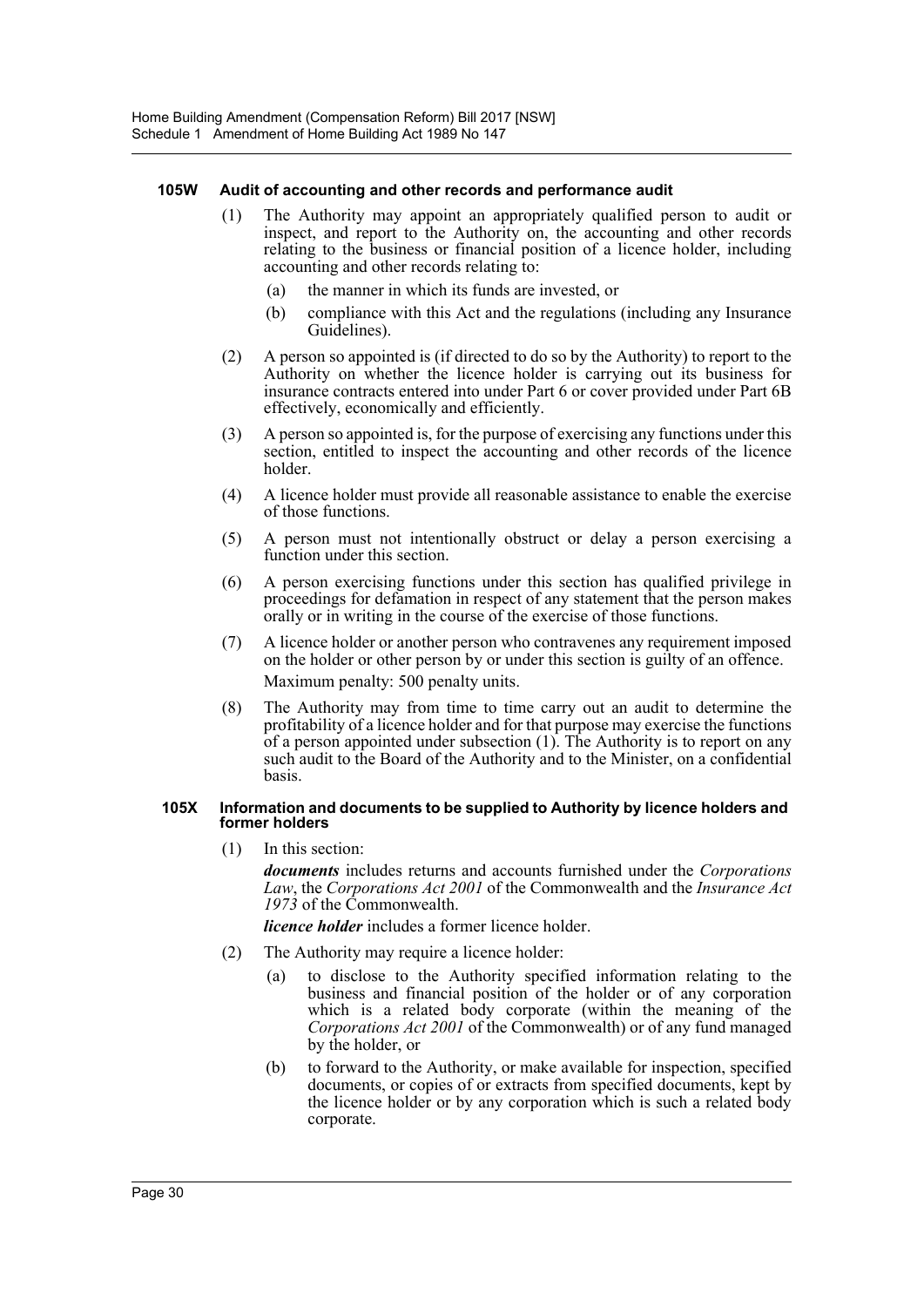- (3) Subsection (2) extends to requiring:
	- (a) financial information that is or may be relevant to the consideration by the Authority of premiums filed by the licence holder under this Act, and
	- (b) information about claims dealt with by the licence holder and the handling of claims, including the cost of claims handling incurred by the holder and the settlement of claims by the holder, and
	- (c) information about building cover contracts entered into by the licence holder, and
	- (d) information required for the purposes of the register maintained by the Authority under section 102A, and
	- (e) information about other matters concerning the licence holder.

This subsection does not affect the generality of subsection (2) or any other provision of this Act regarding the obtaining of information by the Authority and does not limit any other manner in which the Authority may obtain information.

- (4) A licence holder must forward to the Authority details of a claim under a building cover contract within the period specified for the purposes of this section by the Authority. A holder must forward any additional information reasonably required by the Authority for the purposes of the register kept under section 102A.
- (5) A requirement under this section:
	- (a) must be made in writing and served on the licence holder, and
	- (b) must specify the manner in which and the time within which the requirement is to be complied with.
- (6) The manner in which a requirement is to be complied with may include the supply to the Authority of a certificate by a registered tax agent, a registered company auditor (within the meaning of the *Corporations Act 2001* of the Commonwealth) or an actuary approved by the Authority as to the correctness of any specified information or specified documents (or copies of or extracts from specified documents).
- (7) Unless the licence holder satisfies the court that it is not within its power to comply with the requirement, a holder that fails to comply with a requirement under this section is guilty of an offence. Maximum penalty: 1,000 penalty units.

#### **105Y Reports about licence holders**

- (1) The Authority may from time to time forward to the Minister reports relating to:
	- (a) the level of compliance by licence holders with:
		- (i) any requirements of this Act, and
		- (ii) any conditions of licences under this Act (including any relevant Insurance Guidelines), and
	- (b) complaints made about licence holders, and any other matters relating to insurers or providers, in connection with any matters to which this Act relates.
- (2) A report may relate to licence holders generally, or to any class of holders, or to any particular holders.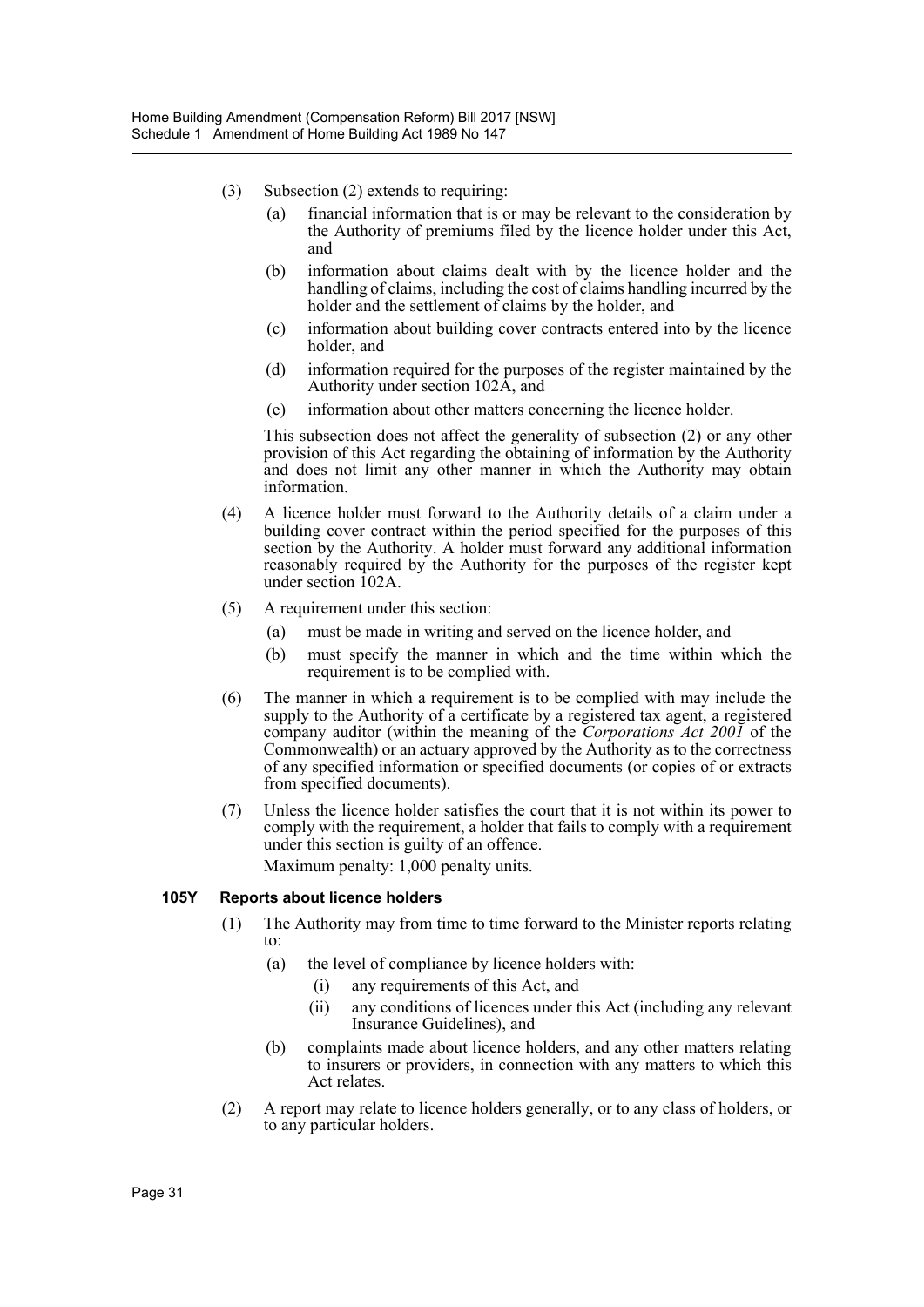- (3) A report may identify particular licence holders.
- (4) A report may include such observations and recommendations as the Authority thinks fit.
- (5) The Minister may make a report public and may lay a report or cause it to be laid before both or either of the Houses of Parliament.
- (6) Nothing in this section affects reports that may be made apart from this section.

#### **105Z Power of Supreme Court to deal with licence holders unable to meet liabilities**

- (1) The Supreme Court may, on the application of the Authority, make such orders as the Supreme Court considers necessary or desirable for the purpose of protecting the interests of the persons covered under building cover contracts entered into by a licence holder or a former licence holder.
- (2) The Supreme Court may make such an order if it is satisfied that the licence holder or former licence holder:
	- (a) is not able to meet the licence holder's liabilities under the contracts or may not be able to do so, or
	- (b) has acted or may act in a manner that is prejudicial to the interests of the persons covered under the contracts.
- (3) Without limiting the generality of subsection (1), the Supreme Court may make the following orders:
	- (a) an order regulating the administration and payment of claims under the contracts,
	- (b) an order prohibiting or regulating the transfer or disposal of, or other dealing in, the assets of the licence holder or former licence holder,
	- (c) an order requiring the licence holder or former licence holder to discharge its liabilities under the contracts out of its assets and the assets of any related body corporate (within the meaning of the *Corporations Act 2001* of the Commonwealth),
	- (d) an order appointing a receiver or receiver and manager, having such powers as the Supreme Court orders, of the property or part of the property of the licence holder or former licence holder or of any such related body corporate.
- (4) If an application is made to the Supreme Court for an order under subsection (1), the Supreme Court may, if in its opinion it is desirable to do so, before considering the application, grant an interim order, being an order of the kind applied for that is expressed to have effect pending the determination of the application.
- (5) If an application is made to the Supreme Court for an order under subsection (1), the Supreme Court is not to require the Authority, as a condition of granting an interim order, to give any undertaking as to damages.
- (6) The Authority is to give the Australian Prudential Regulation Authority and the Australian Securities and Investments Commission notice of its intention to apply for an order under this section.
- (7) The Australian Prudential Regulation Authority and the Australian Securities and Investments Commission each has a right to appear and be heard in proceedings for an order under this section.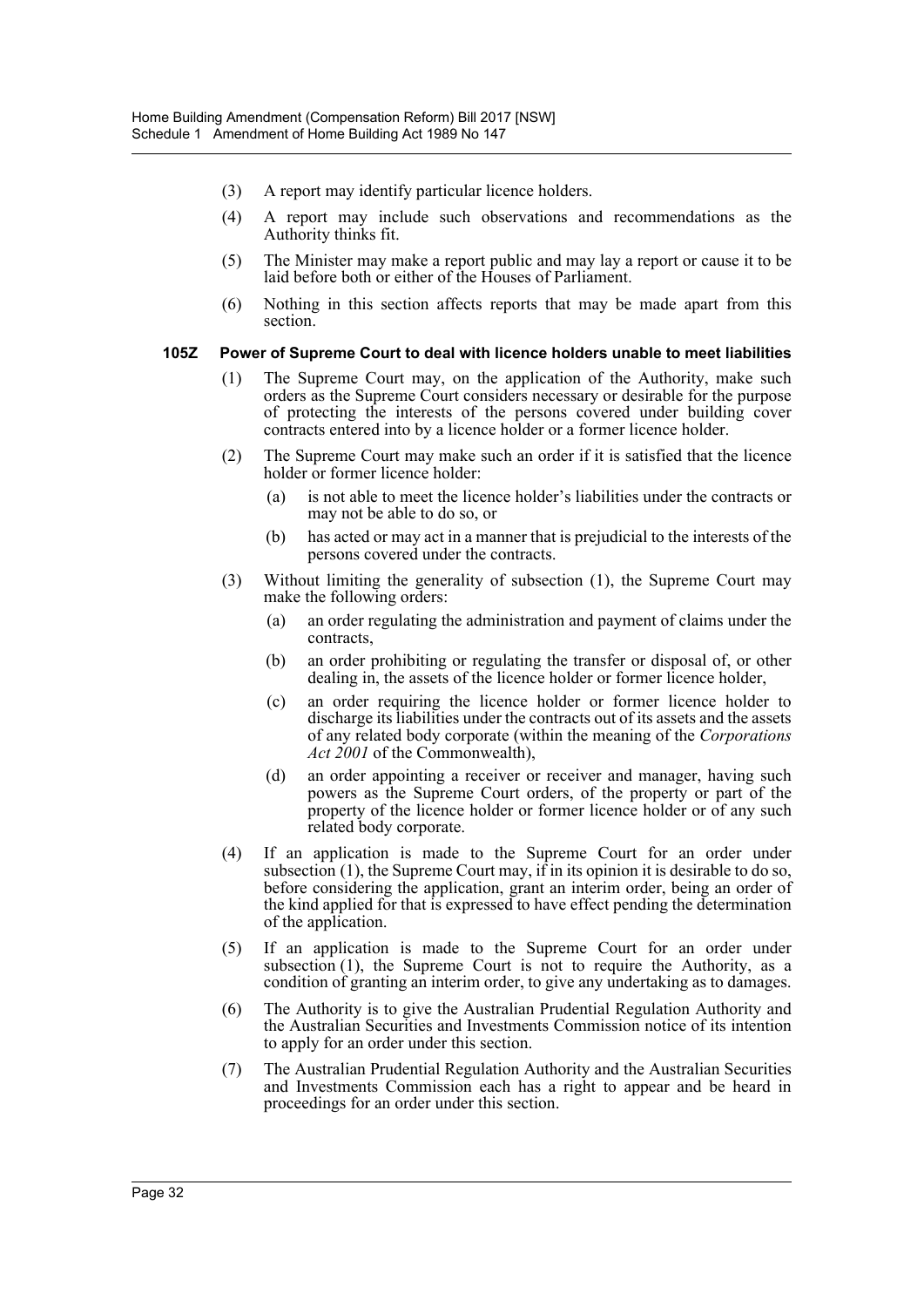- (8) If the Supreme Court has made an order under this section, the Supreme Court may, on application by the Authority or by any person affected by the order, make a further order rescinding or varying the first mentioned order.
- (9) A person who contravenes, whether by act or omission, an order made by the Supreme Court under this section that is applicable to the person is guilty of an offence.

Maximum penalty: 100 penalty units or imprisonment for 6 months, or both.

- (10) The Supreme Court is not to exercise its powers under this section in respect of a corporation that is in the course of being wound up.
- (11) The powers of the Supreme Court under this section are in addition to any other powers of the Supreme Court.

#### **105ZA Notification to Authority of certain defaults in relation to licence holders**

- (1) A licence holder and a former licence holder must notify the Authority in writing of the occurrence of any of the following events or things referred to in the following provisions within 21 days after the event or thing happens (whether within or outside the State):
	- (a) section 105L (3) (paragraphs (a), (e), (j) and (m) excepted),
	- (b) section 105L (4) (paragraphs (a), (c) and (k) excepted).
- (2) A licence holder must notify the Authority in writing of:
	- (a) a decrease or proposed decrease in the issued capital of the licence holder within 21 days after the decrease or proposal to effect the decrease, and
	- (b) the receipt by the licence holder of any bidder's statement or target's statement within the meaning of the *Corporations Act 2001* of the Commonwealth.

Maximum penalty: 100 penalty units.

#### **105ZB Proceedings for failure to comply with licence**

No proceedings may be taken against a licence holder for failure to comply with the terms of the holder's licence or this Act or the regulations, except by the Authority.

#### **[62] Part 7, heading**

Omit the heading. Insert instead:

# **Part 7 Additional functions of Secretary**

#### **[63] Sections 105, 107–113 and 125**

Omit the sections.

#### **[64] Section 121A Secrecy of information obtained from or relating to insurers or proposed insurers**

Insert "or Authority" after "Minister" wherever occurring in section 121A (2) (a) and (4) (a).

#### **[65] Section 121A (2) (c) and (4) (b)**

Insert "or provider of an alternative indemnity product" after "insurer" wherever occurring.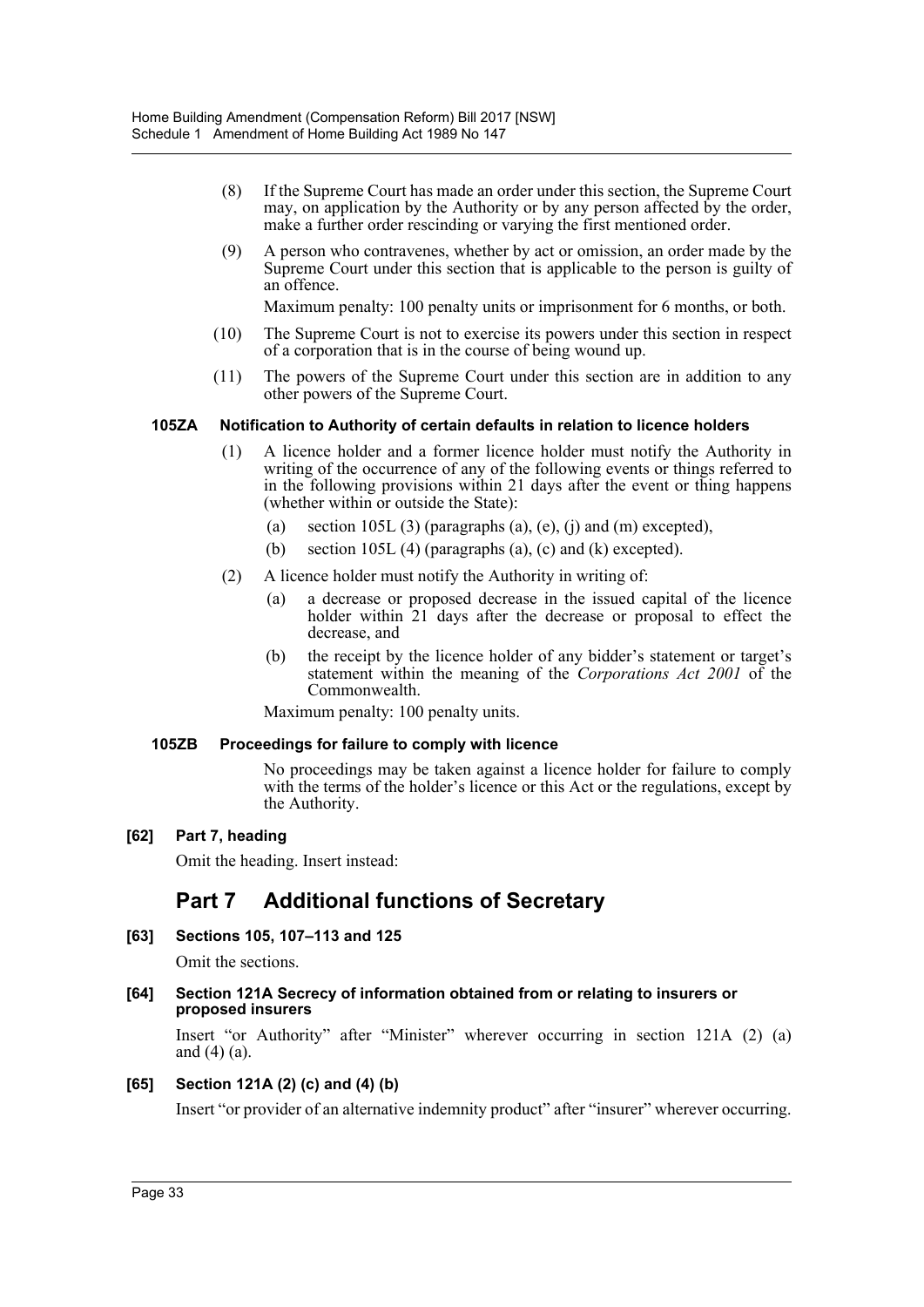## **[66] Section 121A (2) (d)**

Insert at the end of section 121A (2) (c):

, or

(d) to the Minister or the Authority.

#### **[67] Section 121A (6A)**

Insert after section 121A (6):

(6A) This section does not apply to the publishing of protected information in accordance with section 105R or a report in accordance with section 105Y.

#### **[68] Section 121A (7), definition of "protected information"**

Omit "obtained from an insurer under (or in connection with the administration or execution of) Part 6".

Insert instead "or provider of an alternative indemnity product obtained from an insurer or provider under (or in connection with the administration or execution of) Part 6, 6A, 6B or  $6C$ ".

#### **[69] Section 121B Information sharing**

Omit section 121B (1) and (2). Insert instead:

- (1) A person engaged in the administration of this Act may disclose information obtained in the course of the administration or execution of this Act to the following persons or bodies, if the disclosure is for the purpose of assisting those persons or bodies to exercise functions under this Act:
	- (a) the Authority or a member of staff of the Authority,
	- (b) the Self Insurance Corporation or a licence holder under Part 6C or a member of staff of the Corporation or a licence holder,
	- (c) a government sector agency prescribed by the regulations for the purposes of this section or a member of staff of the agency.
- (2) A person or body to which information may be disclosed under subsection (1) may disclose to a person engaged in the administration of this Act information obtained in connection with the exercise of functions of the person or body under this Act, if the disclosure is for the purpose of assisting in the administration or execution of this Act.
- (2A) The Authority may disclose information obtained in the course of the administration or execution of this Act to a government sector agency prescribed by the regulations for the purposes of this section or a member of staff of the agency, if the disclosure is for the purpose of assisting in the administration or execution of any other Act.

#### **[70] Section 121B (3A)**

Insert after section 121B (3):

(3A) To avoid doubt, information that is personal information (within the meaning of the *Privacy and Personal Information Protection Act 1998*) or health information (within the meaning of the *Health Records and Information Privacy Act 2002*) may be disclosed for the purposes of subsection (1) or (2).

#### **[71] Section 121B (4)**

Omit "(Specific functions in relation to home warranty insurance)".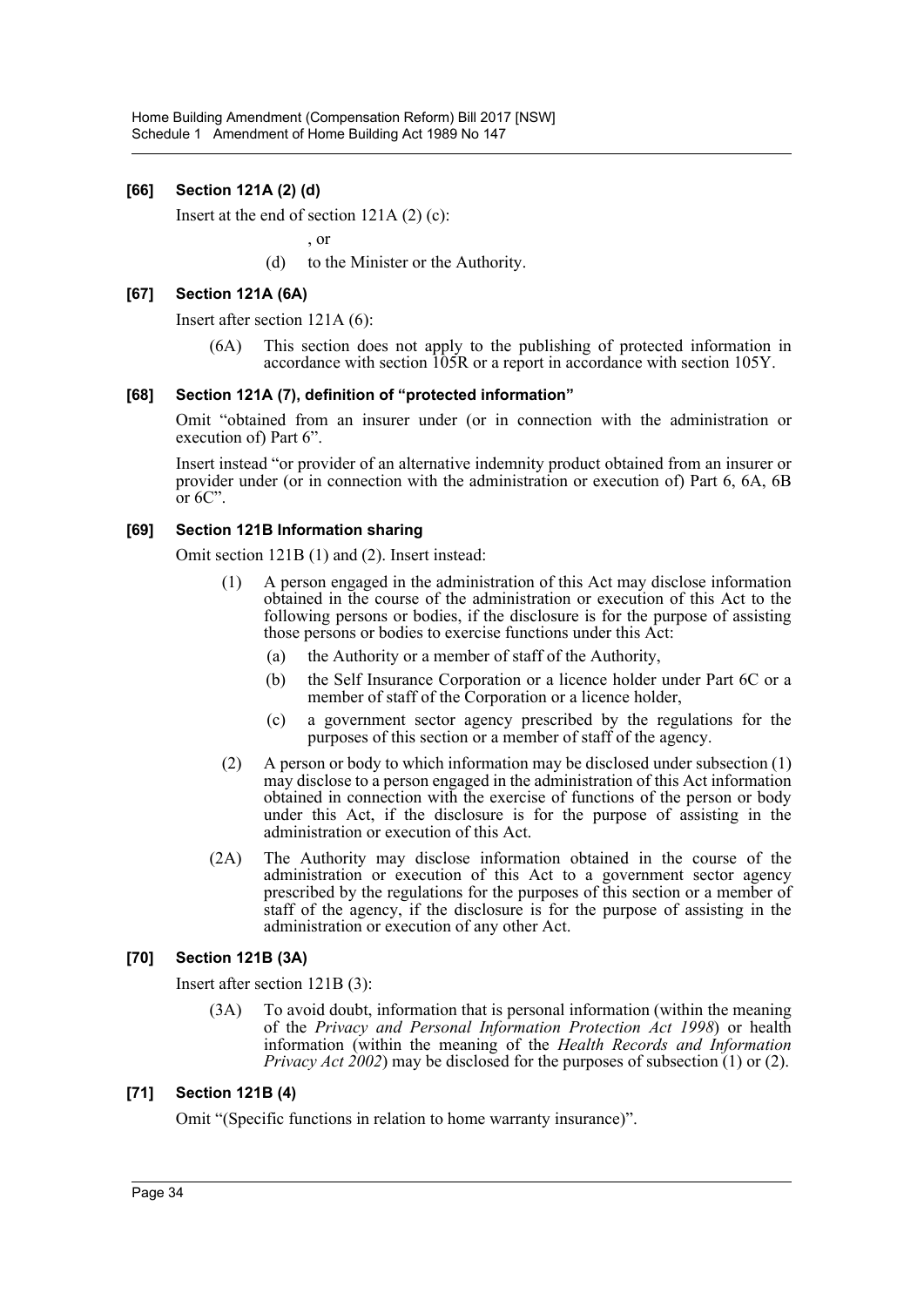### **[72] Section 121C**

Insert after section 121B:

#### **121C Data required to be supplied to Authority by licence holders**

- (1) The Authority may require a licence holder to disclose to the Authority (within the time and manner specified by the Authority) data relating to building cover contracts, claims and other related matters under this Act.
- (2) Subsection (1) extends to requiring:
	- (a) data relating to any aspect of the insurance scheme (including any alternative arrangements under Part 6B) under this Act, and
	- (b) data relating to building cover contracts or claims generally or to particular building cover contracts or claims.

This subsection does not affect the generality of subsection (1) or any other provision of this Act regarding the obtaining of data by the Authority.

- (3) A licence holder may be required to disclose data to the Authority under this section that is personal information or health information about an individual despite anything to the contrary in the *Privacy and Personal Information Protection Act 1998* or the *Health Records and Information Privacy Act 2002*.
- (4) Unless the licence holder under Part 6C satisfies the court that it is not within its power to comply with a requirement under this section, a licence holder that fails to comply with a requirement under this section is guilty of an offence. Maximum penalty: 100 penalty units.
- (5) Nothing in this section prevents data that may be required to be disclosed under this section from being disclosed under any other provision of this Act under which the Authority may require the disclosure of information. **Note.** Data provided under this section is information that may be disclosed by the Authority under section 121B.
- (6) In this section, *licence holder* means a licence holder under Part 6C and includes a former licence holder (including any insurance broker or commission agent engaged in home building insurance business).

#### **[73] Section 123A**

Insert after section 123:

#### **123A Service of documents on Authority or claims administrator**

- (1) A document may be served on the Authority or a claims administrator for the purposes of this Act or the regulations by any of the following methods:
	- (a) by post to the address specified by the Authority or claims administrator for the service of documents of that kind,
	- (b) by post to an office of the Authority or claims administrator by leaving it at any such office with a person apparently over the age of 16 years,
	- (c) by email to an email address specified by the Authority or claims administrator for the service of documents of that kind,
	- (d) by any other method authorised by the regulations for the service of documents of that kind.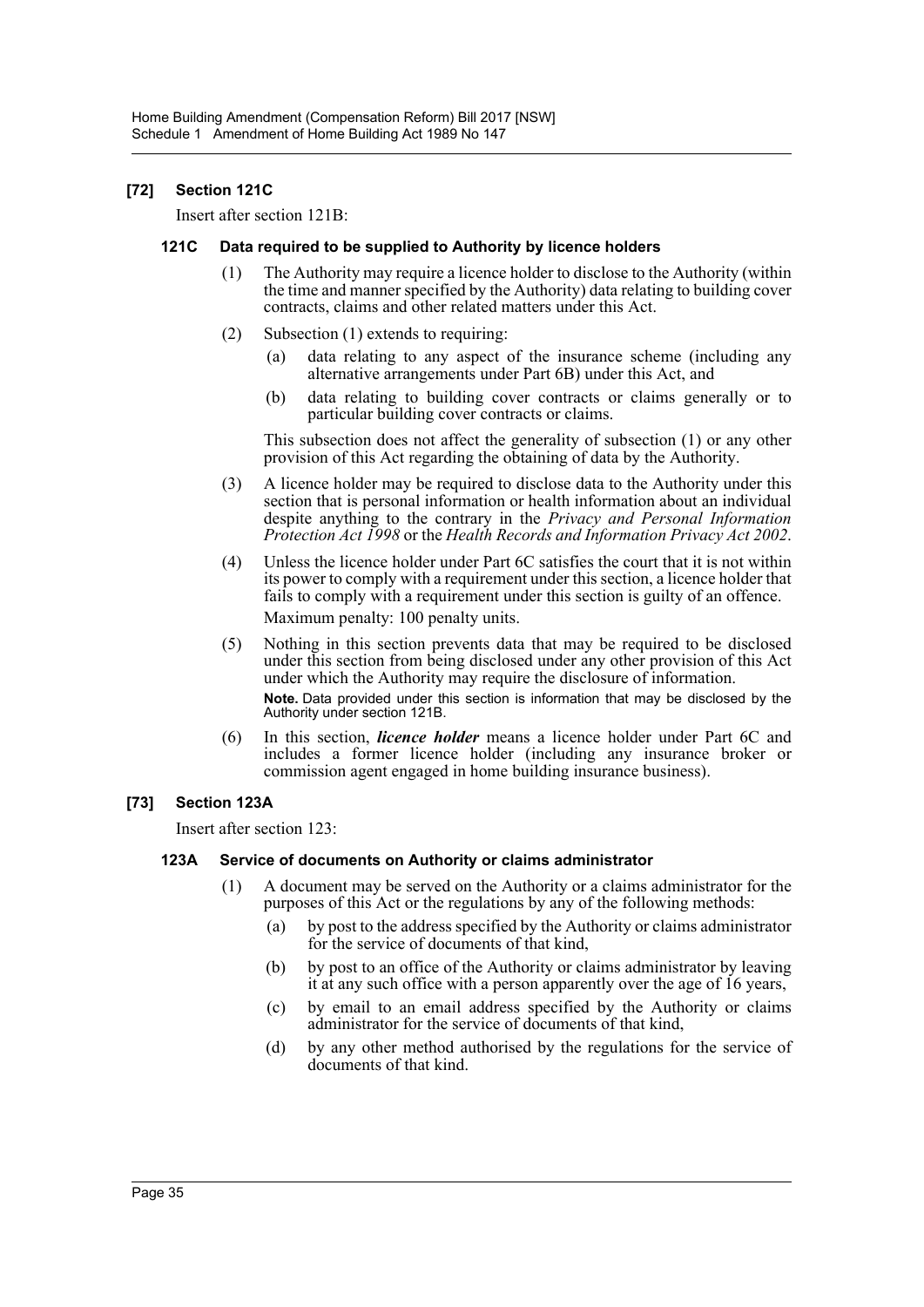- (2) Nothing in this section affects the operation of any provision of a law or of the rules of a court authorising a document to be served on the Authority or a claims administrator by any other method.
- (3) In this section, *serve* includes give or send.

#### **[74] Section 124 Order for substituted service**

Insert ", Authority or a claims administrator" after "Secretary" in section 124 (1).

#### **[75] Section 126 Power of entry**

Insert "or Authority's" after "Secretary's" in section 126 (1).

#### **[76] Section 126 (1)**

Insert "or Authority" after "Secretary".

#### **[77] Section 127 Power to obtain information**

Insert at the end of paragraph (b) of the definition of *authorised person* in section 127 (1):

- , or
- (c) a person authorised in writing by the Authority for the purposes of this section and holding a certificate issued by the Authority as to that authority.

#### **[78] Section 127 (1), definition of "relevant information"**

Insert at the end of paragraph (e):

- , or
- (f) an application for a licence under Part 6C, or
- (g) an investigation by the Authority into a matter that is or may be the subject of action against an insurer or provider of an alternative indemnity product under this Act or a licence under Part 6C.

#### **[79] Section 127 (2)**

Insert "or Authority" after "Secretary".

#### **[80] Section 127A Power to request name and address of persons undertaking residential building work or specialist work**

Insert at the end of paragraph (b) of the definition of *authorised person* in section 127A (6):

, or

(c) a person authorised in writing by the Authority for the purposes of this section and holding a certificate issued by the Authority as to that authority.

#### **[81] Section 131 Certificate of evidence**

Insert at the end of the section:

- (2) A certificate purporting to be signed by an employee of the Authority prescribed by the regulations and certifying:
	- (a) that residential building work, was or was not, on a day or during a period specified in the certificate, the subject of a contract of insurance entered into under Part 6 or cover provided under Part 6B, or
	- (b) that a person was, or was not, on a day or during a period specified in the certificate, the holder of a licence under Part 6C, or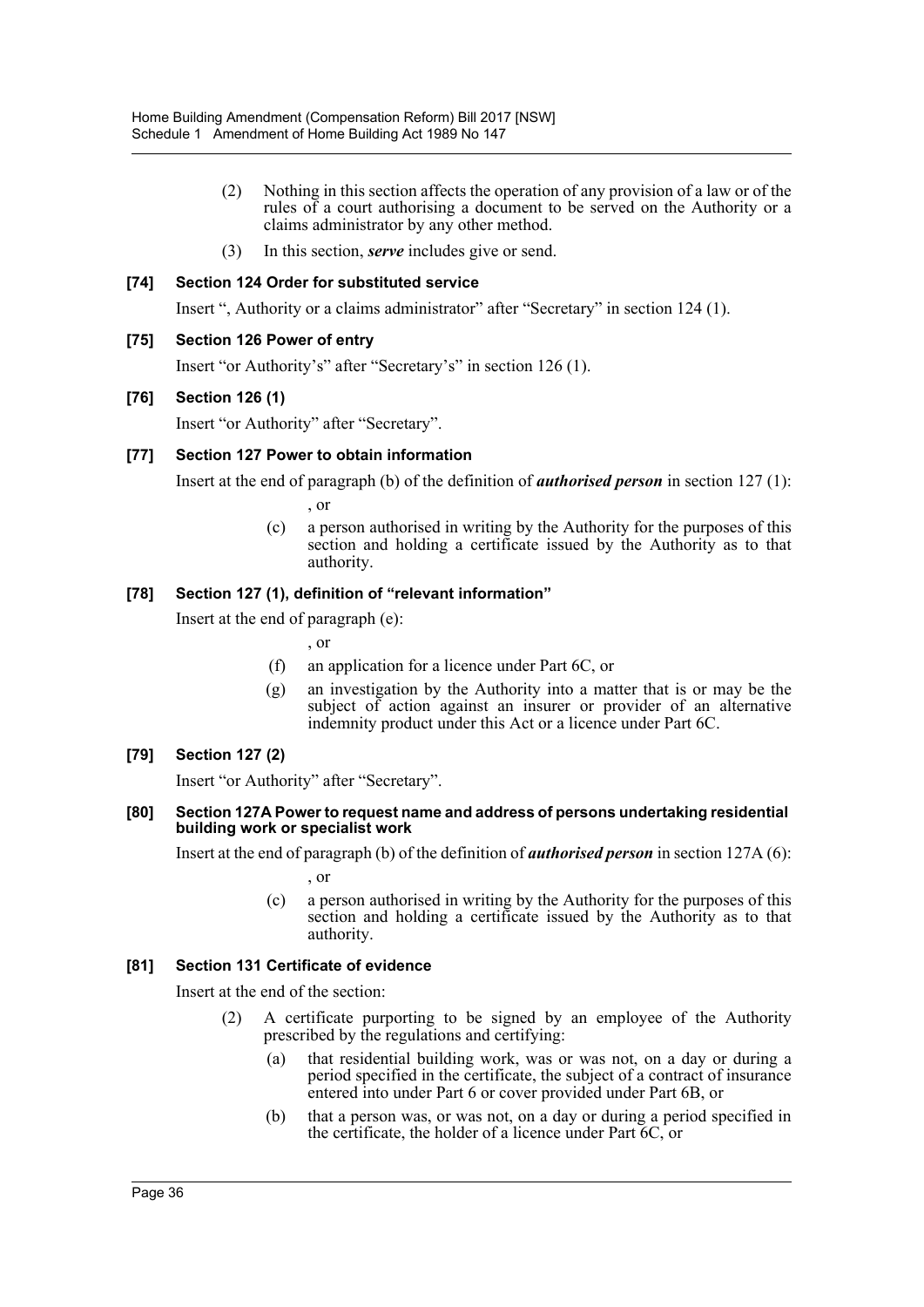- (c) that conditions set out in the certificate were the conditions of a specified licence under Part 6C on a day or during a period specified in the certificate, or
- (d) that a licence under Part 6C identified in the certificate was, or was not, suspended, surrendered or cancelled on a day, or suspended for a period, specified in the certificate, or
- (e) that a notice required to be given to or by, or served on or by, the Authority or a claims administrator by or under this Act or the regulations was or was not given or served on a day or during a period specified in the certificate,

is admissible in evidence in any proceedings and is prima facie evidence of the matters stated in it.

#### **[82] Section 137 Offence by body corporate—general liability of directors etc**

Omit "Division 3" from section 137 (1A). Insert instead "Division 4".

#### **[83] Section 138A Penalty notices**

Insert "or Authority" after "Secretary" wherever occurring.

#### **[84] Schedule 1 Definitions and other interpretative provisions**

Omit the definitions of *Administration Corporation* and *insurance under the Home Building Compensation Fund* from clause  $1(1)$ .

#### **[85] Schedule 1, clause 1 (1)**

Insert in alphabetical order:

*alternative indemnity product*—see section 104.

*Authority* means the State Insurance Regulatory Authority.

*building cover contract* means:

- (a) a contract of insurance under Part 6, or
- (b) a contract or arrangement for the provision of cover by means of an alternative indemnity product.

*claims administrator*—see section 103F (1).

*construction period insurance contract*—see section 99 (4).

*data* means any facts, statistics, instructions, concepts or other information in a form that is capable of being communicated, analysed or processed (whether by an individual or by a computer or other automated means).

*Home Building Insurers Guarantee Fund* means the Home Building Insurers Guarantee Fund established under Part 6A.

*Home Building Operational Fund* means the Home Building Operational Fund established under Part 6.

*Insurance Guidelines* means Insurance Guidelines issued by the Authority under this Act and in force.

*licensed insurer* means an insurer that is the holder of a licence that is in force under Part 6C and includes the Self Insurance Corporation.

*licensed provider* means a provider of an alternative indemnity product that is the holder of a licence that is in force under Part 6C.

*provider* of an alternative indemnity product—see section 104.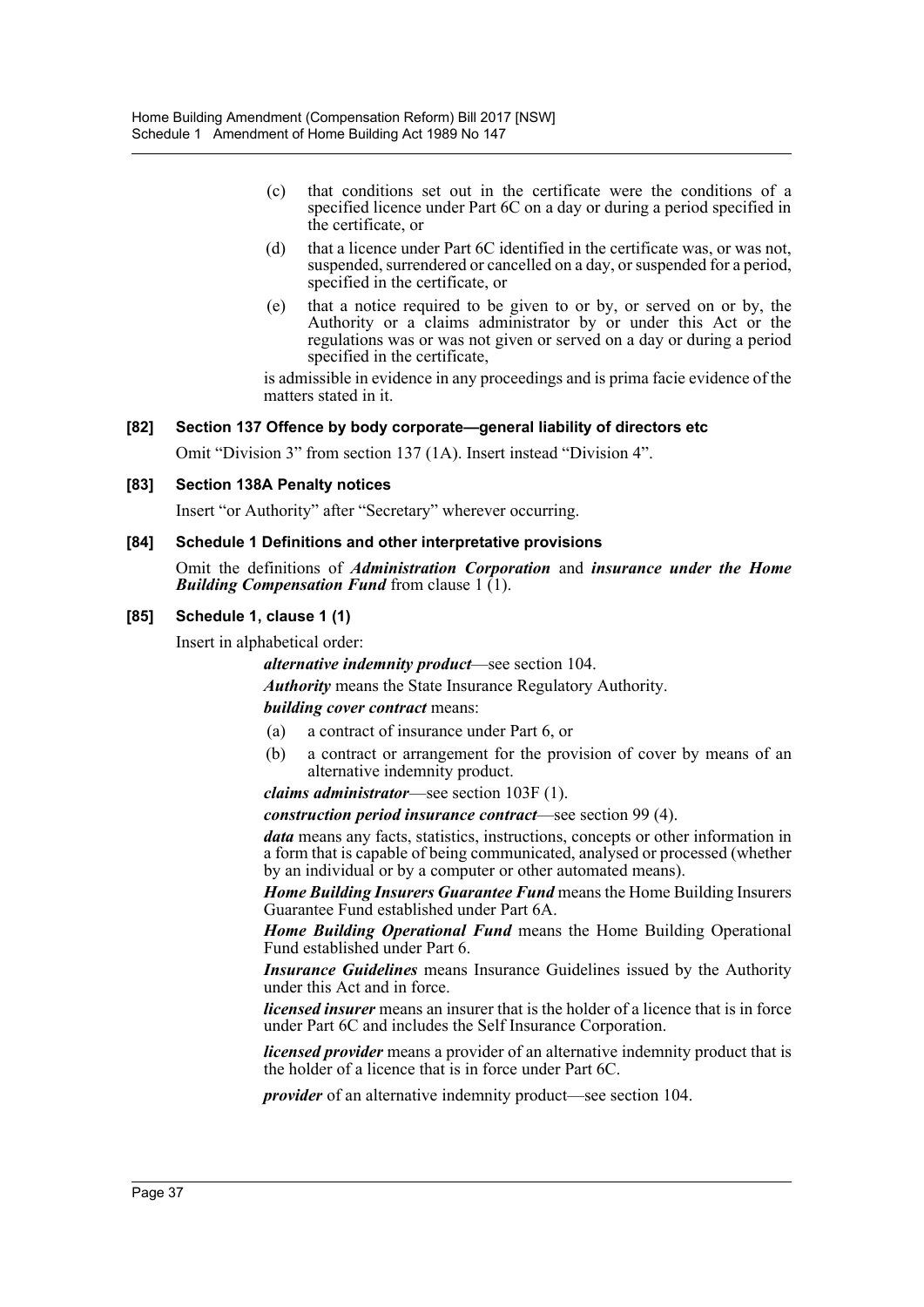#### **[86] Schedule 4 Savings and transitional provisions**

Insert at the end of the Schedule, with appropriate Part and clause numbering:

# **Part Provisions consequent on enactment of Home Building Amendment (Compensation Reform) Act 2017**

#### **Definitions**

In this Part:

*amending Act* means the *Home Building Amendment (Compensation Reform) Act 2017*.

*assets* means any legal or equitable estate or interest (whether present or future, whether vested or contingent and whether personal or assignable) in real or personal property of any description (including money), and includes securities, choses in action and documents.

*dissolution day* for FTAC means the day on which section 107 is repealed by the amending Act.

*FTAC* means the Fair Trading Administration Corporation constituted by section 107, as in force immediately before its repeal by the amending Act.

*instrument* means an instrument (other than this Act or an instrument made under this Act) or any other document that creates, modifies or extinguishes rights or liabilities (or would do so if lodged, filed or registered in accordance with any law), and includes any judgment, order, process or other instrument issued by a court or tribunal.

*liabilities* means any liabilities, debts or obligations (whether present or future, whether vested or contingent and whether personal or assignable).

*rights* means any rights, powers, privileges or immunities (whether present or future, whether vested or contingent and whether personal or assignable).

#### **Register to continue**

- (1) For the purposes of section 102A, as amended by the amending Act, the particulars kept in the register maintained by the Self Insurance Corporation immediately before that amendment are to form part of the register kept by the Authority under that section.
- (2) This clause does not prevent the Authority from correcting those particulars or omitting those particulars from the register.

#### **Changes to claim period**

- (1) Section 103BC, as amended by the amending Act, extends to contracts of insurance in force on the commencement of that amendment.
- (2) However, subclause (1) does not apply to any claims made in respect of any such contract before that commencement.

#### **Exemptions to continue**

Section 103E, as in force before its substitution by the amending Act, continues to have effect in relation to the following:

(a) residential building work commenced before that substitution,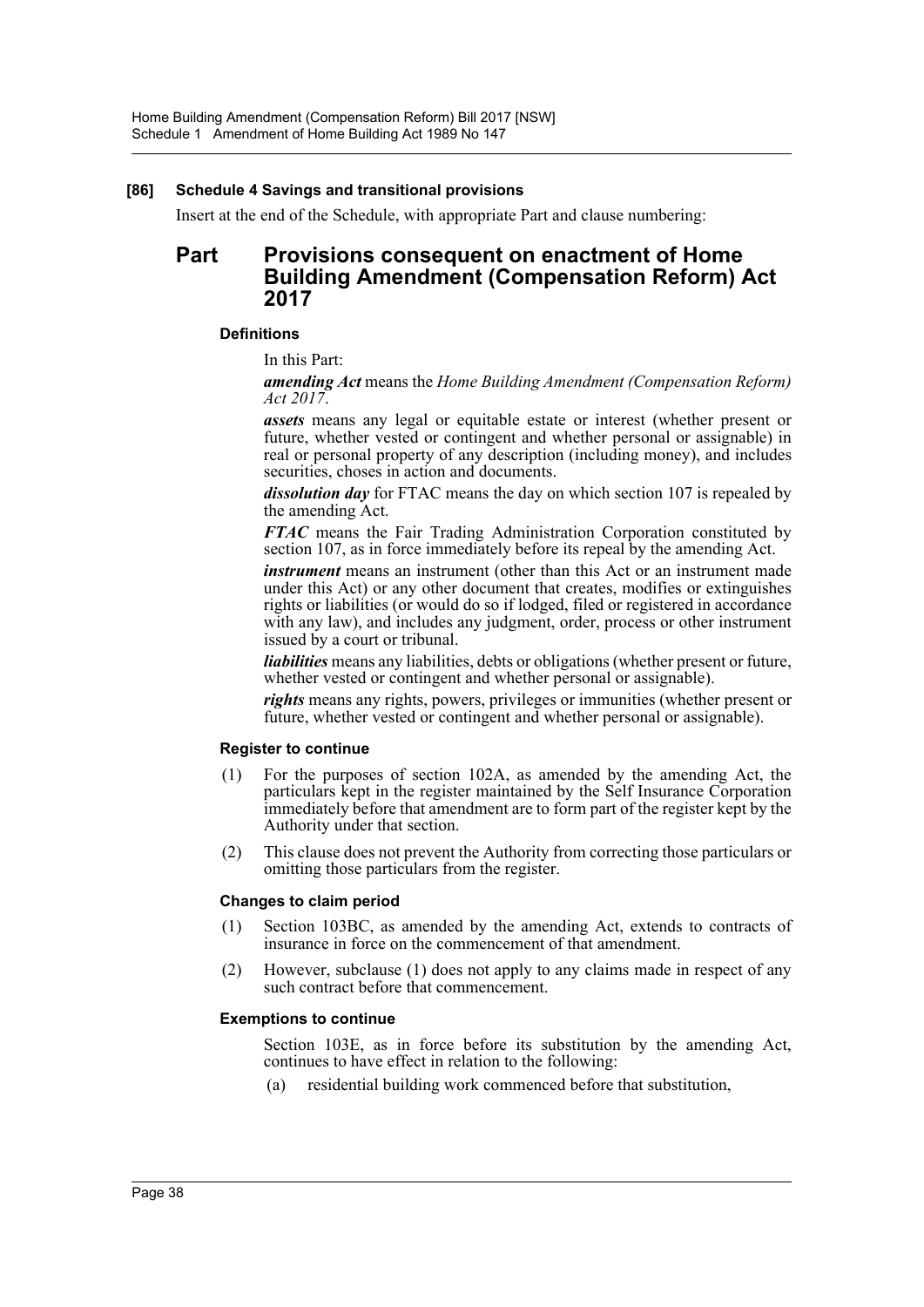- (b) residential building work the subject of a contract entered into before that substitution,
- (c) sales entered into before that substitution.

#### **Closure of Building Insurers' Guarantee Fund to further claims**

- (1) A new claim may not be made by a beneficiary under Division 2 of Part 6A of the Act in relation to a matter covered by a former approved insurer as such an insurer.
- (2) A claim is a *new claim* for the purposes of this clause if:
	- (a) the claim is made on or after the commencement of section 103OA (as inserted by the amending Act), or
	- (b) the claim is a continuation, or a revival, of a claim made before that commencement that had been previously finalised or withdrawn, or had not been prosecuted by the claimant for a period of not less than 12 months.
- (3) This clause does not affect any claim that is not a new claim.
- (4) In this clause, *former approved insurer* has the same meaning as in Part 6A.

#### **Dissolution of FTAC and closure of accounts**

- (1) FTAC is dissolved on the dissolution day.
- (2) On the dissolution day for FTAC:
	- (a) the Home Building Trust Account, the Building Insurance Fund and the Fair Trading Administration Corporation General Account are closed, and
	- (b) any balance standing to the credit of those accounts is transferred to the Crown.
- (3) The annual report for the year ending 30 June 2017 may be included in the annual report of the Department of Finance, Services and Innovation for that year.
- (4) Subject to the regulations, a reference in any other Act or instrument made under any other Act or in any instrument of any kind to FTAC is (to the extent that it relates to the assets, rights and liabilities transferred to the Crown) to be read on and from the dissolution day as being a reference to the Crown.
- (5) In this clause:

*Building Insurance Fund* means the Building Insurance Fund required to be maintained under section 112A, as in force immediately before its repeal by the amending Act.

*Fair Trading Administration Corporation General Account* and *Home Building Trust Account* mean the accounts required to be maintained under sections 113 and 112, respectively, as in force immediately before the repeal of those sections by the amending Act.

#### **Transfer of assets, rights and liabilities**

- (1) On the dissolution day, any assets, rights and liabilities of FTAC immediately before its dissolution by this Part are transferred to the Crown.
- (2) On and from the dissolution day, the following provisions have effect in relation to the transfer: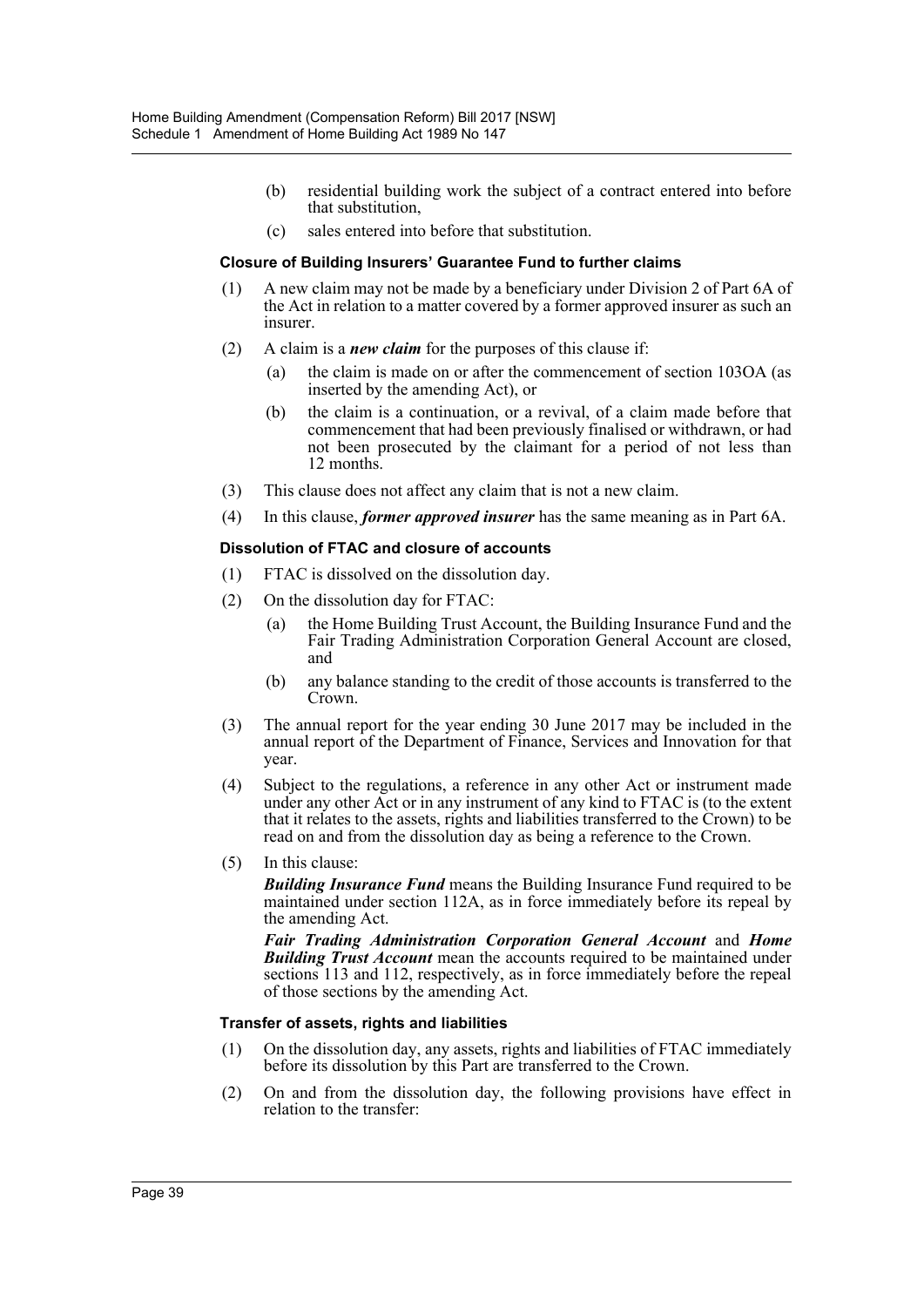- (a) the transferred assets vest in the transferee by virtue of this clause without the need for any further conveyance, transfer, assignment or assurance,
- (b) the transferred rights and liabilities become, by virtue of this clause, the rights and liabilities of the transferee,
- (c) all proceedings relating to the transferred assets, rights or liabilities commenced before the dissolution day by or against FTAC pending immediately before the dissolution day are taken to be proceedings pending by or against the Crown,
- (d) any act, matter or thing done or omitted to be done in relation to the transferred assets, rights or liabilities before the dissolution day by, to or in respect of FTAC is (to the extent to which that act, matter or thing has any force or effect) taken to have been done or omitted by, to or in respect of the Crown,
- (e) the Crown has all the entitlements and obligations of FTAC in relation to the transferred assets, rights and liabilities that FTAC would have had but for the dissolution of FTAC, whether or not those entitlements and obligations were actual or potential at the time the dissolution took effect.
- (3) The operation of this clause and the clause dissolving FTAC is not to be regarded as:
	- (a) a breach of contract, trust or confidence or otherwise as a civil wrong, or
	- (b) a breach of any contractual provision prohibiting, restricting or regulating the assignment or transfer of assets, rights or liabilities, or
	- (c) giving rise to any remedy by a party to an instrument, or as causing or permitting the termination of, or exercise of rights under, any instrument, or
	- (d) an event of default under any contract or other instrument.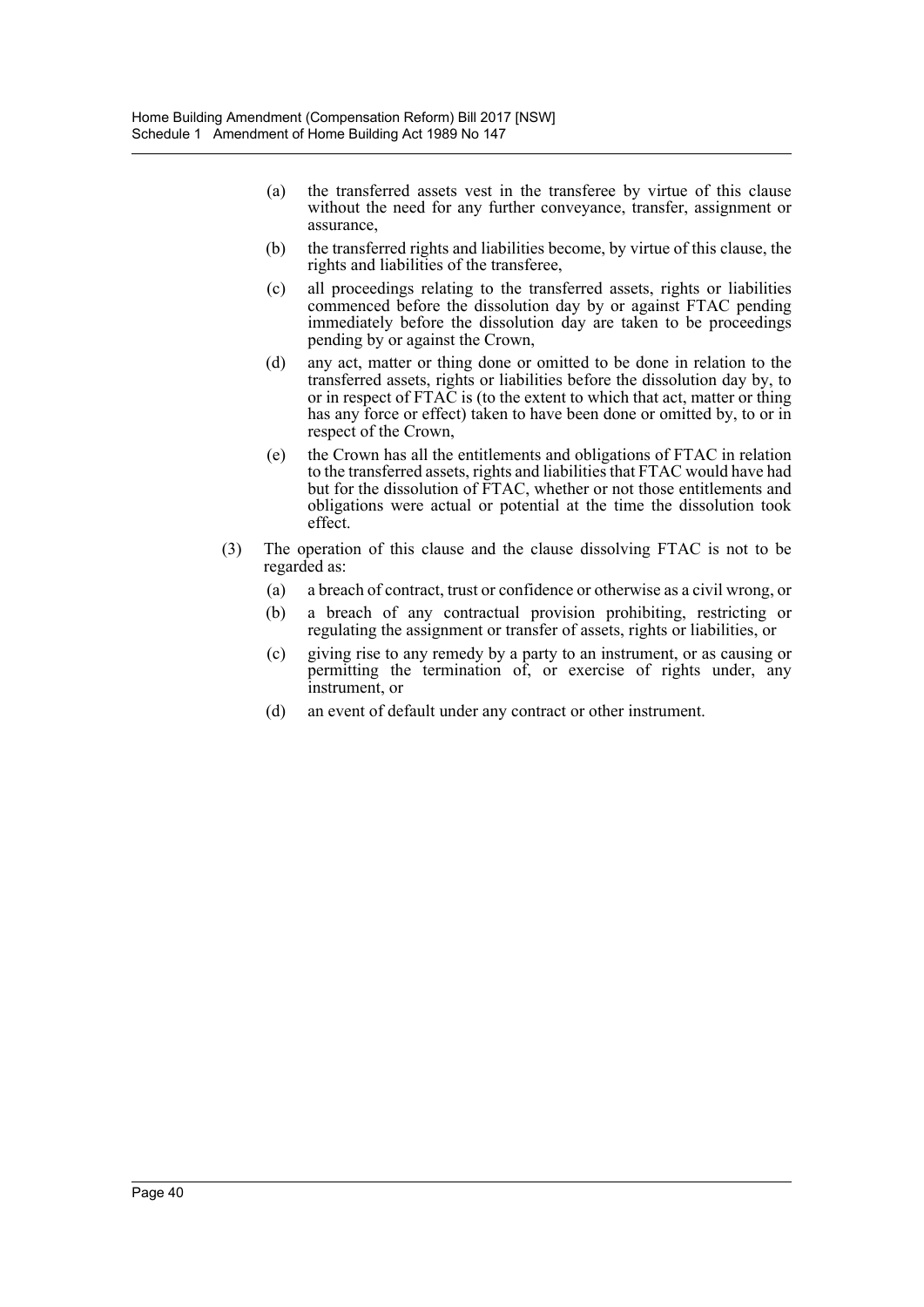# <span id="page-41-0"></span>**Schedule 2 Amendment of other legislation**

# **2.1 Civil and Administrative Tribunal Act 2013 No 2**

**Schedule 4 Consumer and Commercial Division**

Omit clause 5 (2) (b).

# **2.2 Government Information (Public Access) Regulation 2009**

## **Schedule 3 Agencies declared to be part of other agencies**

Omit the matter relating to the Fair Trading Administration Corporation.

# **2.3 NSW Self Insurance Corporation Act 2004 No 106**

## **[1] Section 3 Definitions**

Omit the definitions of *insurance agency arrangement* and *insurance intermediary*. Insert in alphabetical order:

*insurance agency or broker arrangement*—see section 8A (4).

*insurance intermediary* means a person who enters into a contract, agreement or other arrangement with an insurance agent in connection with the provision of insurance under Part 6 of the *Home Building Act 1989* by or on behalf of the Self Insurance Corporation.

## **[2] Section 8A Specific functions in relation to insurance under Home Building Act 1989**

Omit "the Home Building Compensation Fund" where firstly occurring in section 8A (1) and wherever occurring in section  $8A(2)$ ,  $(3)$ ,  $(4)$  and  $(8)$ .

Insert instead "Part 6 of the *Home Building Act 1989*".

# **[3] Section 8A (1) (a)**

Omit the paragraph. Insert instead:

(a) to carry on the business of providing insurance for building work done in New South Wales that requires insurance under that Part,

# **[4] Section 8A (1) (c)**

Omit "the Home Building Compensation Fund" where firstly occurring. Insert instead "that Part".

## **[5] Section 8A (2), heading**

Omit "**Market practice and claims handling**". Insert instead "**Insurance**".

# **[6] Section 8A (2)**

Omit "applicable guidelines issued under section 91A of". Insert instead "Insurance Guidelines issued under".

# **[7] Section 8A (2), note**

Omit the note.

# **[8] Section 8A (4), heading**

Omit "**intermediaries**". Insert instead "**brokers**".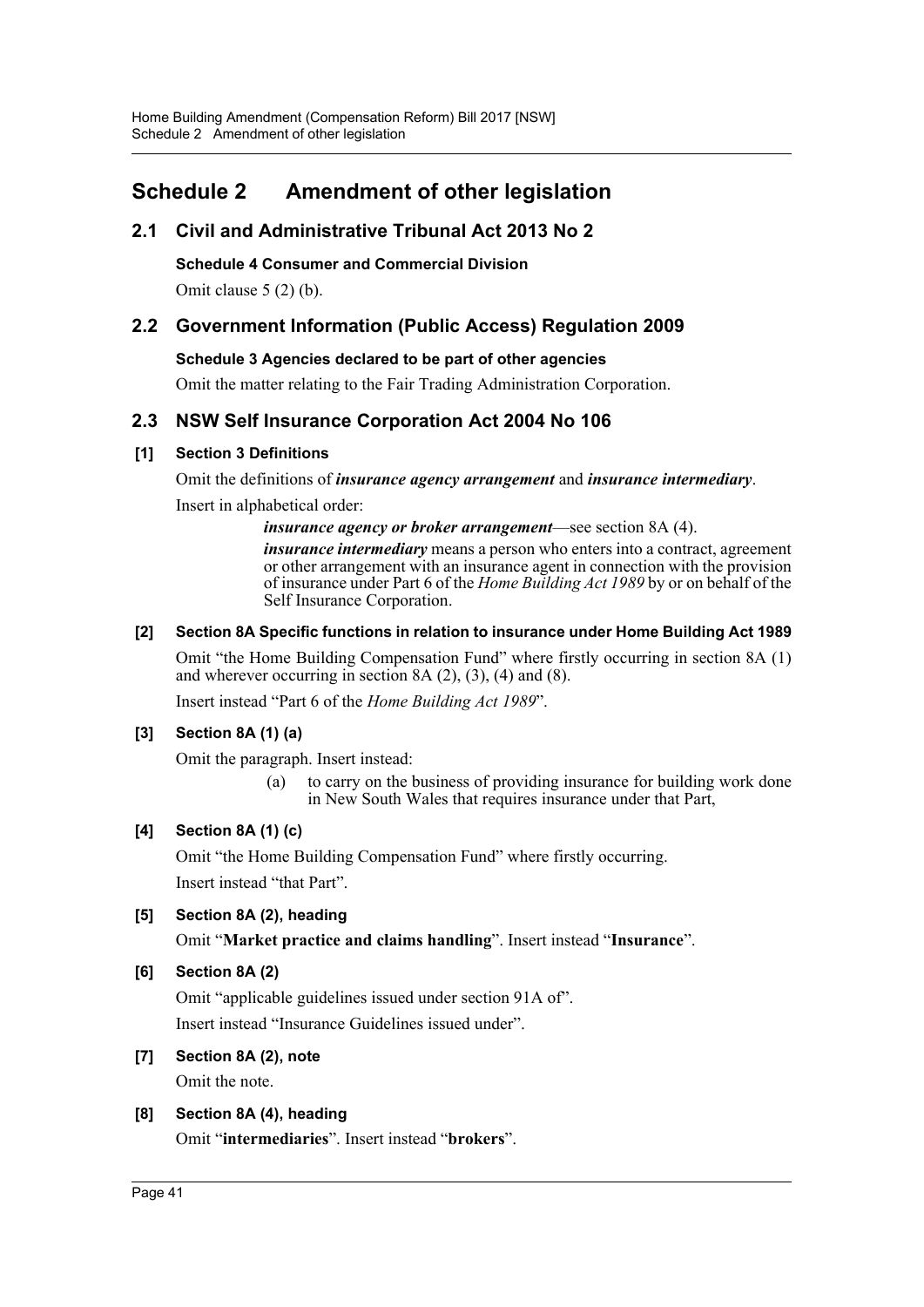**[9] Section 8A (4)** Omit "*insurance agency arrangements*". Insert instead "*insurance agency or broker arrangements*". **[10] Section 8A (4)** Insert "or insurance brokers" before "for the Corporation". **[11] Section 8A (5) and (6)** Insert "or insurance broker" after "insurance agent" wherever occurring. **[12] Sections 8A (5)** Omit "insurance agency arrangement" wherever occurring. Insert instead "insurance agency or broker arrangement". **[13] Section 8A (6)** Insert "or broker's" after "agent's". **[14] Sections 8A (7) and 13 (1A) (f)**

Omit "insurance agency arrangements" wherever occurring. Insert instead "insurance agency or broker arrangements".

- **[15] Section 8B Competition authorisations** Omit the section.
- **[16] Sections 12A (2) and (3) (a) and 13 (1A) (f)** Omit "the Home Building Compensation Fund" wherever occurring. Insert instead "Part 6 of the *Home Building Act 1989*".
- **[17] Section 12A (2A)**

Omit the subsection.

**[18] Section 12A (3) (b)**

Omit "insurance under the Home Building Compensation Fund business". Insert instead "insurance business under that Act".

**[19] Section 13 Regulations**

Insert ", insurance brokers" after "insurance agents" where firstly occurring in section 13 (1A) (a), (b) and (c) and wherever occurring in section 13 (1A) (d) and (f).

**[20] Section 13 (1A) (a), (b) and (c)**

Insert ", former brokers" after "former insurance agents" wherever occurring.

# **[21] Section 13 (1A) (a)**

Insert ", brokers" after "such agents".

# **[22] Section 13 (1A) (a)**

Insert ", former brokers" after "former agents".